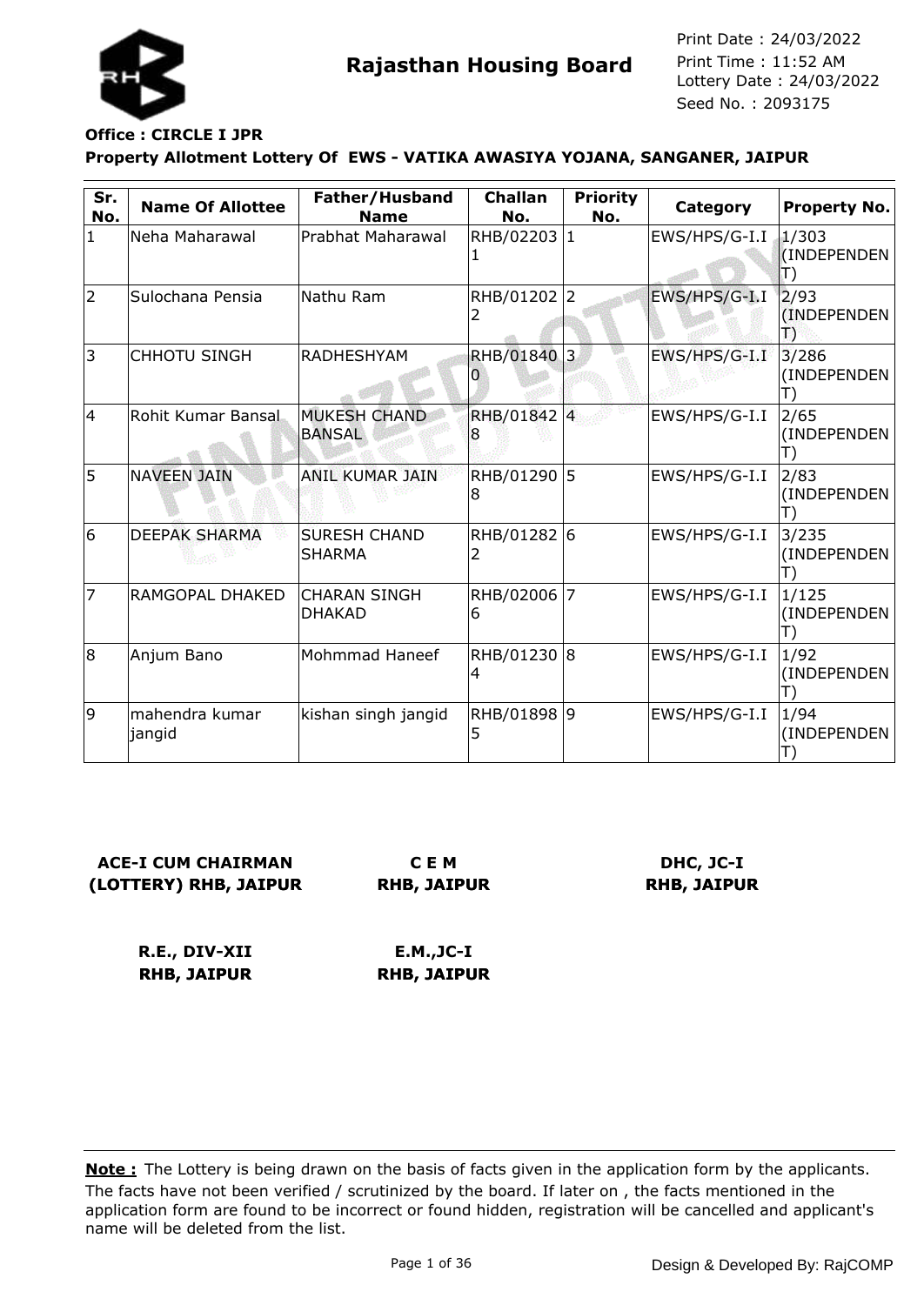

#### **Property Allotment Lottery Of EWS - VATIKA AWASIYA YOJANA, SANGANER, JAIPUR Office : CIRCLE I JPR**

| Sr.<br>No. | <b>Name Of Allottee</b>              | Father/Husband<br><b>Name</b>        | <b>Challan</b><br>No. | <b>Priority</b><br>No. | Category      | Property No.               |
|------------|--------------------------------------|--------------------------------------|-----------------------|------------------------|---------------|----------------------------|
| 10         | <b>NAVRANG SINGH</b>                 | IPADAM SINGH                         | RHB/01657 10<br>6     |                        | EWS/HPS/G-I.I | 3/177<br>(INDEPENDEN<br>T) |
| 11         | SAROJ KUMAR RAY                      | <b>SUNIL RAY</b>                     | RHB/01742 11          |                        | EWS/HPS/G-I.I | 3/199<br>(INDEPENDEN<br>Т  |
| 12         | RAJ KUMARI SHARMA CHANDRESH          | <b>SHARMA</b>                        | <b>RHB/01863</b>      | $ 12\rangle$           | EWS/HPS/G-I.I | 1/279<br>(INDEPENDEN<br>T) |
| 13         | <b>KRISHNACHAND RA</b><br><b>DEY</b> | <b>JAGDISH DEY</b>                   | RHB/01529 13          |                        | EWS/HPS/G-I.I | 1/290<br>(INDEPENDEN       |
| 14         | <b>ANAND KUMAR</b><br><b>SHUKLA</b>  | <b>RAMESH CHAND</b><br><b>SHUKLA</b> | RHB/01266 14          |                        | EWS/HPS/G-I.I | 3/192<br>(INDEPENDEN       |
| 15         | Vishakha Sharma                      | Rajendra Sharma                      | RHB/01984 15<br>3     |                        | EWS/HPS/G-I.I | 2/109<br>(INDEPENDEN       |
| 16         | PAWAN CHOUDHARY LATE SHRI            | RAGHUVEER SINGH                      | RHB/01831  16<br>3    |                        | EWS/HPS/G-I.I | 3/228<br>(INDEPENDEN       |
| 17         | <b>CHETAN JAIN</b>                   | NIRMAL KUMAR JAIN                    | RHB/01666 17          |                        | EWS/HPS/G-I.I | 1/275<br>(INDEPENDEN       |
| 18         | <b>RENU SHARMA</b>                   | <b>RAMAN KISHORE</b>                 | RHB/01132 18          |                        | EWS/HPS/G-I.I | 1/116<br>(INDEPENDEN       |

**ACE-I CUM CHAIRMAN (LOTTERY) RHB, JAIPUR**

**C E M RHB, JAIPUR**

**DHC, JC-I RHB, JAIPUR**

**R.E., DIV-XII RHB, JAIPUR**

**E.M.,JC-I RHB, JAIPUR**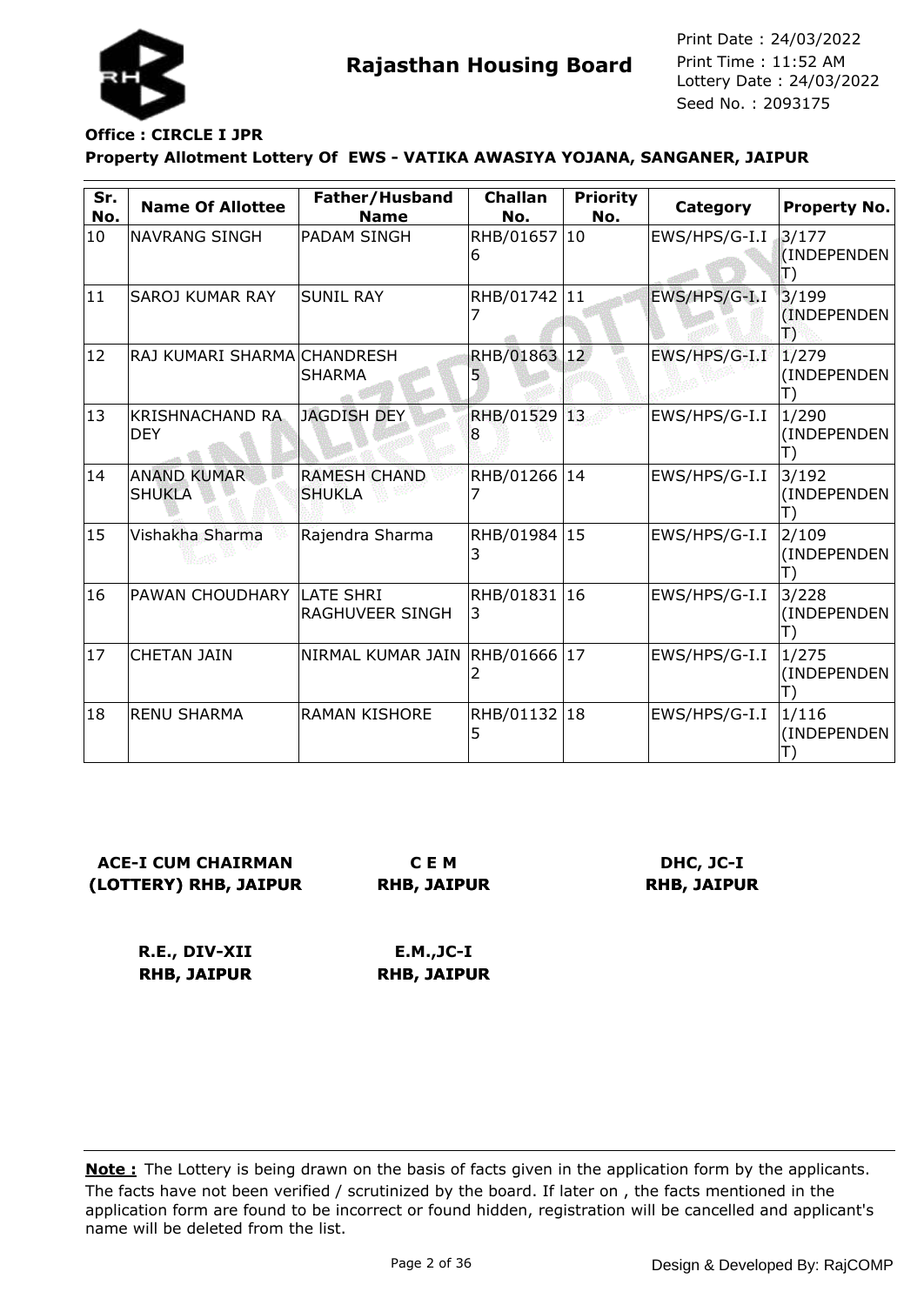

## **Office : CIRCLE I JPR**

### **Property Allotment Lottery Of EWS - VATIKA AWASIYA YOJANA, SANGANER, JAIPUR**

| Sr.<br>No. | <b>Name Of Allottee</b>                  | Father/Husband<br><b>Name</b>            | <b>Challan</b><br>No. | <b>Priority</b><br>No. | Category      | <b>Property No.</b>        |
|------------|------------------------------------------|------------------------------------------|-----------------------|------------------------|---------------|----------------------------|
| 19         | SANJU SAROJ                              | <b>MUKESH KUMAR</b>                      | RHB/01676 19<br>5     |                        | EWS/HPS/G-I.I | 1/119<br>(INDEPENDEN<br>T) |
| 20         | <b>MADHO PRASAD</b><br><b>PAREEK</b>     | <b>JAGANNATH PRASAD</b><br><b>PAREEK</b> | RHB/01842 20<br>5     |                        | EWS/HPS/G-I.I | 2/60<br>(INDEPENDEN<br>鳵   |
| 21         | dil bahadur                              | <b>BHAGIRAM</b>                          | <b>RHB/02080</b><br>6 | 21                     | EWS/HPS/G-I.I | 1/167<br>(INDEPENDEN       |
| 22         | ram naresh<br>choudhary                  | <b>KISHAN RAM JAT</b>                    | RHB/01894 22          |                        | EWS/HPS/G-I.I | 3/293<br>(INDEPENDEN       |
| 23         | <b>CHANDAN MONDAL</b>                    | <b>LAKSHMAN MONDAL</b>                   | RHB/01732 23<br>3     |                        | EWS/HPS/G-I.I | 1/126<br>(INDEPENDEN       |
| 24         | <b>KANHIYA LAL</b><br><b>PARJAPAT</b>    | NATHU LAL PARJAPATRHB/02001              | 9                     | 24                     | EWS/HPS/G-I.I | 1/98<br>(INDEPENDEN<br>I)  |
| 25         | <b>ABHISHEK KENNETH</b><br><b>NEWTON</b> | <b>KENNETH NEWTON</b>                    | RHB/01410<br>2        | 25                     | EWS/HPS/G-I.I | 1/295<br>(INDEPENDEN       |
| 26         | Neeraj Kunar<br>Vaishnav                 | Satyanarayan<br>Vaishnav                 | RHB/02218 26<br>4     |                        | EWS/HPS/G-I.I | 3/233<br>(INDEPENDEN<br>T) |
| 27         | <b>MALAY PAL</b>                         | <b>AJIT</b>                              | RHB/01300 27<br>3     |                        | EWS/HPS/G-I.I | 3/270<br>(INDEPENDEN       |

**ACE-I CUM CHAIRMAN (LOTTERY) RHB, JAIPUR**

**C E M RHB, JAIPUR**

**DHC, JC-I RHB, JAIPUR**

**R.E., DIV-XII RHB, JAIPUR E.M.,JC-I RHB, JAIPUR**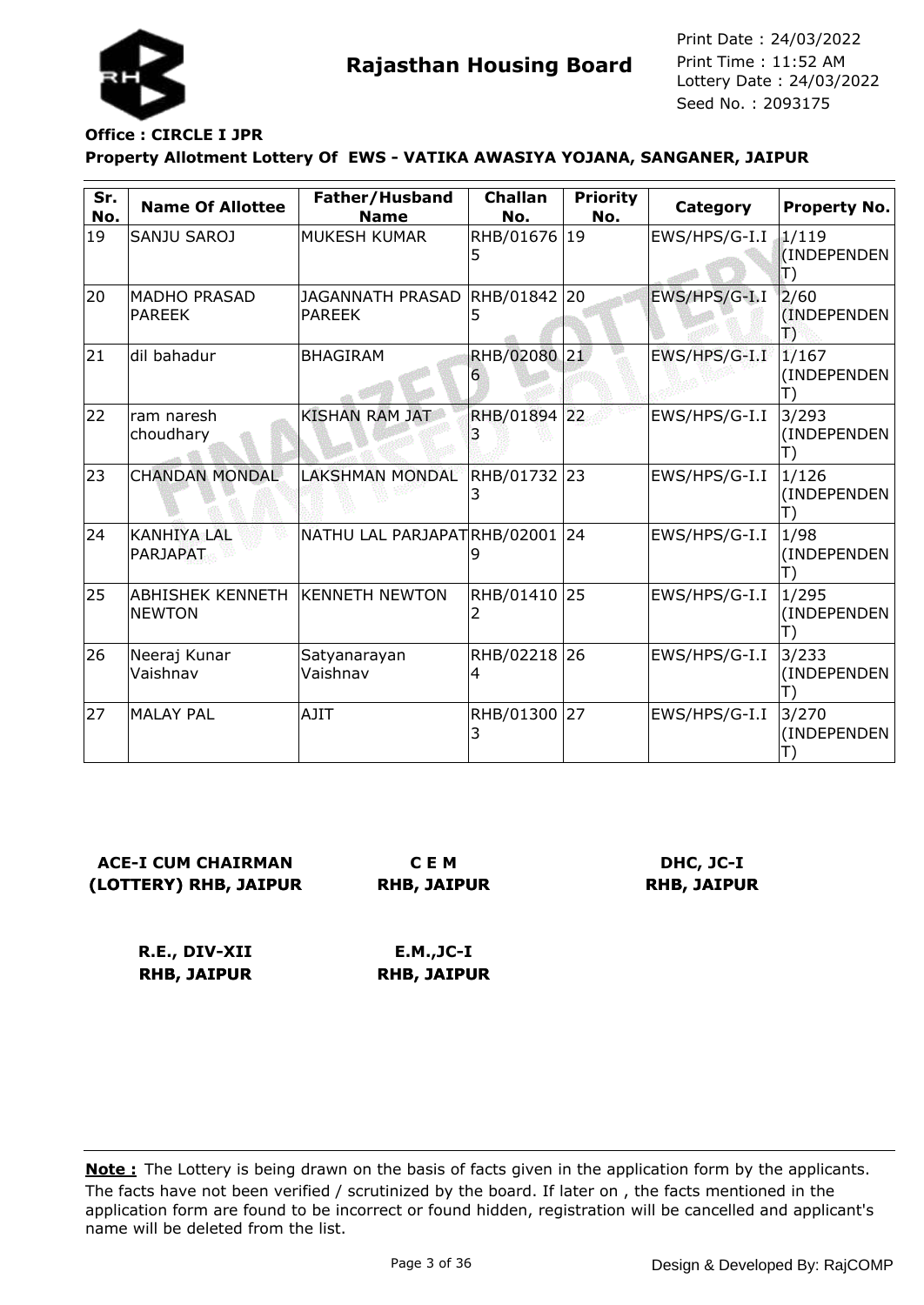

## **Office : CIRCLE I JPR**

### **Property Allotment Lottery Of EWS - VATIKA AWASIYA YOJANA, SANGANER, JAIPUR**

| Sr.<br>No. | <b>Name Of Allottee</b>             | Father/Husband<br><b>Name</b>            | <b>Challan</b><br>No. | <b>Priority</b><br>No. | Category      | <b>Property No.</b>       |
|------------|-------------------------------------|------------------------------------------|-----------------------|------------------------|---------------|---------------------------|
| 28         | <b>OM PRAKASH</b><br><b>SHARMA</b>  | <b>DAMODAR LAL</b><br><b>SHARMA</b>      | RHB/02172 28<br>5     |                        | EWS/HPS/G-I.I | 1/141<br>(INDEPENDEN      |
| 29         | <b>GOURI SHANKAR</b><br><b>SAIN</b> | <b>ASHOK KUMAR SAIN</b>                  | RHB/01690<br>9        | 29                     | EWS/HPS/G-I.I | 3/194<br>(INDEPENDEN<br>B |
| 30         | <b>KOSHAL KISHOR</b>                | <b>MANGILAL</b>                          | <b>RHB/01640</b>      | 30 <sub>2</sub>        | EWS/HPS/G-I.I | 1/81<br>(INDEPENDEN       |
| 31         | <b>SHEKHAR</b><br><b>CHOUDHARY</b>  | <b>SANTOSH KUMAR</b><br><b>CHOUDHARY</b> | RHB/02014 31<br>8     |                        | EWS/HPS/G-I.I | 1/86<br>(INDEPENDEN       |
| 32         | <b>SHARDA DEVI</b>                  | <b>JITENDRA</b>                          | RHB/01234 32          |                        | EWS/HPS/G-I.I | 1/109<br>(INDEPENDEN      |
| 33         | <b>GIRAJ SINGH YADAV</b>            | JAGDISH PRASAD<br>YADAV                  | RHB/02060<br>0        | 33                     | EWS/HPS/G-I.I | 3/243<br>(INDEPENDEN      |
| 34         | <b>BHARTI CHARAN</b>                | <b>ASHOK KUMAR</b>                       | RHB/01557<br>6        | $ 35\rangle$           | EWS/HPS/G-I.I | 1/147<br>(INDEPENDEN      |
| 35         | Anuj Kumar Sain                     | Rajender Kumar Sain RHB/01260            |                       | 36                     | EWS/HPS/G-I.I | 2/108<br>(INDEPENDEN      |
| 36         | ANTIMA SHARMA                       | <b>KEDAR NARAYAN</b><br><b>SHARMA</b>    | RHB/02028<br>5        | 38                     | EWS/HPS/G-I.I | 1/256<br>(INDEPENDEN      |

**ACE-I CUM CHAIRMAN (LOTTERY) RHB, JAIPUR**

**C E M RHB, JAIPUR**

**DHC, JC-I RHB, JAIPUR**

**R.E., DIV-XII RHB, JAIPUR**

**E.M.,JC-I RHB, JAIPUR**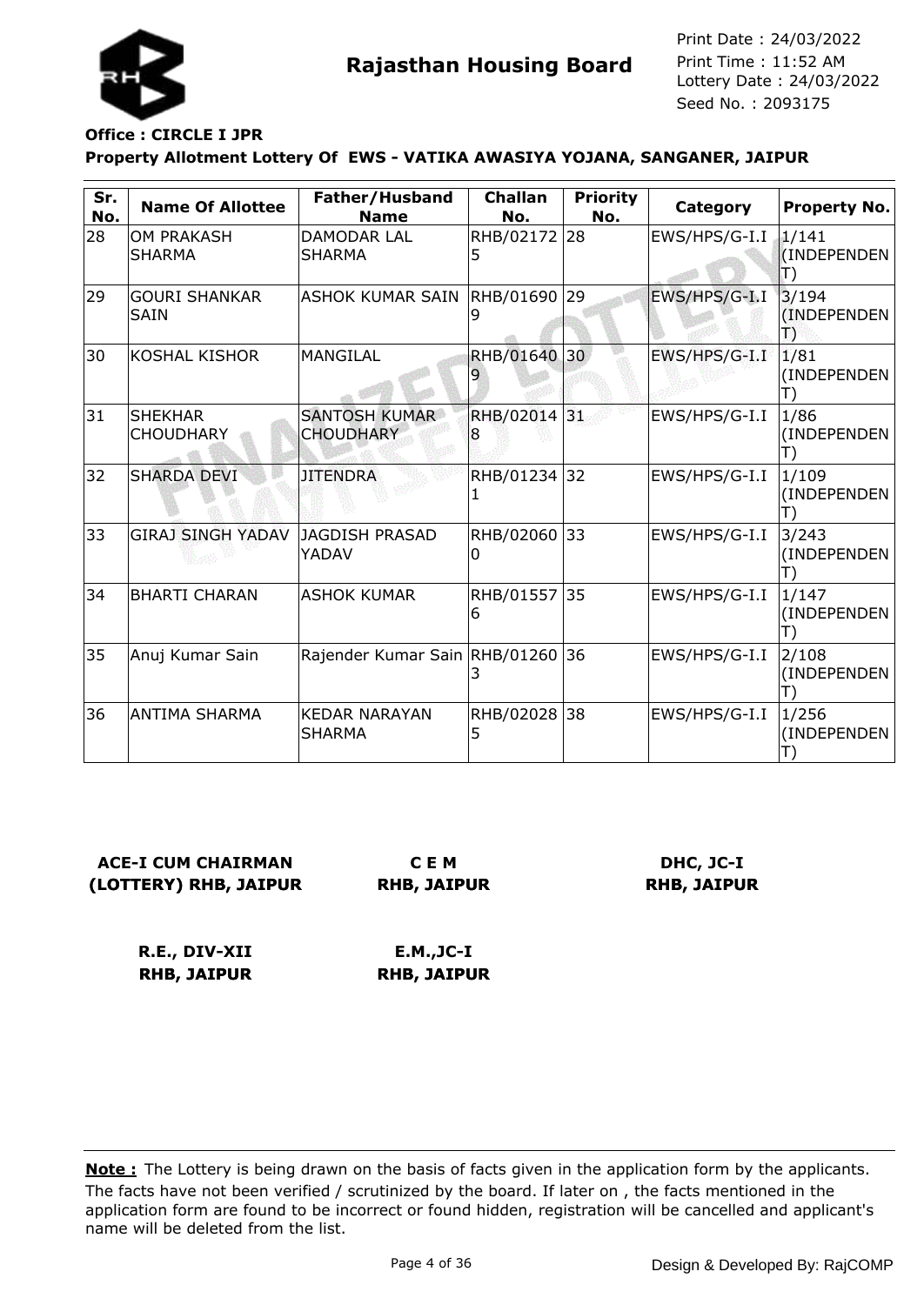

# **Office : CIRCLE I JPR**

### **Property Allotment Lottery Of EWS - VATIKA AWASIYA YOJANA, SANGANER, JAIPUR**

| Sr.<br>No. | <b>Name Of Allottee</b>                 | Father/Husband<br><b>Name</b>                 | <b>Challan</b><br>No. | <b>Priority</b><br>No. | Category         | <b>Property No.</b>        |
|------------|-----------------------------------------|-----------------------------------------------|-----------------------|------------------------|------------------|----------------------------|
| 37         | RAMESHWAR SAINI                         | RAGHUNATH SAINI                               | RHB/01100 39<br>6     |                        | EWS/HPS/G-I.I    | 1/110<br>(INDEPENDEN<br>Π) |
| 38         | NARENDRA SINGH<br><b>CHOUHAN</b>        | <b>SHER SINGH</b><br><b>CHOUHAN</b>           | RHB/01123             | 40                     | EWS/HPS/G-I.I    | 1/237<br>(INDEPENDEN<br>B  |
| 39         | Deepak Asnani                           | Khushi Ram Asnani                             | <b>RHB/02198</b>      | 41                     | EWS/HPS/G-I.I    | 1/104<br>(INDEPENDEN<br>T) |
| 40         | RAJENDRA SAINI                          | RAGHUNATH PRASAD RHB/01451 42<br><b>SAINI</b> |                       |                        | EWS/HPS/G-I.I    | 1/171<br>(INDEPENDEN       |
| 41         | Rohan Sharma                            | K. K. Sharma                                  | RHB/01259 43<br>9     |                        | EWS/HPS/G-I.I    | 1/282<br>(INDEPENDEN       |
| 42         | YOGENDRA SHARMA                         | <b>KEDAR LAL SHARMA</b>                       | RHB/01206<br>6        | 44                     | EWS/HPS/G-I.I    | 2/107<br>(INDEPENDEN       |
| 43         | <b>SUSHMA KANWAR</b>                    | <b>DASHRATH SINGH</b>                         | RHB/01860 45<br>3     |                        | EWS/HPS/G-I.I    | 2/85<br>(INDEPENDEN        |
| 44         | <b>RAJ KUMAR</b>                        | <b>NATHU LAL</b>                              | RHB/01594 1<br>9      |                        | EWS/HPS/G-I.II   | 1/238<br>(INDEPENDEN       |
| 45         | <b>DHARMENDRA</b><br><b>KUMAR SAINI</b> | PREM SINGH SAINI                              | RHB/01803 2           |                        | $EWS/HPS/G-I.II$ | 1/177<br>(INDEPENDEN       |

## **ACE-I CUM CHAIRMAN (LOTTERY) RHB, JAIPUR**

**C E M RHB, JAIPUR**

## **DHC, JC-I RHB, JAIPUR**

**R.E., DIV-XII RHB, JAIPUR**

**E.M.,JC-I RHB, JAIPUR**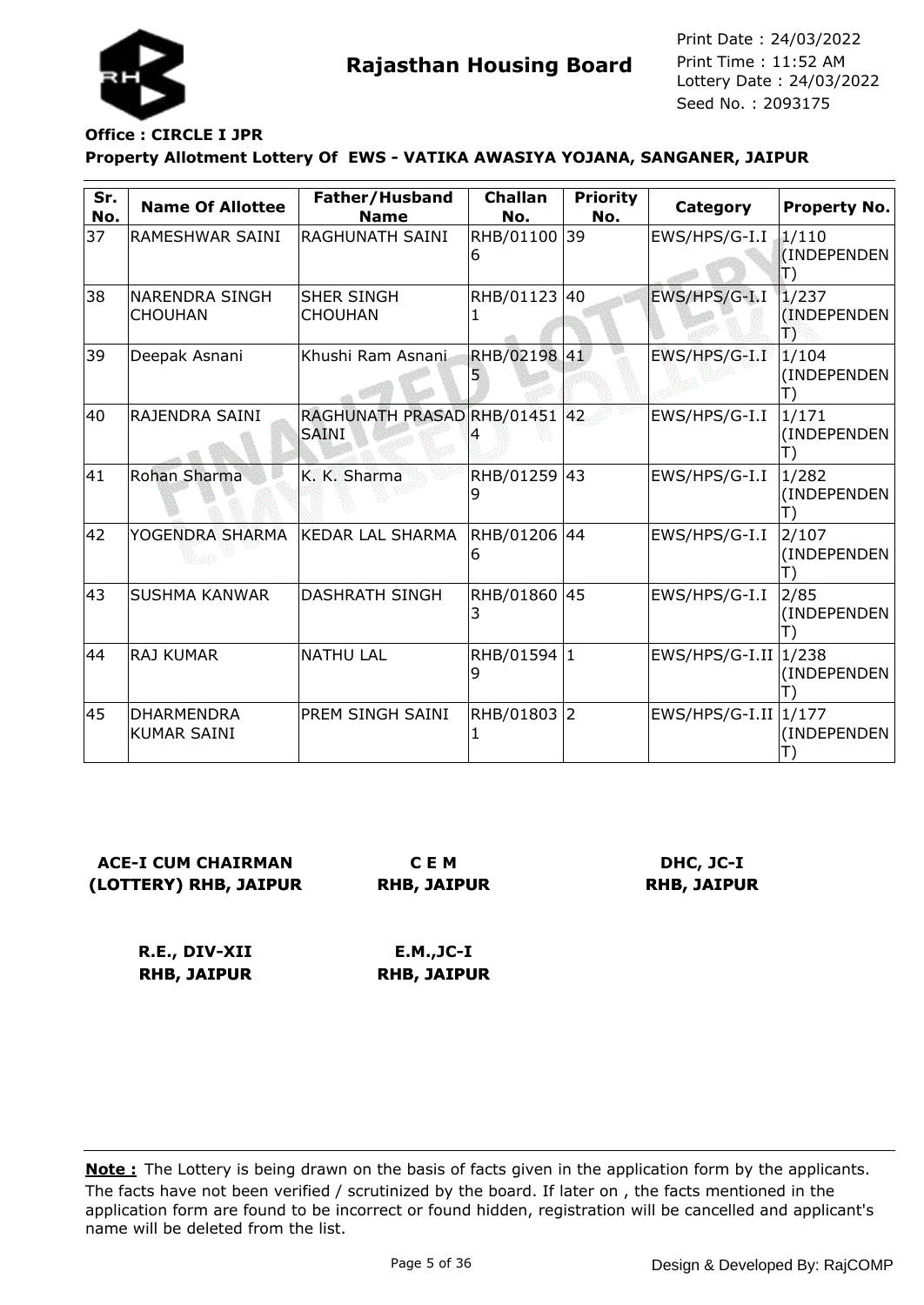

# **Office : CIRCLE I JPR**

### **Property Allotment Lottery Of EWS - VATIKA AWASIYA YOJANA, SANGANER, JAIPUR**

| Sr.<br>No. | <b>Name Of Allottee</b>             | Father/Husband<br><b>Name</b>        | <b>Challan</b><br>No. | <b>Priority</b><br>No. | Category              | Property No.         |
|------------|-------------------------------------|--------------------------------------|-----------------------|------------------------|-----------------------|----------------------|
| 46         | <b>NIRMAL SHARMA</b>                | <b>LALIT SHARMA</b>                  | RHB/01433 3<br>5      |                        | $EWS/HPS/G-I.II$ 2/58 | (INDEPENDEN          |
| 47         | <b>HARISH RANA</b>                  | <b>S.S. RANA</b>                     | RHB/01512 4<br>6      |                        | EWS/HPS/G-I.II 2/113  | (INDEPENDEN          |
| 48         | <b>VIKRAM SINGH</b>                 | <b>RAN SINGH</b>                     | <b>RHB/01853</b>      | l5.                    | EWS/HPS/G-I.II        | 3/189<br>(INDEPENDEN |
| 49         | Umesh Panday                        | <b>Bhim Lal Panday</b>               | RHB/02150 6           |                        | EWS/HPS/G-I.II        | 1/301<br>(INDEPENDEN |
| 50         | <b>ANKIT KUMAR</b><br><b>MANGAL</b> | <b>RAMESH CHAND</b><br><b>MANGAL</b> | RHB/01925 7           |                        | $EWS/HPS/G-I.II$      | 1/137<br>(INDEPENDEN |
| 51         | Monika Khandelwal                   | Manoj Kumar<br>Khandelwal            | RHB/01629 8<br>5      |                        | EWS/HPS/G-I.II        | 1/84<br>(INDEPENDEN  |
| 52         | PARMAL CHORASIYA                    | <b>INATHU LAL</b>                    | RHB/01772 9           |                        | $EWS/HPS/G-I.II$      | 1/97<br>(INDEPENDEN  |
| 53         | <b>LAXMAN SINGH</b>                 | <b>LAL SINGH</b>                     | RHB/01417 10<br>6     |                        | EWS/HPS/G-I.II        | 1/156<br>(INDEPENDEN |
| 54         | <b>VINOD KUMAR</b><br><b>DHAKED</b> | <b>GORE LAL DHAKED</b>               | RHB/01845 12<br>6     |                        | EWS/HPS/G-I.II 3/195  | (INDEPENDEN          |

## **ACE-I CUM CHAIRMAN (LOTTERY) RHB, JAIPUR**

**C E M RHB, JAIPUR**

## **DHC, JC-I RHB, JAIPUR**

**R.E., DIV-XII RHB, JAIPUR**

**E.M.,JC-I RHB, JAIPUR**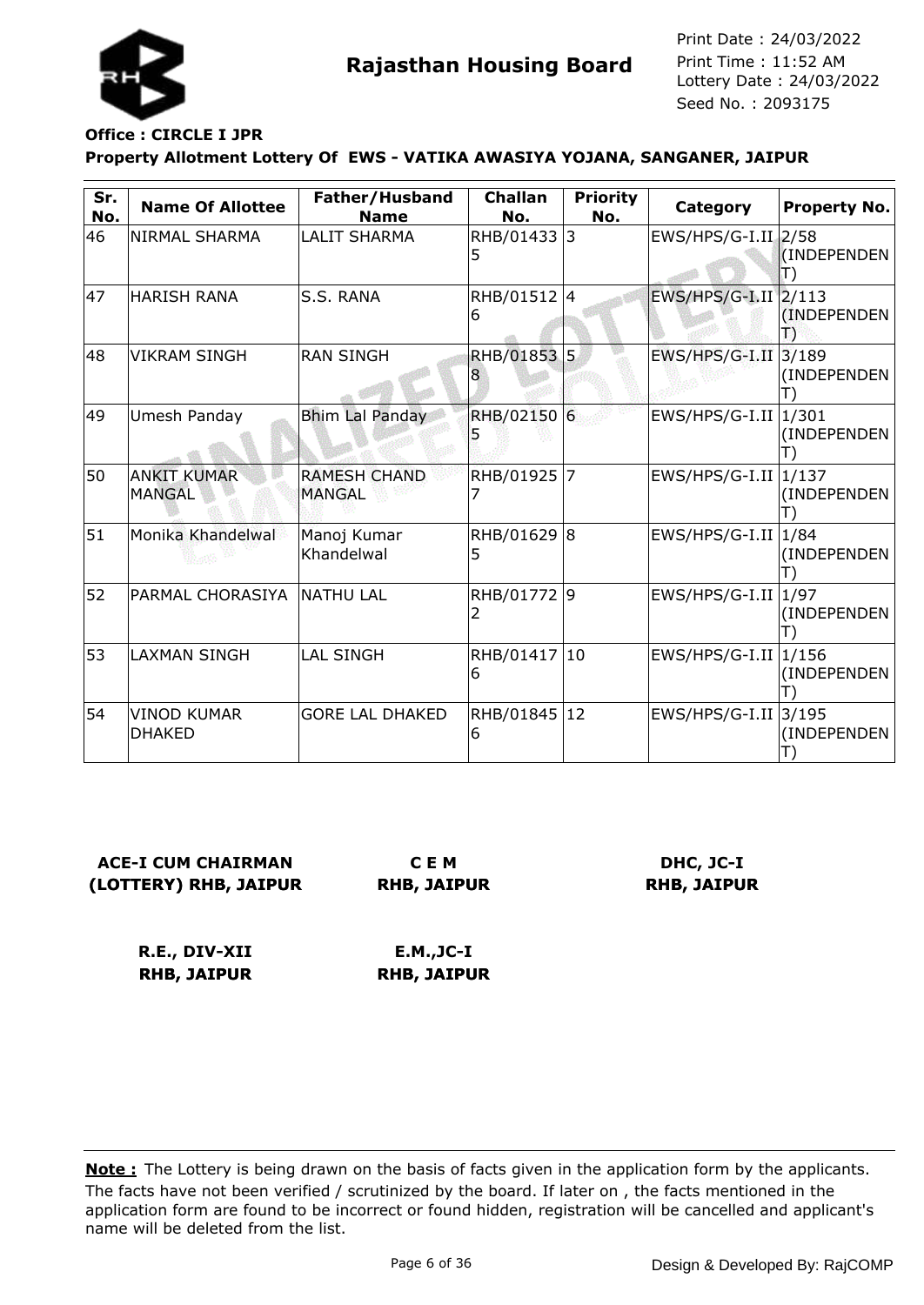

## **Office : CIRCLE I JPR**

### **Property Allotment Lottery Of EWS - VATIKA AWASIYA YOJANA, SANGANER, JAIPUR**

| Sr.<br>No. | <b>Name Of Allottee</b>        | Father/Husband<br><b>Name</b>        | <b>Challan</b><br>No. | <b>Priority</b><br>No. | Category             | <b>Property No.</b>       |
|------------|--------------------------------|--------------------------------------|-----------------------|------------------------|----------------------|---------------------------|
| 55         | <b>NEHA BHATT</b>              | <b>HEMANT KUMAR</b><br><b>BHATT</b>  | RHB/01611 13<br>6     |                        | EWS/HPS/G-I.II 3/288 | (INDEPENDEN               |
| 56         | Madan Singh                    | Laxman Singh                         | RHB/01951 14<br>2     |                        | EWS/HPS/G-I.II 3/279 | (INDEPENDEN)<br>闇         |
| 57         | RAKESH PRAJAPAT                | HARNATH PRAJAPAT                     | <b>RHB/02020</b>      | $15^{\circ}$           | EWS/HPS/G-I.II       | 1/146<br>(INDEPENDEN      |
| 58         | <b>SANDHYA SHUKLA</b>          | <b>ADHYA PRASAD</b><br><b>SHUKLA</b> | RHB/01630 16          |                        | EWS/HPS/G-I.II       | 2/82<br>(INDEPENDEN       |
| 59         | <b>JITENDRA CHHIPA</b>         | <b>RADHA MOHAN</b><br><b>CHHIPA</b>  | RHB/01434<br>0        | 17                     | EWS/HPS/G-I.II       | 1/283<br>(INDEPENDEN      |
| 60         | <b>RAMESH PRAJAPAT</b>         | <b>RAM SWAROOP</b><br>PRAJAPAT       | RHB/02054<br>8        | 18                     | $EWS/HPS/G-I.II$     | 3/176<br>(INDEPENDEN      |
| 61         | <b>AMRISH</b>                  | <b>RAMESH KUMAR</b>                  | RHB/02302<br>5        | 19                     | EWS/HPS/G-I.II 2/90  | (INDEPENDEN               |
| 62         | <b>CHANDAN SINGH</b>           | <b>MOHAN SINGH</b>                   | RHB/01889 20<br>4     |                        | EWS/HPS/G-I.II       | 1/300<br>(INDEPENDEN<br>Е |
| 63         | TARUN KUMAR SAINI RAMESH KUMAR | <b>SAINI</b>                         | RHB/02326 21<br>8     |                        | EWS/HPS/G-I.II 3/237 | (INDEPENDEN               |

## **ACE-I CUM CHAIRMAN (LOTTERY) RHB, JAIPUR**

**C E M RHB, JAIPUR**

### **DHC, JC-I RHB, JAIPUR**

**R.E., DIV-XII RHB, JAIPUR E.M.,JC-I RHB, JAIPUR**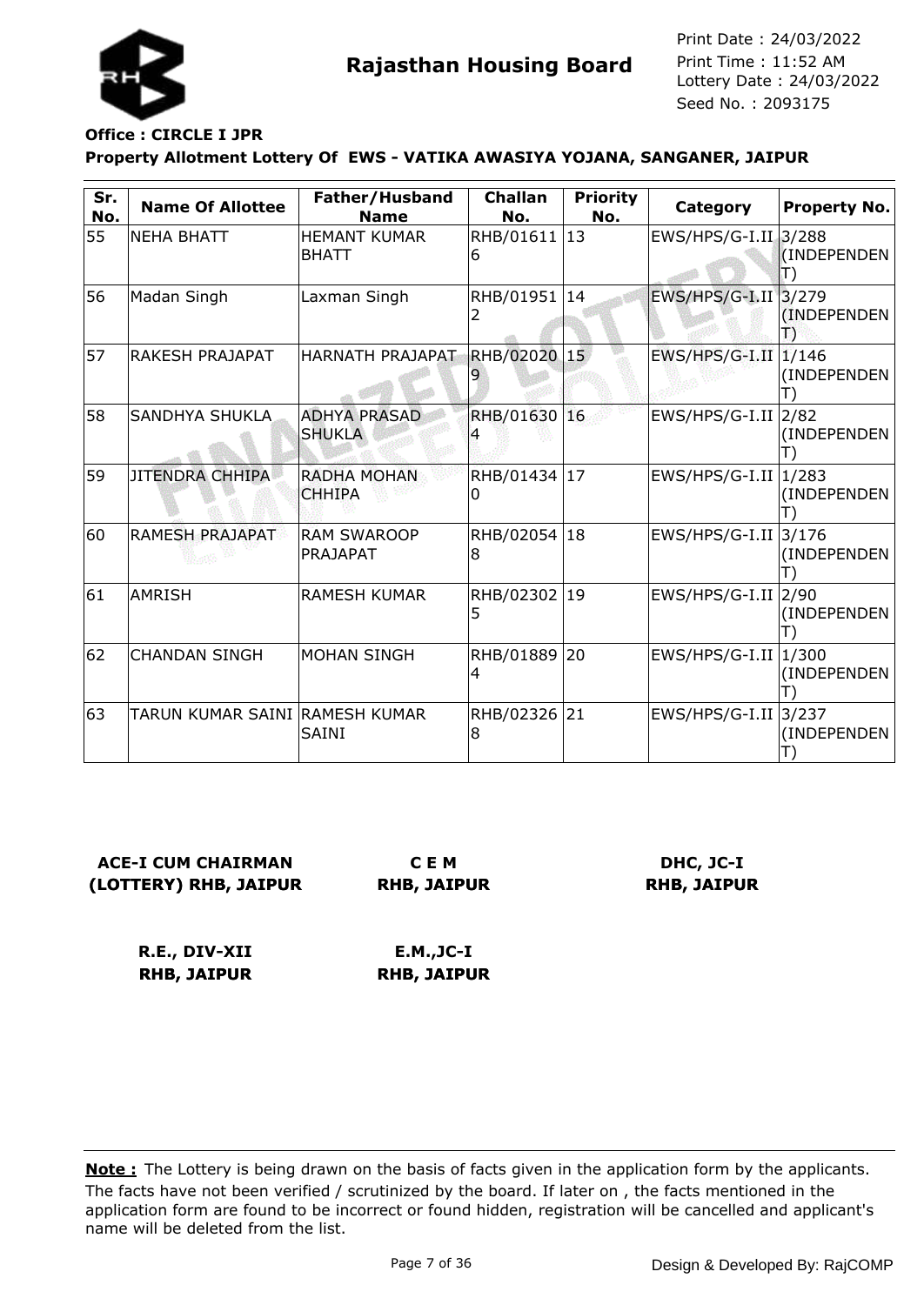

#### **Property Allotment Lottery Of EWS - VATIKA AWASIYA YOJANA, SANGANER, JAIPUR Office : CIRCLE I JPR**

| Sr.<br>No. | <b>Name Of Allottee</b>             | Father/Husband<br><b>Name</b>     | <b>Challan</b><br>No. | <b>Priority</b><br>No. | Category             | <b>Property No.</b>  |
|------------|-------------------------------------|-----------------------------------|-----------------------|------------------------|----------------------|----------------------|
| 64         | Chandra Shekhar<br>Sharma           | Chiranji lal sharma               | RHB/02276<br>10       | 22                     | $EWS/HPS/G-I.II$     | 1/168<br>(INDEPENDEN |
| 65         | <b>SHREE DEVI SONI</b>              | NARENDRA KUMAR<br>SONI            | RHB/01685 1<br>5      |                        | EWS/HPS/G-II.I 1/128 | (INDEPENDEN<br>ТЭ    |
| 66         | Saitan Singh<br>Shekhawat           | <b>Bhanwar Singh</b><br>Shekhawat | <b>RHB/01096</b><br>5 | $\vert$ 2              | $EWS/HPS/G-II.I$     | 1/281<br>(INDEPENDEN |
| 67         | <b>MAYA DEVI</b><br>VIJAYVARGIYA    | <b>RAMDAT</b><br>VIJAYVARGIYA     | RHB/01986 3           |                        | $EWS/HPS/G-II.I$     | 1/268<br>(INDEPENDEN |
| 68         | <b>MADAN MOHAN</b>                  | <b>TULSI RAM</b>                  | RHB/01529 4<br>0      |                        | $EWS/HPS/G-II.I$     | 1/112<br>(INDEPENDEN |
| 69         | RACHANA.                            | <b>LAKKHI RAM</b>                 | RHB/01598 5<br>5      |                        | $EWS/HPS/G-II.I$     | 3/238<br>(INDEPENDEN |
| 70         | <b>PRADEEP AGARWAL</b>              | İMURARI LAL<br><b>AGARWAL</b>     | RHB/01385 6<br>4      |                        | $EWS/HPS/G-II.I$     | 1/107<br>(INDEPENDEN |
| 71         | <b>RENU ARORA</b>                   | <b>AMIT KUMAR</b>                 | RHB/01639<br>3        | $\overline{7}$         | $EWS/HPS/G-II.I$     | 1/307<br>(INDEPENDEN |
| 72         | <b>PURAN CHAND</b><br><b>SHARMA</b> | INAND KISHORE<br><b>SHARMA</b>    | RHB/02027 8           |                        | $EWS/HPS/G-II.I$     | 3/285<br>(INDEPENDEN |

**ACE-I CUM CHAIRMAN (LOTTERY) RHB, JAIPUR**

**C E M RHB, JAIPUR**

**DHC, JC-I RHB, JAIPUR**

**R.E., DIV-XII RHB, JAIPUR E.M.,JC-I RHB, JAIPUR**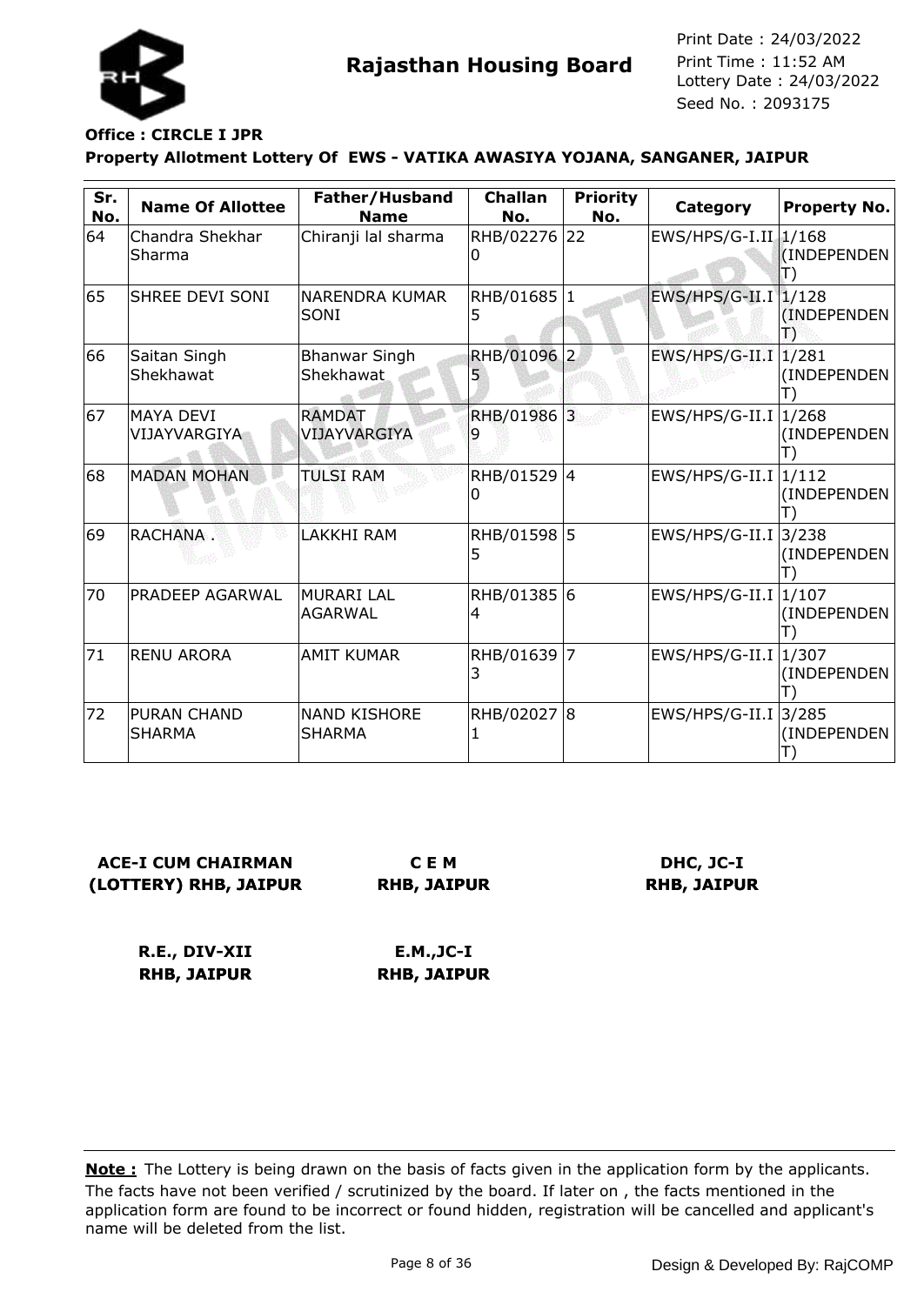

# **Office : CIRCLE I JPR**

### **Property Allotment Lottery Of EWS - VATIKA AWASIYA YOJANA, SANGANER, JAIPUR**

| Sr.<br>No. | <b>Name Of Allottee</b>               | Father/Husband<br><b>Name</b>         | <b>Challan</b><br>No. | <b>Priority</b><br>No. | Category                          | <b>Property No.</b>  |
|------------|---------------------------------------|---------------------------------------|-----------------------|------------------------|-----------------------------------|----------------------|
| 73         | nandkishor gupta                      | SATYANARAYA N<br><b>GUPTA</b>         | RHB/01382 9           |                        | EWS/HPS/G-II.I 3/287              | (INDEPENDEN          |
| 74         | MAHESH Tikyani                        | Heera lal tikyani                     | RHB/01957 10<br>0     |                        | EWS/HPS/G-II.I   1/291            | (INDEPENDEN)<br>18   |
| 75         | OM PRAKASH GARG                       | LAXMI CHAND GARG RHB/01941 11         |                       |                        | EWS/HPS/G-II.I 2/103              | (INDEPENDEN          |
| 76         | arjun dhariwal                        | Ram Ratan Dhariwal                    | RHB/02007 12          |                        | EWS/HPS/G-II.I                    | 3/251<br>(INDEPENDEN |
| 77         | <b>BABLI DEVI</b>                     | <b>SURESH CHAND</b><br>PRAJAPAT       | RHB/01886 13          |                        | $EWS/HPS/G-II.I$ 2/77             | (INDEPENDEN          |
| 78         | <b>RADHA PARASHAR</b>                 | YOGESH PARASHAR                       | RHB/01245 15          |                        | EWS/HPS/G-II.I 2/118              | (INDEPENDEN          |
| 79         | <b>TANUJA JOSHI</b>                   | <b>BHUVAN CHANDRA</b><br><b>JOSHI</b> | RHB/01855 16<br>0     |                        | $EWS/HPS/G-II.I$                  | 3/178<br>(INDEPENDEN |
| 80         | <b>BHAVNA NAVLANI</b>                 | MANOJ NAVLANI                         | RHB/02121 17<br>2     |                        | EWS/HPS/G-II.I                    | 2/79<br>(INDEPENDEN  |
| 81         | <b>KULDEEP SINGH</b><br><b>NARUKA</b> | <b>HANUMAN SINGH</b>                  | RHB/01186 18<br>5     |                        | $EWS/HPS/G-II.I$ <sub>2/114</sub> | (INDEPENDEN          |

**ACE-I CUM CHAIRMAN (LOTTERY) RHB, JAIPUR**

**C E M RHB, JAIPUR**

**DHC, JC-I RHB, JAIPUR**

**R.E., DIV-XII RHB, JAIPUR E.M.,JC-I RHB, JAIPUR**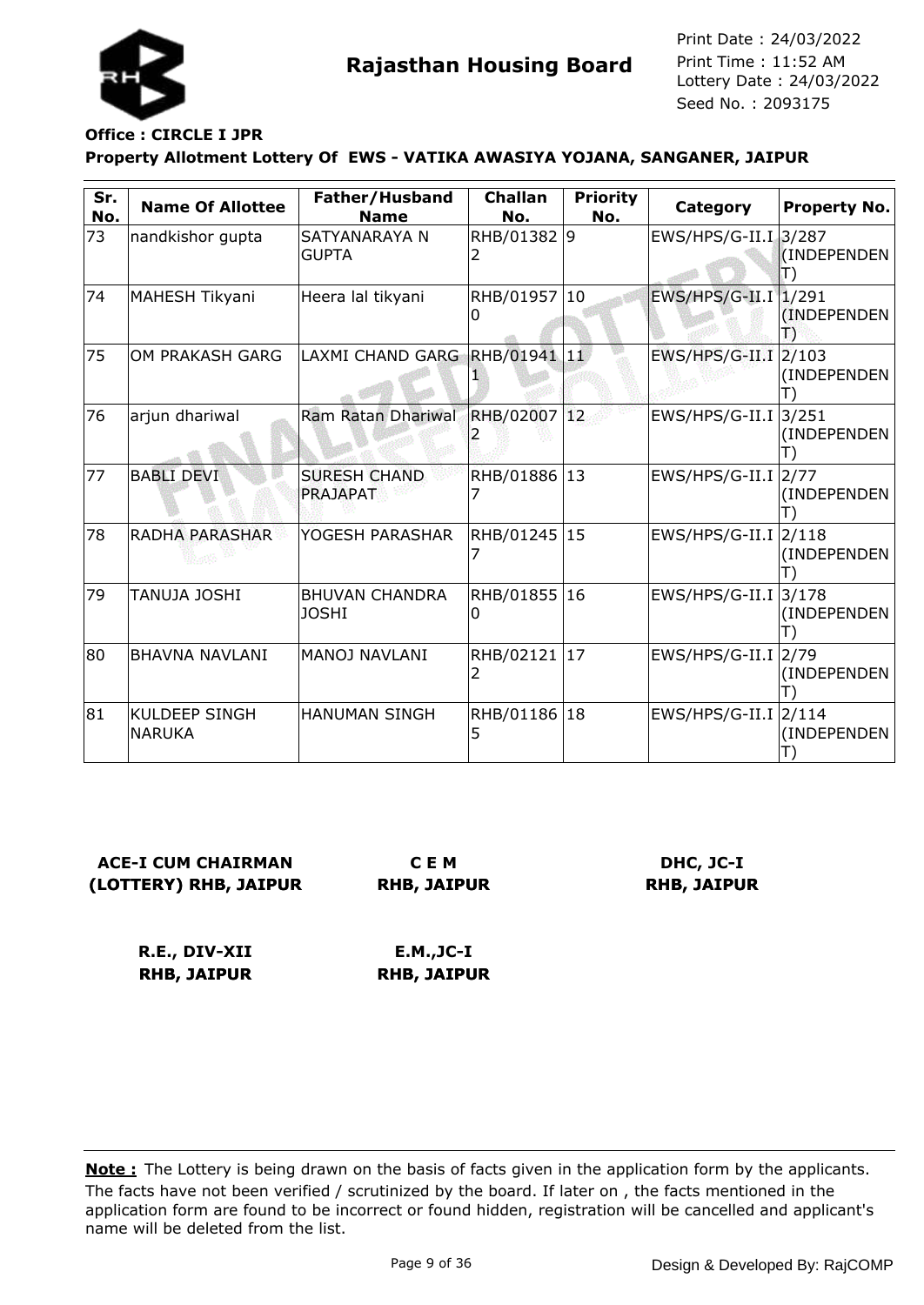

# **Office : CIRCLE I JPR**

### **Property Allotment Lottery Of EWS - VATIKA AWASIYA YOJANA, SANGANER, JAIPUR**

| Sr.<br>No. | <b>Name Of Allottee</b>               | Father/Husband<br><b>Name</b>        | <b>Challan</b><br>No. | <b>Priority</b><br>No. | Category              | <b>Property No.</b>  |
|------------|---------------------------------------|--------------------------------------|-----------------------|------------------------|-----------------------|----------------------|
| 82         | dhanvanti devi                        | KAILASH CHAND<br>KOLI                | RHB/01998 19<br>0     |                        | EWS/HPS/G-II.I 1/298  | (INDEPENDEN          |
| 83         | sanjeev agarwal                       | mahaveer prasad                      | RHB/02162 20<br>6     |                        | EWS/HPS/G-II.I 3/180  | (INDEPENDEN<br>闇     |
| 84         | <b>VIMLA DEVI</b>                     | OM PRAKASH VERMA RHB/01376 21        |                       |                        | $EWS/HPS/G-II.I$ 2/84 | (INDEPENDEN          |
| 85         | <b>DEEPA CHANDWANI</b>                | <b>GANGA RAM</b><br><b>CHANDWANI</b> | RHB/01118 22          |                        | EWS/HPS/G-II.I        | 1/145<br>(INDEPENDEN |
| 86         | <b>MUKESH KUMAR</b><br><b>SAINI</b>   | <b>BABU LAL SAINI</b>                | RHB/01713 23<br>9     |                        | EWS/HPS/G-II.I        | 1/155<br>(INDEPENDEN |
| 87         | <b>Akshat Gupta</b>                   | Banwari Lal Gupta                    | RHB/01662<br>5        | 24                     | EWS/HPS/G-II.I        | 1/114<br>(INDEPENDEN |
| 88         | <b>BINOY MADHU</b><br><b>BHARATHY</b> | MADHUKUMA R<br>PUSHPA MADHBAN        | RHB/01585<br>9        | 25                     | $EWS/HPS/G-II.I$      | 3/275<br>(INDEPENDEN |
| 89         | <b>RENU DEVI</b>                      | <b>ARUN KUMAR</b>                    | RHB/01559 26<br>2     |                        | EWS/HPS/G-II.I        | 1/99<br>(INDEPENDEN  |
| 90         | <b>KUNDAN SAINI</b>                   | <b>GOVERDHAN SAINI</b>               | RHB/01732 27<br>4     |                        | EWS/HPS/G-II.I 3/280  | (INDEPENDEN          |

## **ACE-I CUM CHAIRMAN (LOTTERY) RHB, JAIPUR**

**C E M RHB, JAIPUR**

### **DHC, JC-I RHB, JAIPUR**

**R.E., DIV-XII RHB, JAIPUR E.M.,JC-I RHB, JAIPUR**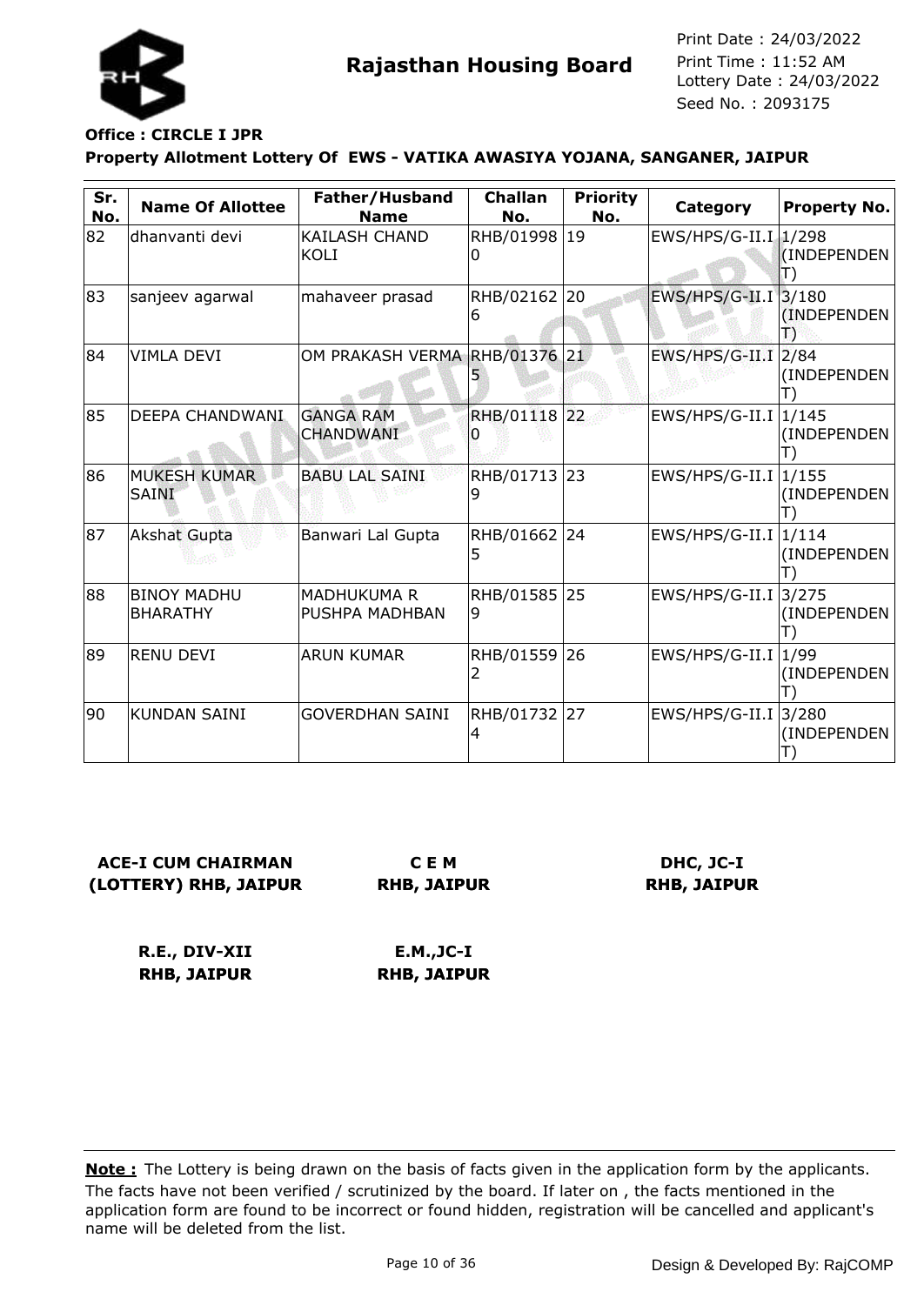

### **Property Allotment Lottery Of EWS - VATIKA AWASIYA YOJANA, SANGANER, JAIPUR Office : CIRCLE I JPR**

| Sr.<br>No. | <b>Name Of Allottee</b>                 | Father/Husband<br><b>Name</b>       | <b>Challan</b><br>No. | <b>Priority</b><br>No. | Category             | <b>Property No.</b>  |
|------------|-----------------------------------------|-------------------------------------|-----------------------|------------------------|----------------------|----------------------|
| 91         | Vikas Sharma                            | Dinesh Kumar<br>Sharma              | RHB/01131 28<br>0     |                        | EWS/HPS/G-II.I 3/191 | (INDEPENDEN          |
| 92         | <b>DHEERAJ KUMAR</b>                    | <b>RELU MAL</b>                     | RHB/01191 29<br>18    |                        | EWS/HPS/G-II.I 1/269 | (INDEPENDEN          |
| 93         | <b>VISHNU KUMAR</b><br>AGRAWAL          | <b>BRIJ MOHAN</b>                   | RHB/01973 30          |                        | $EWS/HPS/G-II.I$     | 1/246<br>(INDEPENDEN |
| 94         | <b>MAHESH SAINI</b>                     | KALYAN SAHAY SAINIRHB/02238 31      |                       |                        | $EWS/HPS/G-II.I$     | 1/95<br>(INDEPENDEN  |
| 95         | <b>KHUSHBU KANWAR</b>                   | <b>GAJENDRA SINGH</b>               | RHB/02218             | 32                     | EWS/HPS/G-II.I       | 1/182<br>(INDEPENDEN |
| 96         | <b>ARPAN BATWADA</b>                    | <b>SHIV KUMAR</b><br><b>BATWADA</b> | RHB/01831 33<br>5     |                        | $EWS/HPS/G-II.I$     | 1/165<br>(INDEPENDEN |
| 97         | MEENAKSHI MISHRA SSACHIN SHARMA         |                                     | RHB/02259 34<br>4     |                        | $EWS/HPS/G-II.I$     | 2/86<br>(INDEPENDEN  |
| 98         | VIJAY LAKHWANI                          | <b>DHARAMDAS</b>                    | RHB/02049<br>4        | 35                     | $EWS/HPS/G-II.I$     | 1/93<br>(INDEPENDEN  |
| 99         | <b>JITENDRA KUMAR</b><br><b>CHOUHAN</b> | MAHAVEER PRASAD<br><b>CHOUHAN</b>   | RHB/01742 36          |                        | $EWS/HPS/G-II.I$     | 1/102<br>(INDEPENDEN |

**ACE-I CUM CHAIRMAN (LOTTERY) RHB, JAIPUR**

**C E M RHB, JAIPUR**

**DHC, JC-I RHB, JAIPUR**

**R.E., DIV-XII RHB, JAIPUR E.M.,JC-I RHB, JAIPUR**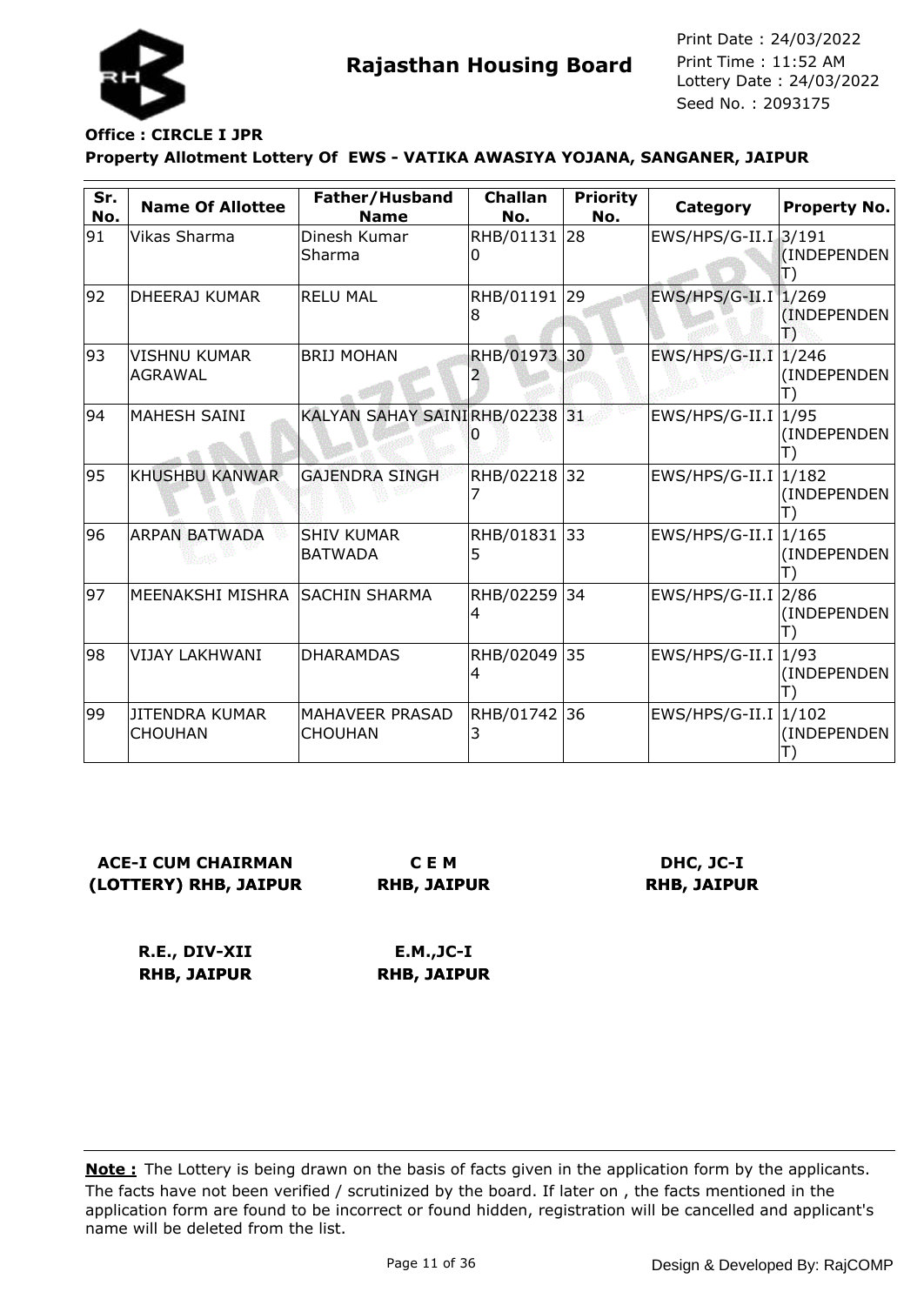

#### **Property Allotment Lottery Of EWS - VATIKA AWASIYA YOJANA, SANGANER, JAIPUR Office : CIRCLE I JPR**

| Sr.<br>No. | <b>Name Of Allottee</b>                         | Father/Husband<br><b>Name</b>       | <b>Challan</b><br>No. | <b>Priority</b><br>No. | Category                          | <b>Property No.</b> |
|------------|-------------------------------------------------|-------------------------------------|-----------------------|------------------------|-----------------------------------|---------------------|
| 100        | KIRAN DEVI                                      | mahendra kumar                      | RHB/01814             | 37                     | EWS/HPS/G-II.I 1/250              | (INDEPENDEN         |
| 101        | Pinki Kumari Singh                              | navin singh                         | RHB/01560             | 38                     | EWS/HPS/G-II.I 1/248              | (INDEPENDEN         |
| 102        | RAM JANAKI SHARMA KAMLESH SHARMA                |                                     | RHB/02130             | 39                     | EWS/HPS/G-II.I   1/130            | (INDEPENDEN         |
| 103        | Vandana Purohit                                 | <b>SHIV GOPAL</b><br><b>PUROHIT</b> | RHB/02035             | 40                     | EWS/HPS/G-II.I $ 1/267$           | (INDEPENDEN         |
| 104        | Laxmi Narayan<br>Sharma                         | Kalu ram sharma                     | RHB/02122 41<br>6     |                        | EWS/HPS/G-II.I 2/94               | (INDEPENDEN         |
| 105        | <b>USHA CHOUDHARY</b>                           | <b>RAJENDRA</b><br><b>CHOUDHARY</b> | RHB/01340<br>9        | 42                     | EWS/HPS/G-II.I $ 1/85$            | (INDEPENDEN         |
| 106        | KUNWAR PAL SINGH   MOOL SINGH<br><b>RATHORE</b> |                                     | RHB/02321<br>4        | 44                     | $EWS/HPS/G-II.I$ <sup>1/294</sup> | (INDEPENDEN         |
| 107        | SUPRAGYA JAIN                                   | <b>RAJESH JAIN</b>                  | RHB/01719 45<br>4     |                        | EWS/HPS/G-II.I   1/140            | (INDEPENDEN         |
| 108        | <b>MRS ANITA</b>                                | <b>MANOJ KUMAR</b>                  | RHB/02090             | 46                     | EWS/HPS/G-II.I 2/70               | (INDEPENDEN         |

## **ACE-I CUM CHAIRMAN (LOTTERY) RHB, JAIPUR**

**C E M RHB, JAIPUR**

## **DHC, JC-I RHB, JAIPUR**

**R.E., DIV-XII RHB, JAIPUR E.M.,JC-I RHB, JAIPUR**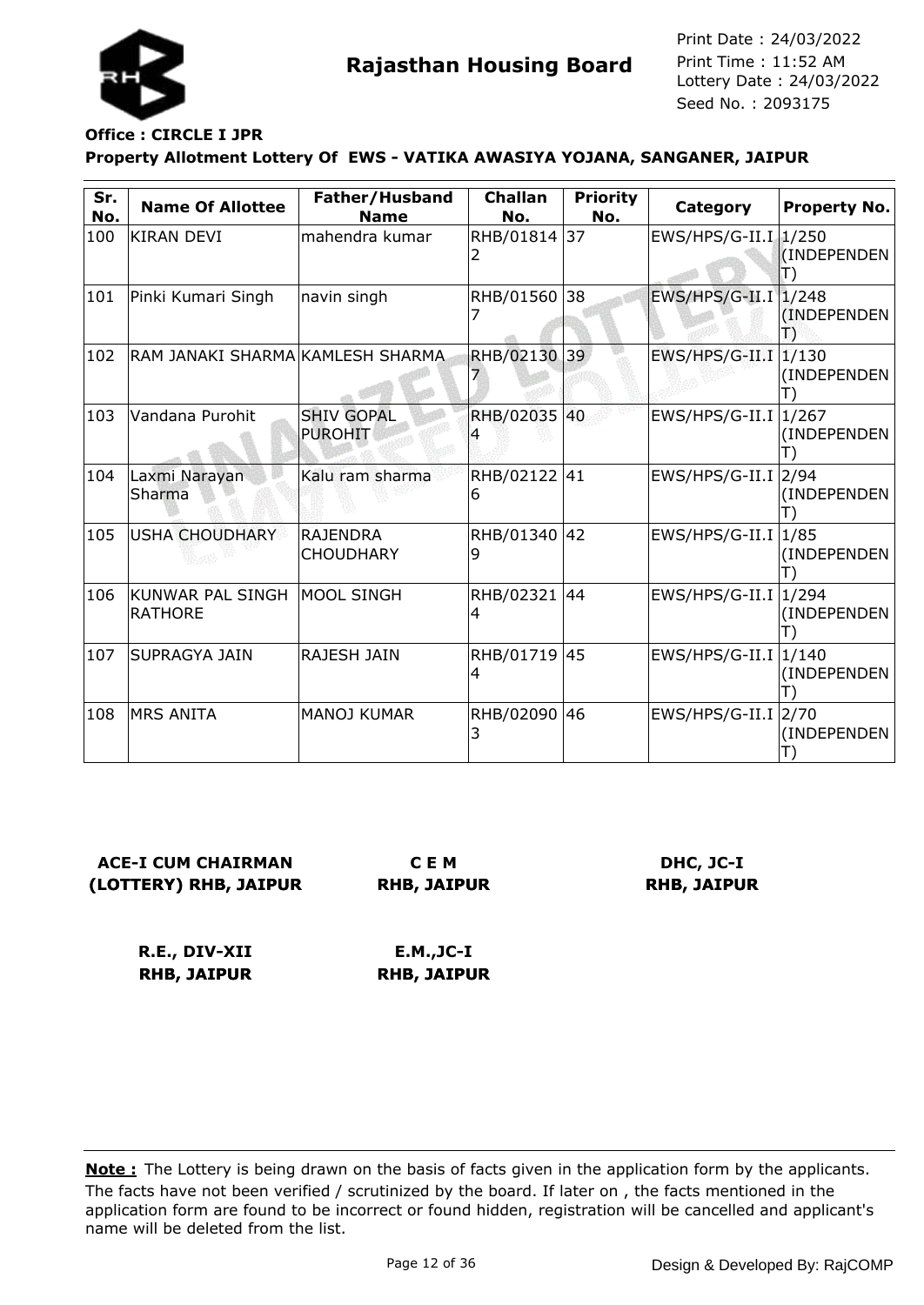

#### **Property Allotment Lottery Of EWS - VATIKA AWASIYA YOJANA, SANGANER, JAIPUR Office : CIRCLE I JPR**

| Sr.<br>No. | <b>Name Of Allottee</b>              | Father/Husband<br><b>Name</b>           | <b>Challan</b><br>No. | <b>Priority</b><br>No. | Category               | Property No.         |
|------------|--------------------------------------|-----------------------------------------|-----------------------|------------------------|------------------------|----------------------|
| 109        | <b>RENU JAISWAL</b>                  | <b>DHIRAJ SINGH</b><br><b>SOLANKI</b>   | RHB/02212<br>4        | 47                     | EWS/HPS/G-II.I. 3/292  | (INDEPENDEN          |
| 110        | RAJ KUMAR KEWLANI GORDHAN DAS        | <b>KEWLANI</b>                          | RHB/01474 48<br>3     |                        | EWS/HPS/G-II.I 1/105   | (INDEPENDEN<br>18    |
| 111        | <b>BHARAT SINGH</b>                  | <b>DASHARATH SINGH</b><br><b>NARUKA</b> | RHB/01502             | 49                     | $EWS/HPS/G-II.I$ 2/59  | (INDEPENDEN          |
| 112        | Uma Khandelwal                       | Krishn Murari<br>Khandelwal             | RHB/01371             | 50                     | EWS/HPS/G-II.I   1/149 | (INDEPENDEN          |
| 113        | Mithilesh Kumar<br>Mandal            | Bambam mandal                           | RHB/01770<br>5        | 51                     | EWS/HPS/G-II.I         | 3/284<br>(INDEPENDEN |
| 114        | <b>SOHAN KUMAR</b><br><b>AGRAWAL</b> | MITHLESH KUMAR                          | RHB/01091<br>8        | 52                     | $EWS/HPS/G-II.I$ 1/157 | (INDEPENDEN          |
| 115        | BAL KISHAN SHARMA HARINARAYA N       |                                         | RHB/01312<br>Ω        | 53                     | $EWS/HPS/G-II.I$ 1/308 | (INDEPENDEN          |
| 116        | IREKHA SHARMA                        | <b>VIMAL KUMAR</b><br><b>SHARMA</b>     | RHB/02250<br>0        | 54                     | EWS/HPS/G-II.I   1/276 | (INDEPENDEN          |
| 117        | CHANDRABHAN<br><b>GUPTA</b>          | <b>RAMDHAN</b>                          | RHB/01838 55<br>6     |                        | EWS/HPS/G-II.I 3/272   | (INDEPENDEN          |

**ACE-I CUM CHAIRMAN (LOTTERY) RHB, JAIPUR**

**C E M RHB, JAIPUR**

**DHC, JC-I RHB, JAIPUR**

**R.E., DIV-XII RHB, JAIPUR E.M.,JC-I RHB, JAIPUR**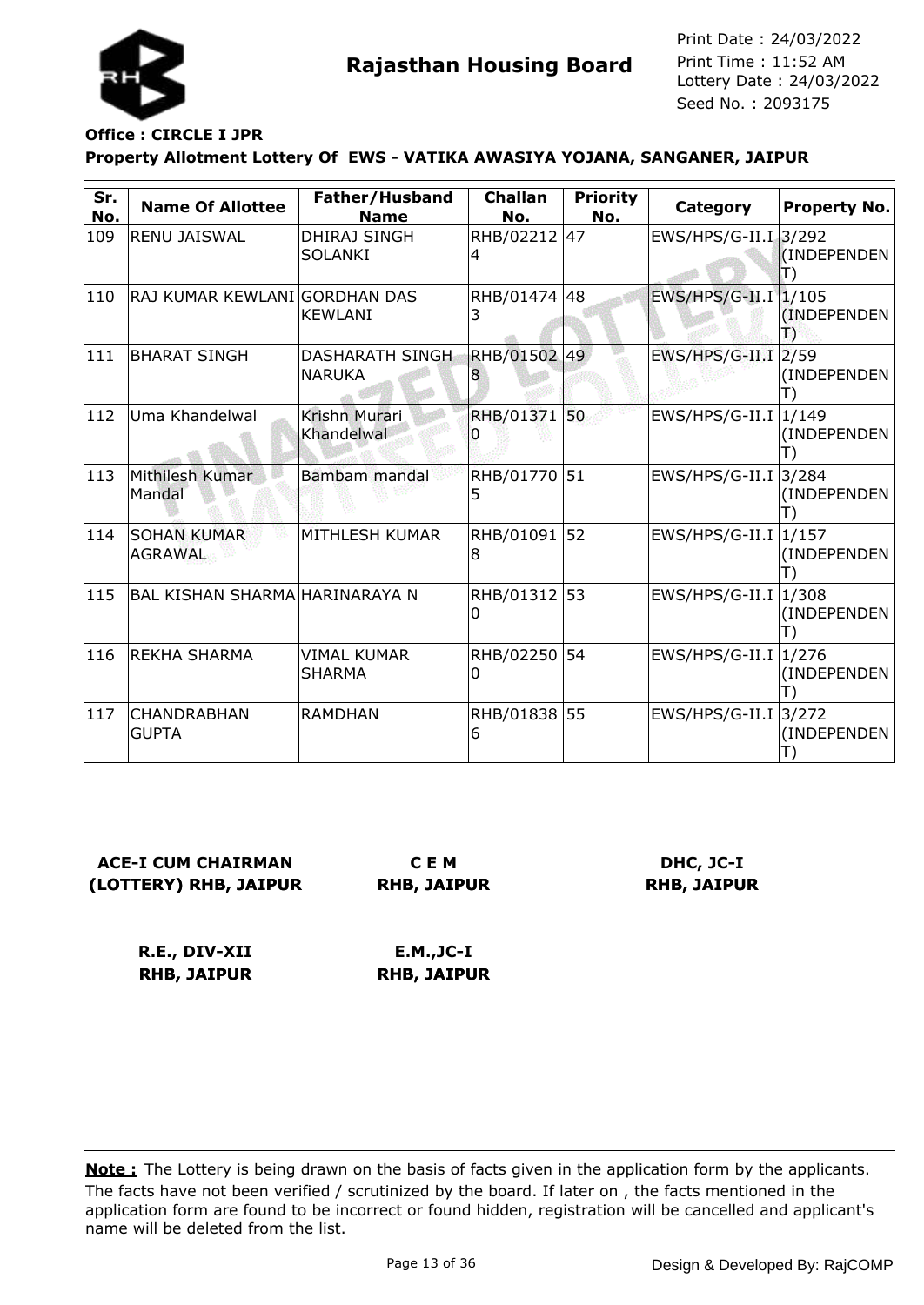

## **Office : CIRCLE I JPR**

#### **Property Allotment Lottery Of EWS - VATIKA AWASIYA YOJANA, SANGANER, JAIPUR**

| Sr.<br>No. | <b>Name Of Allottee</b>             | Father/Husband<br><b>Name</b> | <b>Challan</b><br>No. | <b>Priority</b><br>No. | <b>Category</b>                   | Property No.         |
|------------|-------------------------------------|-------------------------------|-----------------------|------------------------|-----------------------------------|----------------------|
| 118        | <b>MANJU BALA</b>                   | <b>CHARAN SINGH</b>           | RHB/01510<br>Ω        | 56                     | EWS/HPS/G-II.I. 3/247             | (INDEPENDEN<br>T)    |
| 119        | <b>MANJU SAINI</b>                  | <b>GANPAT MALI</b>            | RHB/02179<br>5        | 57                     | EWS/HPS/G-II.I 1/277              | (INDEPENDEN<br>19    |
| 120        | BHAWNA.                             | <b>VIKAS VYAS</b>             | <b>RHB/02212</b><br>6 | 58                     | $EWS/HPS/G-II.I$                  | 1/233<br>(INDEPENDEN |
| 121        | JEETENDRA SINGH.<br><b>JAISAWAT</b> | <b>MADAN SINGH</b>            | RHB/01314 60<br>8     |                        | $EWS/HPS/G-II.I$                  | 1/234<br>(INDEPENDEN |
| 122        | Ram Kumar                           | Pooran Singh                  | RHB/01785             | 61                     | $EWS/HPS/G-II.I$ 2/67             | (INDEPENDEN          |
| 123        | <b>SUNITA DEVY</b>                  | <b>RAMESH</b>                 | RHB/01347<br>5        | 62                     | $EWS/HPS/G-II.I$                  | 1/232<br>(INDEPENDEN |
| 124        | <b>JITENDRA KUMAR</b>               | <b>PANNA LAL</b>              | RHB/01645<br>8        | 63                     | $EWS/HPS/G-II.I$                  | 1/135<br>(INDEPENDEN |
| 125        | <b>TARUN GUPTA</b>                  | <b>BABU LAL GUPTA</b>         | RHB/01474 64          |                        | EWS/HPS/G-II.I                    | 1/263<br>(INDEPENDEN |
| 126        | IRANI RATHOR                        | <b>LALARAM RATHOR</b>         | RHB/01471 65<br>4     |                        | $EWS/HPS/G-II.I$ <sup>1/163</sup> | (INDEPENDEN          |

**ACE-I CUM CHAIRMAN (LOTTERY) RHB, JAIPUR**

**C E M RHB, JAIPUR**

**DHC, JC-I RHB, JAIPUR**

**R.E., DIV-XII RHB, JAIPUR E.M.,JC-I RHB, JAIPUR**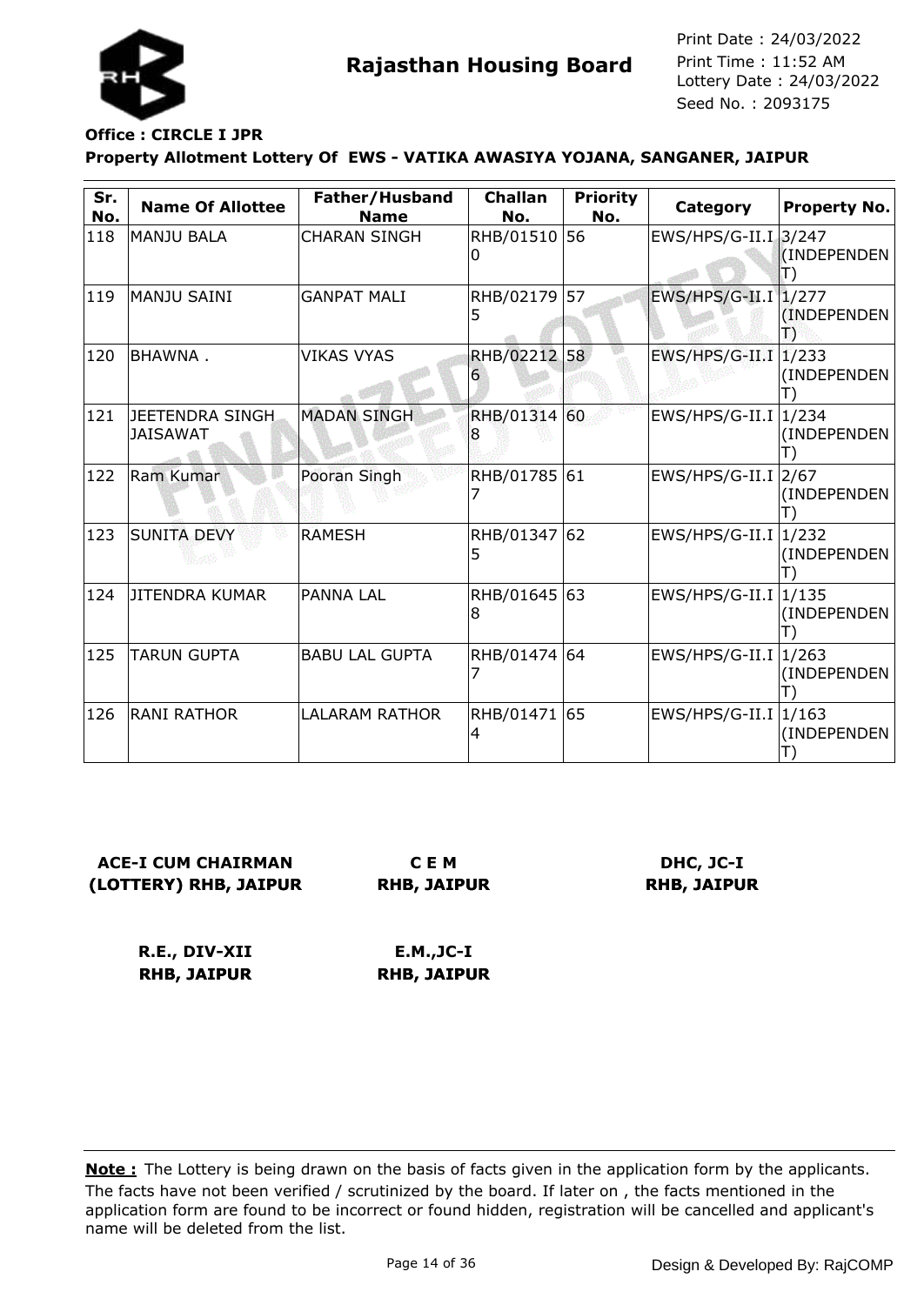

### **Property Allotment Lottery Of EWS - VATIKA AWASIYA YOJANA, SANGANER, JAIPUR Office : CIRCLE I JPR**

| Sr.<br>No. | <b>Name Of Allottee</b>                 | Father/Husband<br><b>Name</b>       | <b>Challan</b><br>No. | <b>Priority</b><br>No. | Category             | <b>Property No.</b>        |
|------------|-----------------------------------------|-------------------------------------|-----------------------|------------------------|----------------------|----------------------------|
| 127        | KUSHAGRA KUMAR                          | <b>ASHOK KUMAR</b>                  | RHB/01178<br>2.       | 66                     | EWS/HPS/G-II.I 3/277 | (INDEPENDEN                |
| 128        | <b>PRABHU LAL</b>                       | <b>BHUVANA KHAROL</b>               | RHB/01801             | 67                     | EWS/HPS/G-II.I 1/280 | (INDEPENDEN)<br>Ð          |
| 129        | narendra singh                          | bhavani singh                       | RHB/01914 1<br>5      |                        | EWS/HPS/G-<br>ПŒ     | 3/282<br>(INDEPENDEN<br>T) |
| 130        | <b>KAMLESH KUMAR</b><br><b>SADHWANI</b> | <b>HOTCHAND</b><br><b>SADHWANI</b>  | RHB/01291 2           |                        | EWS/HPS/G-<br>II.II  | 3/281<br>(INDEPENDEN<br>T) |
| 131        | Sangeeta Soni                           | <b>MANOJ KUMAR SONI</b>             | RHB/02123 3<br>9      |                        | EWS/HPS/G-<br>II.II  | 3/289<br>(INDEPENDEN<br>T) |
| 132        | <b>ROSHAN DEVI</b>                      | <b>GURUDAYAL</b>                    | RHB/01293 4<br>2      |                        | EWS/HPS/G-<br>II.II  | 1/245<br>(INDEPENDEN<br>T) |
| 133        | lsunita .                               | <b>JEETENDRA</b>                    | RHB/01225<br>5        | 5                      | EWS/HPS/G-<br>II.II  | 1/247<br>(INDEPENDEN<br>T) |
| 134        | Rohan Goyal                             | Naresh chand Goyal                  | RHB/02054 6<br>4      |                        | EWS/HPS/G-<br>II.II  | 1/253<br>(INDEPENDEN<br>T) |
| 135        | <b>MANISHA DHAKAD</b>                   | <b>BANNE SINGH</b><br><b>DHAKAD</b> | RHB/02010<br>5        | $\overline{7}$         | EWS/HPS/G-<br>II.II  | 3/174<br>(INDEPENDEN       |

**ACE-I CUM CHAIRMAN (LOTTERY) RHB, JAIPUR**

**C E M RHB, JAIPUR**

**DHC, JC-I RHB, JAIPUR**

**R.E., DIV-XII RHB, JAIPUR E.M.,JC-I RHB, JAIPUR**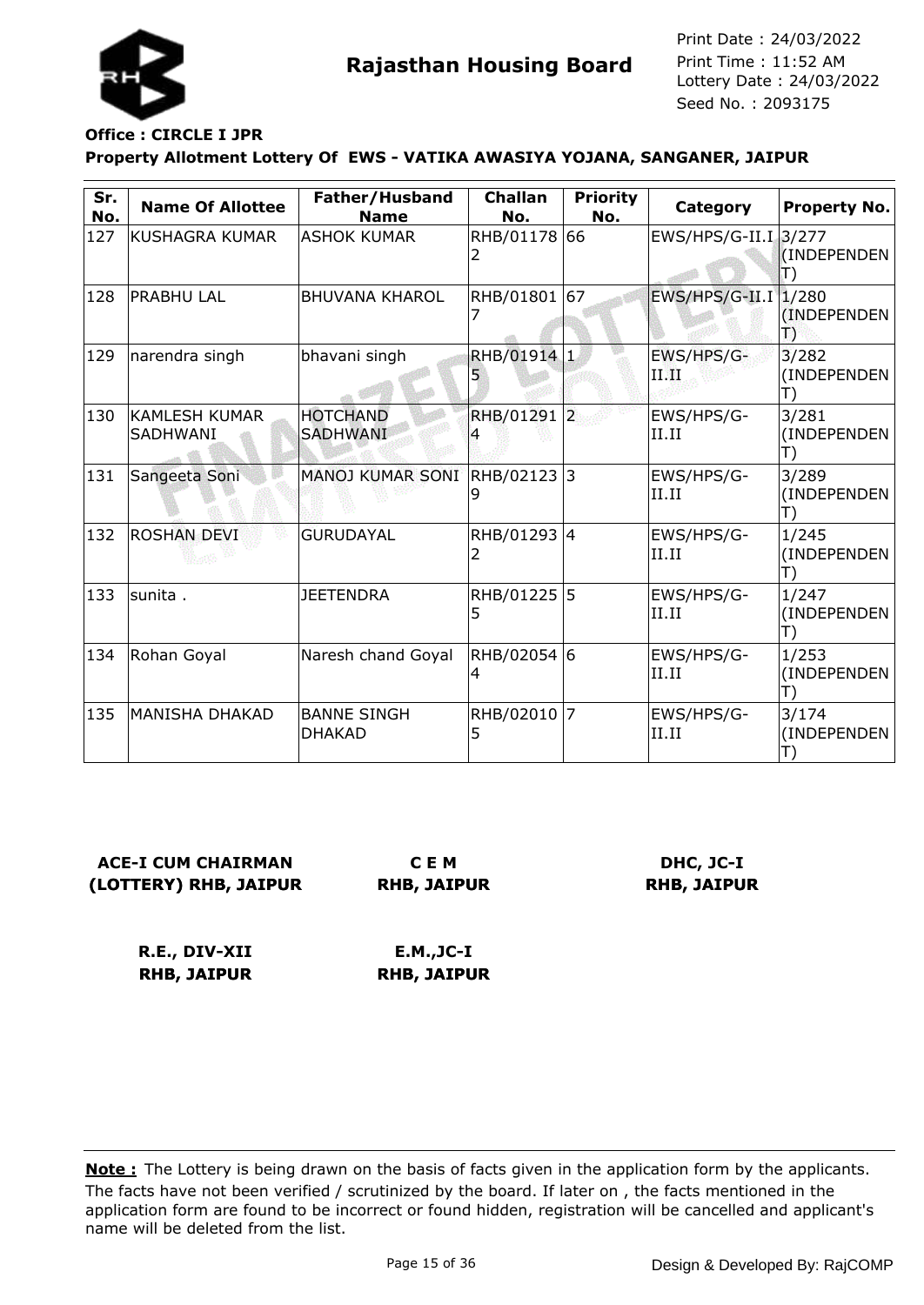

## **Office : CIRCLE I JPR**

### **Property Allotment Lottery Of EWS - VATIKA AWASIYA YOJANA, SANGANER, JAIPUR**

| Sr.<br>No. | <b>Name Of Allottee</b> | Father/Husband<br><b>Name</b>            | <b>Challan</b><br>No. | <b>Priority</b><br>No. | Category            | Property No.                               |
|------------|-------------------------|------------------------------------------|-----------------------|------------------------|---------------------|--------------------------------------------|
| 136        | NISHA SHARMA            | <b>VISHNU SHARMA</b>                     | RHB/01312 8           |                        | EWS/HPS/G-<br>II.II | 1/286<br>(INDEPENDEN<br>$\ket{\mathsf{T}}$ |
| 137        | <b>DAMINI PANCHAL</b>   | <b>SANJAY PANCHAL</b>                    | RHB/01734 9<br>0      |                        | EWS/HPS/G-<br>II.II | 3/200<br>(INDEPENDEN<br>Ð                  |
| 138        | RAIHANA BANO            | <b>ABDUL HAMID</b>                       | RHB/01168 10          |                        | EWS/HPS/G-<br>П.Ш.  | 1/257<br>(INDEPENDEN<br>T)                 |
| 139        | <b>BALKISHAN SAIN</b>   | <b>BABU LAL SAIN</b>                     | RHB/02308 11          |                        | EWS/HPS/G-<br>II.II | 1/235<br>(INDEPENDEN<br>T)                 |
| 140        | <b>SADDIQ KHAN</b>      | <b>BABU KHAN</b>                         | RHB/01876 12<br>2     |                        | EWS/HPS/G-<br>II.II | 1/236<br>(INDEPENDEN<br>T)                 |
| 141        | RESHAMA RESHAMA         | IMRAN                                    | RHB/01210 13<br>0     |                        | EWS/HPS/G-<br>II.II | 3/265<br>(INDEPENDEN<br>T)                 |
| 142        | abhishek Yadav          | Matadeen Yadav                           | RHB/01613 14<br>4     |                        | EWS/HPS/G-<br>II.II | 3/186<br>(INDEPENDEN<br>T)                 |
| 143        | asha khatri             | deepak khatri                            | RHB/02322 15          |                        | EWS/HPS/G-<br>II.II | 3/242<br>(INDEPENDEN<br>T)                 |
| 144        | Preeti Shrivastava      | <b>BRIJ KISHOR</b><br><b>SHRIVASTAVA</b> | RHB/01951 1<br>8      |                        | EWS/HPS/G-III       | 3/183<br>(INDEPENDEN                       |

**ACE-I CUM CHAIRMAN (LOTTERY) RHB, JAIPUR C E M**

**RHB, JAIPUR**

**DHC, JC-I RHB, JAIPUR**

**R.E., DIV-XII RHB, JAIPUR E.M.,JC-I RHB, JAIPUR**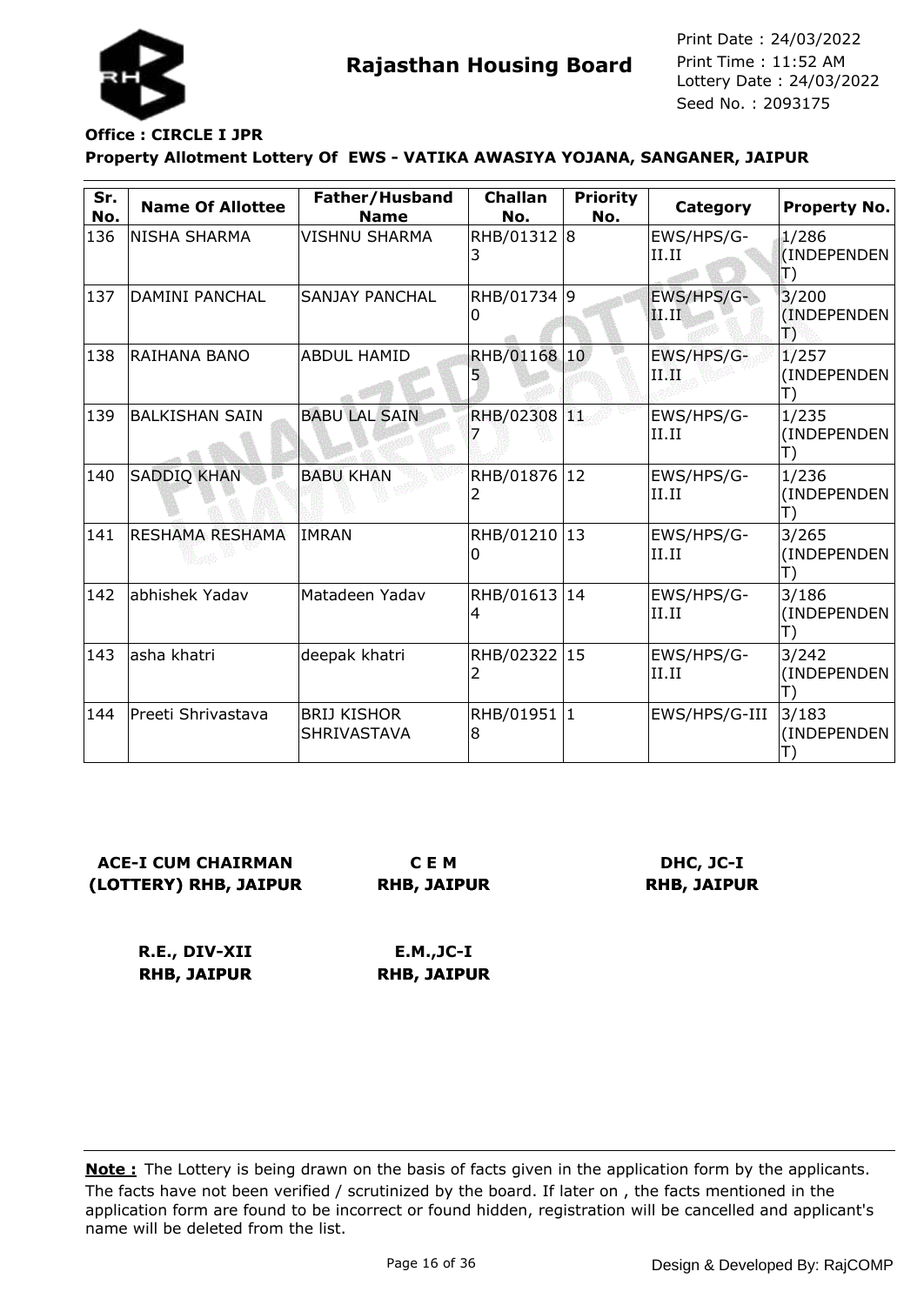

#### **Property Allotment Lottery Of EWS - VATIKA AWASIYA YOJANA, SANGANER, JAIPUR Office : CIRCLE I JPR**

| Sr.<br>No. | <b>Name Of Allottee</b>              | Father/Husband<br><b>Name</b> | <b>Challan</b><br>No. | <b>Priority</b><br>No. | Category     | Property No.               |
|------------|--------------------------------------|-------------------------------|-----------------------|------------------------|--------------|----------------------------|
| 145        | Uga Ram                              | Tara ram                      | RHB/01525 1<br>4      |                        | EWS/HPS/G-IV | 1/176<br>(INDEPENDEN<br>T) |
| 146        | Vijay Prakash Dhobi                  | Kanhaiya Lal Dhobi            | RHB/02077 2           |                        | EWS/HPS/G-IV | 2/81<br>(INDEPENDEN<br>18  |
| 147        | <b>KEVAL RAM</b>                     | <b>MALA RAM</b>               | RHB/01672 3           |                        | EWS/HPS/G-IV | 1/305<br>(INDEPENDEN       |
| 148        | Poonam Poonam                        | <b>SANJU KUMAR</b>            | RHB/01304 4           |                        | EWS/HPS/G-IV | 3/182<br>(INDEPENDEN       |
| 149        | Keshav Ram Bairwa                    | Ghura ram bairwa              | RHB/01190 5           |                        | EWS/HPS/G-IV | 1/138<br>(INDEPENDEN       |
| 150        | Mrigank Mehra                        | Giriraj Prasad Mehra          | RHB/02141 6<br>6      |                        | EWS/HPS/G-IV | 2/104<br>(INDEPENDEN       |
| 151        | Meenakshi Tepan                      | Hajari lal tepan              | RHB/01177<br>5        |                        | EWS/HPS/G-IV | 1/129<br>(INDEPENDEN       |
| 152        | Aman Pankaj                          | Kalu lal pankaj               | RHB/01936 8           |                        | EWS/HPS/G-IV | 1/183<br>(INDEPENDEN       |
| 153        | <b>DINESH KUMAR</b><br><b>ALORIA</b> | CHHOTU LAL ALORIA RHB/01278 9 | 5                     |                        | EWS/HPS/G-IV | 1/262<br>(INDEPENDEN       |

**ACE-I CUM CHAIRMAN (LOTTERY) RHB, JAIPUR**

**C E M RHB, JAIPUR**

**DHC, JC-I RHB, JAIPUR**

**R.E., DIV-XII RHB, JAIPUR E.M.,JC-I RHB, JAIPUR**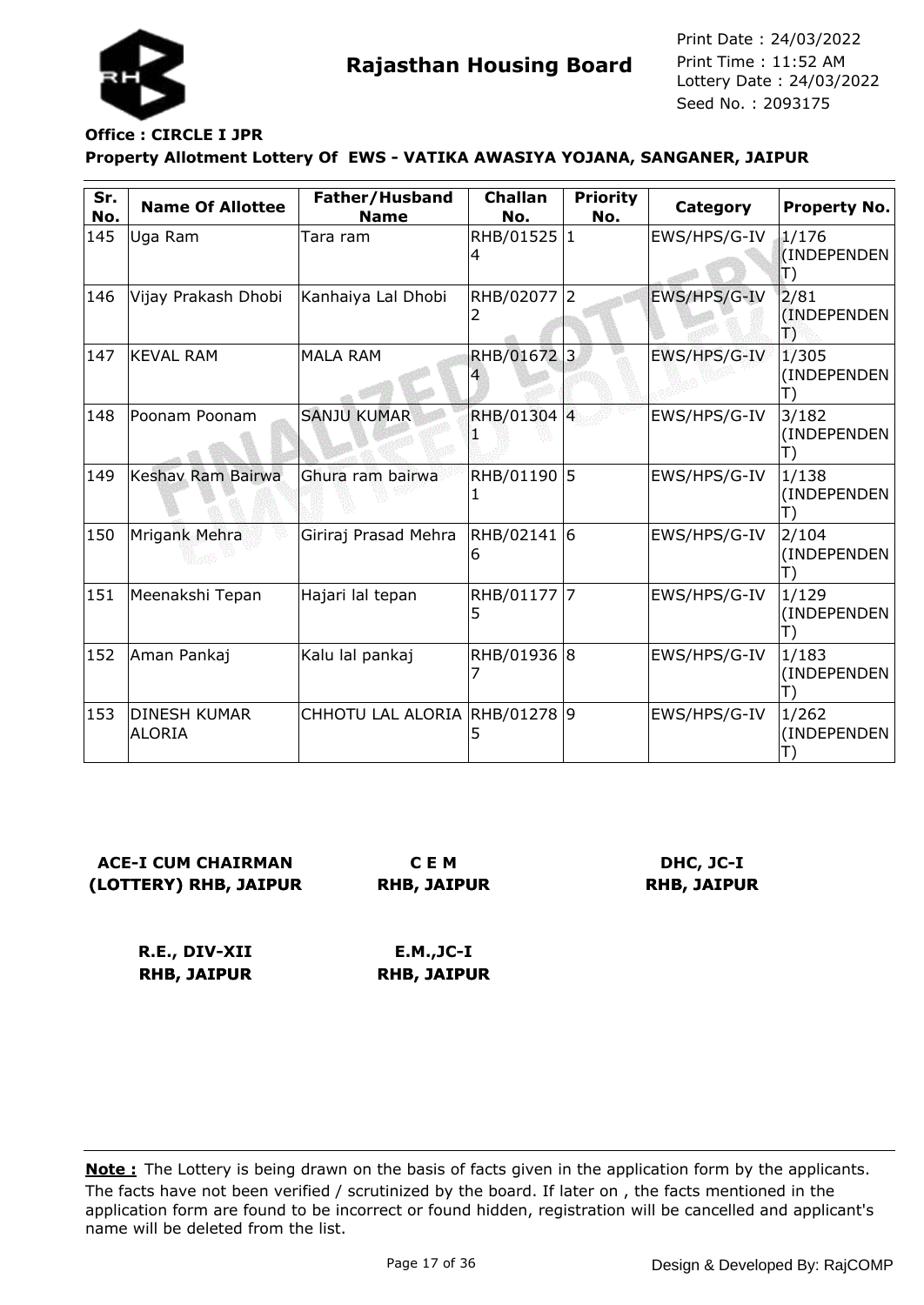

## **Office : CIRCLE I JPR**

### **Property Allotment Lottery Of EWS - VATIKA AWASIYA YOJANA, SANGANER, JAIPUR**

| Sr.<br>No. | <b>Name Of Allottee</b>               | Father/Husband<br><b>Name</b>     | <b>Challan</b><br>No. | <b>Priority</b><br>No. | Category     | <b>Property No.</b>            |
|------------|---------------------------------------|-----------------------------------|-----------------------|------------------------|--------------|--------------------------------|
| 154        | <b>GAURAV KASOTIA</b>                 | RAJKUMAR KASOTIA                  | RHB/01791 10<br>8     |                        | EWS/HPS/G-IV | 1/180<br>(INDEPENDEN<br>T)     |
| 155        | <b>REVATI DEVI</b>                    | OMPRAKASH                         | RHB/01294 11          |                        | EWS/HPS/G-IV | 3/236<br>(INDEPENDEN)<br>慢     |
| 156        | <b>GHANSHYAM LAL</b><br>KOLI          | Ramesh koli C/O<br><b>PRAKASH</b> | RHB/02264 12<br>Ü     |                        | EWS/HPS/G-IV | 1/261<br>(INDEPENDEN<br>Ш      |
| 157        | <b>ROHAN KUMAR</b>                    | <b>SUNIL KUMAR</b>                | RHB/01194 13          |                        | EWS/HPS/G-IV | 1/304<br>(INDEPENDEN           |
| 158        | <b>MAHESH CHAND</b><br>KOLI           | RAM KHILADI KOLI                  | RHB/01327 14<br>4     |                        | EWS/HPS/G-IV | 1/271<br>(INDEPENDEN           |
| 159        | <b>ASHOK BAIRWA</b>                   | RAMPRASAD BAIRWA RHB/01816 15     | 6                     |                        | EWS/HPS/G-IV | 3/175<br>(INDEPENDEN<br>Ш      |
| 160        | <b>SHANTI DEVI</b>                    | <b>MULCHAND</b>                   | RHB/02225 16<br>6     |                        | EWS/HPS/G-IV | 1/266<br>(INDEPENDEN           |
| 161        | <b>RAKESH BAIRWA</b>                  | <b>JAGDISH PRASAD</b>             | RHB/02015 17<br>3     |                        | EWS/HPS/G-IV | 3/256<br>(INDEPENDEN<br>$\Box$ |
| 162        | <b>BHAGWAN SAHAY</b><br><b>BAIRWA</b> | <b>BHORI LAL BAIRWA</b>           | RHB/01128 18          |                        | EWS/HPS/G-IV | 1/252<br>(INDEPENDEN           |

**ACE-I CUM CHAIRMAN (LOTTERY) RHB, JAIPUR**

**C E M RHB, JAIPUR**

**DHC, JC-I RHB, JAIPUR**

**R.E., DIV-XII RHB, JAIPUR E.M.,JC-I RHB, JAIPUR**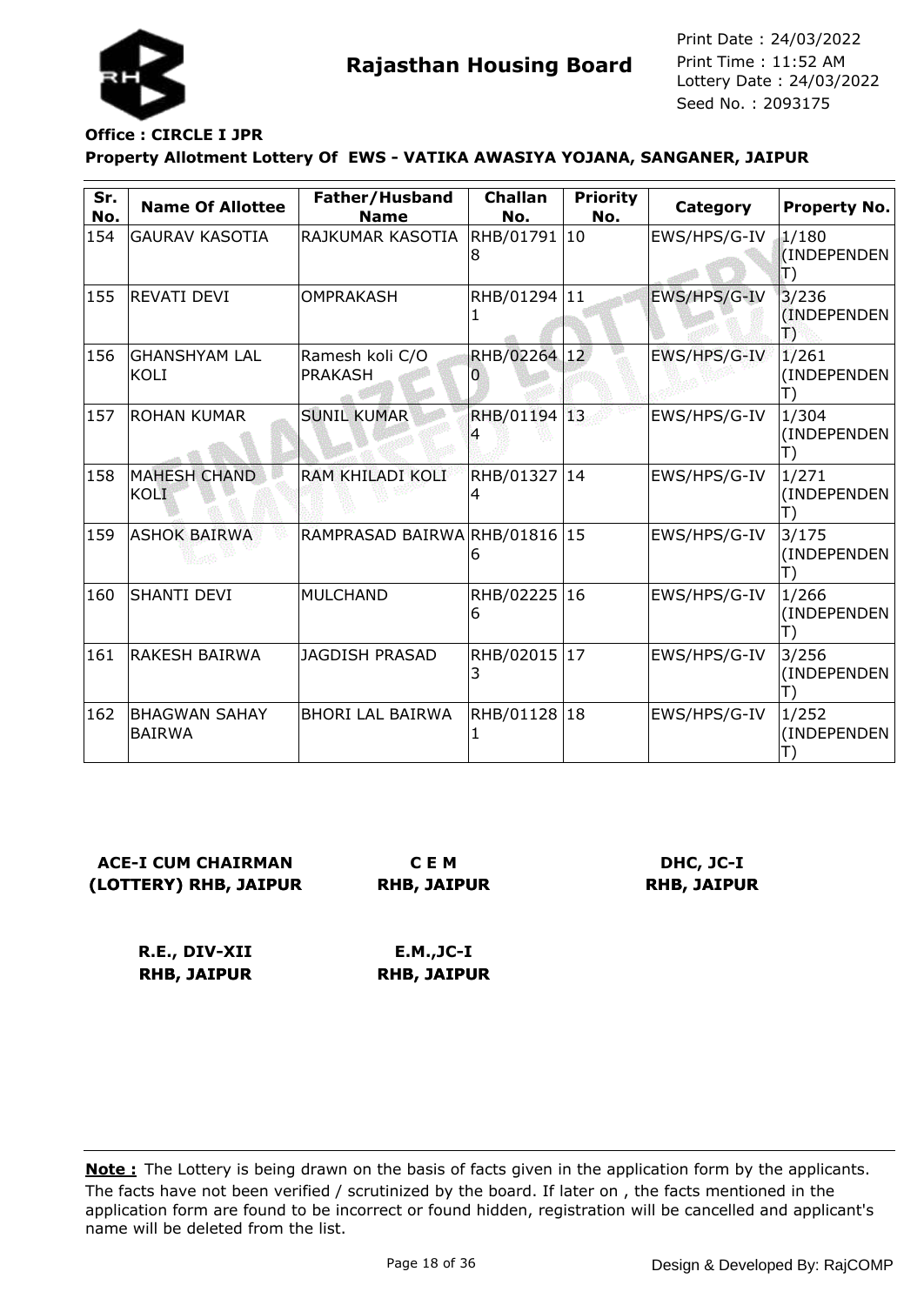

## **Office : CIRCLE I JPR**

### **Property Allotment Lottery Of EWS - VATIKA AWASIYA YOJANA, SANGANER, JAIPUR**

| Sr.<br>No. | <b>Name Of Allottee</b>               | Father/Husband<br><b>Name</b>         | <b>Challan</b><br>No. | <b>Priority</b><br>No. | Category     | <b>Property No.</b>                  |
|------------|---------------------------------------|---------------------------------------|-----------------------|------------------------|--------------|--------------------------------------|
| 163        | Harshita kambal                       | <b>LOKESH KUMAR</b><br>KAMBAL         | RHB/01310 19          |                        | EWS/HPS/G-IV | 1/148<br>(INDEPENDEN<br>$\ket{\top}$ |
| 164        | <b>LALIT KUMAR</b><br><b>MAHAWAR</b>  | RAMLAL MAHAWAR                        | RHB/01389<br>9        | 20                     | EWS/HPS/G-IV | 3/187<br>(INDEPENDEN)<br>B           |
| 165        | <b>KALLA DHOBI</b>                    | <b>FOOL SINGH</b>                     | RHB/01486 21<br>5     |                        | EWS/HPS/G-IV | 3/274<br>(INDEPENDEN<br>T)           |
| 166        | <b>CHETAN PRAKASH</b><br><b>BALAI</b> | <b>LALA RAM</b>                       | RHB/01460 22          |                        | EWS/HPS/G-IV | 3/290<br>(INDEPENDEN<br>T)           |
| 167        | <b>DHEERAJ KUMAR</b><br><b>VERMA</b>  | PRABHU LAL VERMA                      | RHB/01657<br>3        | 23                     | EWS/HPS/G-IV | 1/88<br>(INDEPENDEN<br>T)            |
| 168        | <b>SHABHU DAYAL</b><br><b>MAHAWER</b> | <b>KANHAIYA LAL</b><br><b>MAHAWER</b> | RHB/01590<br>2        | 24                     | EWS/HPS/G-IV | 3/241<br>(INDEPENDEN<br>T)           |
| 169        | rajendra kumar                        | shrawan ram                           | RHB/02127 25<br>3     |                        | EWS/HPS/G-IV | 1/118<br>(INDEPENDEN<br>Н            |
| 170        | HEMLATA DHILLIWAL AMAN LOHIYA         |                                       | RHB/01743 26<br>5     |                        | EWS/HPS/G-IV | 2/80<br>(INDEPENDEN<br>T)            |
| 171        | ravi kumar                            | sohan lal                             | RHB/01222 27          |                        | EWS/HPS/G-IV | 1/113<br>(INDEPENDEN                 |

| <b>ACE-I CUM CHAIRMAN</b> |      |
|---------------------------|------|
| (LOTTERY) RHB, JAIPUR     | RHB, |

**C E M RHB, JAIPUR**

**DHC, JC-I RHB, JAIPUR**

**R.E., DIV-XII RHB, JAIPUR E.M.,JC-I RHB, JAIPUR**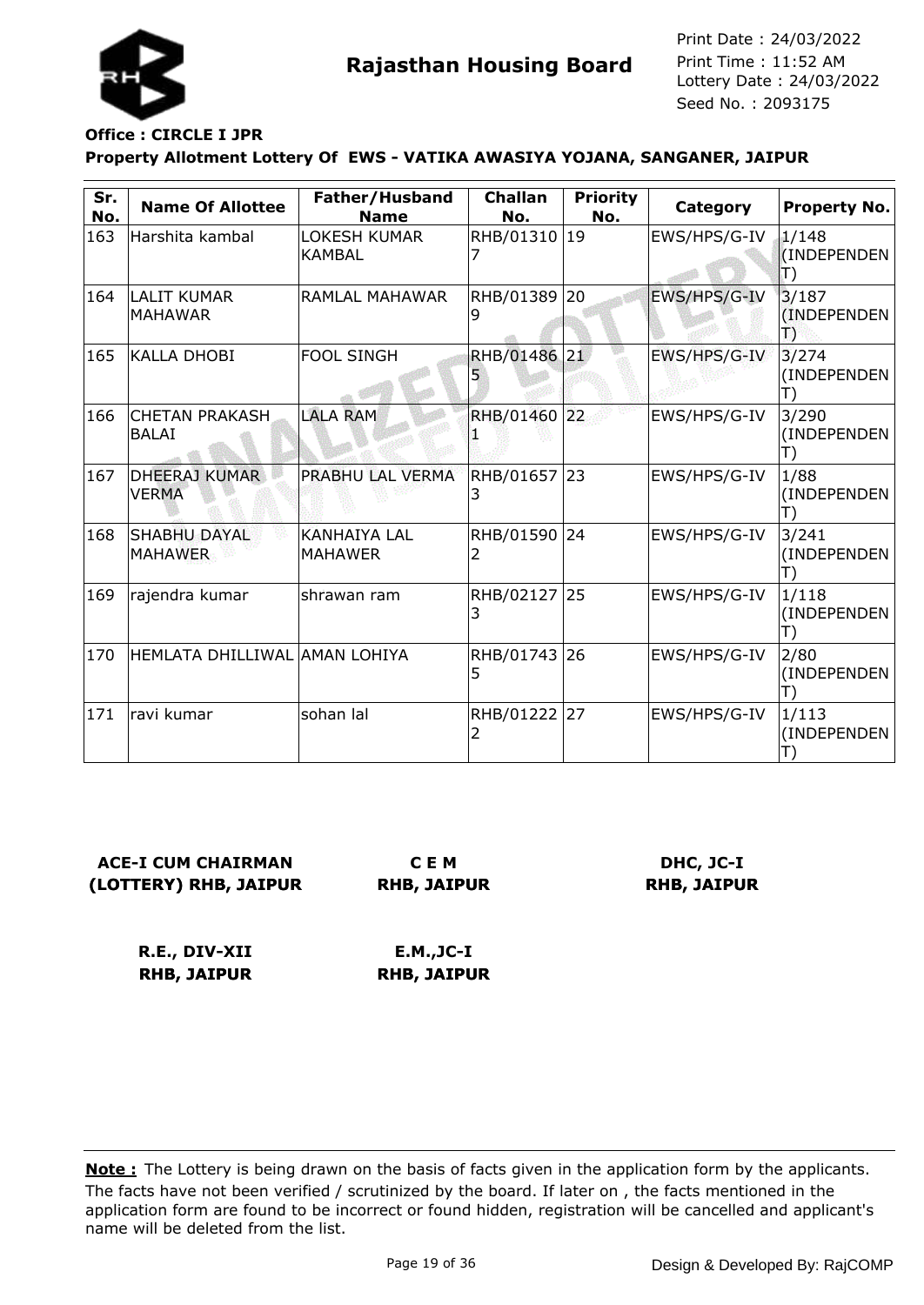

## **Office : CIRCLE I JPR**

### **Property Allotment Lottery Of EWS - VATIKA AWASIYA YOJANA, SANGANER, JAIPUR**

| Sr.<br>No.    | <b>Name Of Allottee</b>              | Father/Husband<br><b>Name</b> | <b>Challan</b><br>No. | <b>Priority</b><br>No. | Category            | <b>Property No.</b>                  |
|---------------|--------------------------------------|-------------------------------|-----------------------|------------------------|---------------------|--------------------------------------|
| 172           | <b>SITA DEVI</b>                     | <b>RAMNIWAS</b>               | RHB/02100 28<br>0     |                        | EWS/HPS/G-IV        | 3/263<br>(INDEPENDEN<br>$\ket{\top}$ |
| 173           | kaluram bairwa<br>bairwa bairwa      | RAMKARAN BAIRWA               | RHB/02328<br>3        | 29                     | EWS/HPS/G-IV        | 2/75<br>(INDEPENDEN<br>B             |
| 174           | Mukesh Harijan                       | Ram Kishan                    | RHB/01611<br>5        | 30                     | EWS/HPS/G-IV        | 1/159<br>(INDEPENDEN<br>T)           |
| 175           | <b>NEELAM GUPTA</b>                  | <b>KIRODI LAL GUPTA</b>       | RHB/01831 1           |                        | EWS/HPS/G-<br>IX.I  | 2/71<br>(INDEPENDEN<br>T)            |
| 176           | bihari lal                           | <b>HARI CHAND</b>             | RHB/01403 2<br>6      |                        | EWS/HPS/G-<br>IX.I  | 1/162<br>(INDEPENDEN<br>T)           |
| $ 177\rangle$ | <b>RAMESH CHAND</b><br><b>BAIRWA</b> | RAMJI LAL BAIRWA              | RHB/01424 3<br>0      |                        | EWS/HPS/G-<br>IX.I  | 3/266<br>(INDEPENDEN<br>T)           |
| 178           | ARUNA.                               | <b>DEVI NARAYAN</b>           | RHB/01991 1<br>6      |                        | EWS/HPS/G-<br>IX.II | 2/64<br>(INDEPENDEN<br>T)            |
| 179           | SHIVDAS MEENA                        | <b>BHERU LAL</b>              | RHB/01733 2<br>9      |                        | EWS/HPS/G-<br>IX.II | 1/264<br>(INDEPENDEN<br>T)           |
| 180           | <b>MANJU DEVI</b>                    | <b>SURESH CHAND</b>           | RHB/02100             | 13                     | EWS/HPS/G-<br>IX.II | 1/306<br>(INDEPENDEN<br>T)           |

**ACE-I CUM CHAIRMAN (LOTTERY) RHB, JAIPUR**

**C E M RHB, JAIPUR**

**DHC, JC-I RHB, JAIPUR**

**R.E., DIV-XII RHB, JAIPUR E.M.,JC-I RHB, JAIPUR**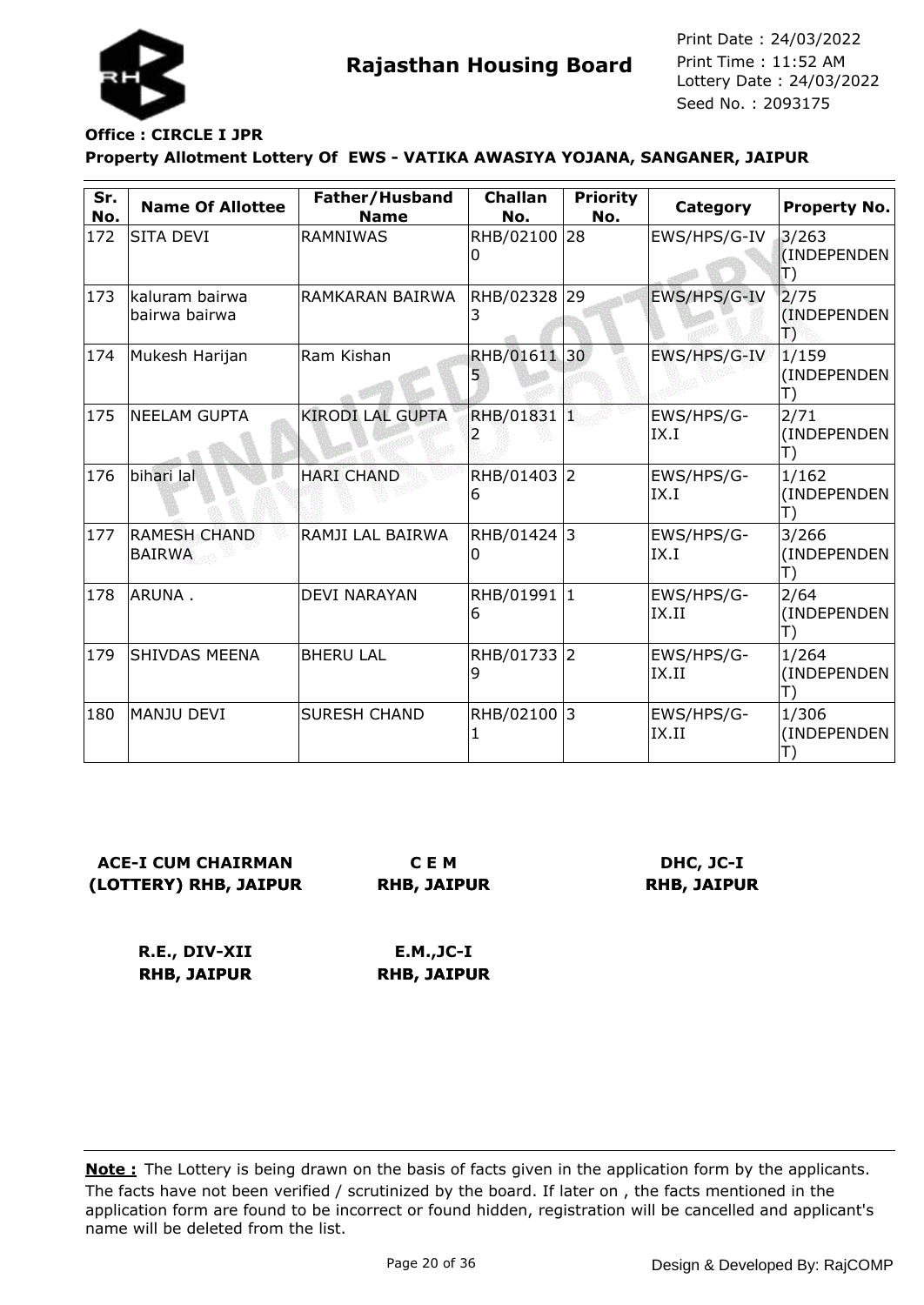

# **Office : CIRCLE I JPR**

### **Property Allotment Lottery Of EWS - VATIKA AWASIYA YOJANA, SANGANER, JAIPUR**

| Sr.<br>No. | <b>Name Of Allottee</b>               | Father/Husband<br><b>Name</b> | <b>Challan</b><br>No. | <b>Priority</b><br>No. | Category             | <b>Property No.</b>                      |
|------------|---------------------------------------|-------------------------------|-----------------------|------------------------|----------------------|------------------------------------------|
| 181        | POOJA Sharma                          | Pawan kumar<br>Sharma         | RHB/01345 1<br>4      |                        | EWS/HPS/G-<br>IX.III | 1/150<br>(INDEPENDEN<br>$\ket{\!\!\top}$ |
| 182        | <b>HANUMAN MEENA</b>                  | RAM NIVAS MEENA               | RHB/02430 1           |                        | EWS/HPS/G-V          | 3/267<br>(INDEPENDEN<br>T)               |
| 183        | <b>AKHILESH KUMAR</b><br><b>MEENA</b> | NATHU RAM MEENA               | <b>RHB/01400</b>      | $\vert$ 2              | EWS/HPS/G-V          | 3/268<br>(INDEPENDEN<br>T)               |
| 184        | <b>DHARAM SINGH</b><br><b>MEENA</b>   | <b>ROOP SINGH MEENA</b>       | RHB/01938 3           |                        | EWS/HPS/G-V          | 1/178<br>(INDEPENDEN<br>T)               |
| 185        | <b>DILKHUSH MEENA</b>                 | <b>HANSRAJ MEENA</b>          | RHB/01495 4<br>1      |                        | EWS/HPS/G-V          | 2/73<br>(INDEPENDEN<br>T)                |
| 186        | <b>NARESH</b>                         | <b>RAMCHANDRA</b>             | RHB/02045<br>9        | 5                      | EWS/HPS/G-V          | 3/262<br>(INDEPENDEN<br>T)               |
| 187        | <b>NISHA BHEEL</b>                    | <b>SUGNO</b>                  | RHB/01654 6<br>7      |                        | EWS/HPS/G-V          | 2/105<br>(INDEPENDEN<br>Ш                |
| 188        | <b>NARENDRA BHEEL</b>                 | <b>GOPA RAM</b>               | RHB/02046<br>8        | 17                     | EWS/HPS/G-V          | 1/270<br>(INDEPENDEN<br>T)               |
| 189        | <b>HEMRAJ MEENA</b>                   | SOHAN LAL MEENA               | RHB/01455 8<br>8      |                        | EWS/HPS/G-V          | 1/231<br>(INDEPENDEN                     |

**ACE-I CUM CHAIRMAN (LOTTERY) RHB, JAIPUR**

**C E M RHB, JAIPUR**

**DHC, JC-I RHB, JAIPUR**

**R.E., DIV-XII RHB, JAIPUR E.M.,JC-I RHB, JAIPUR**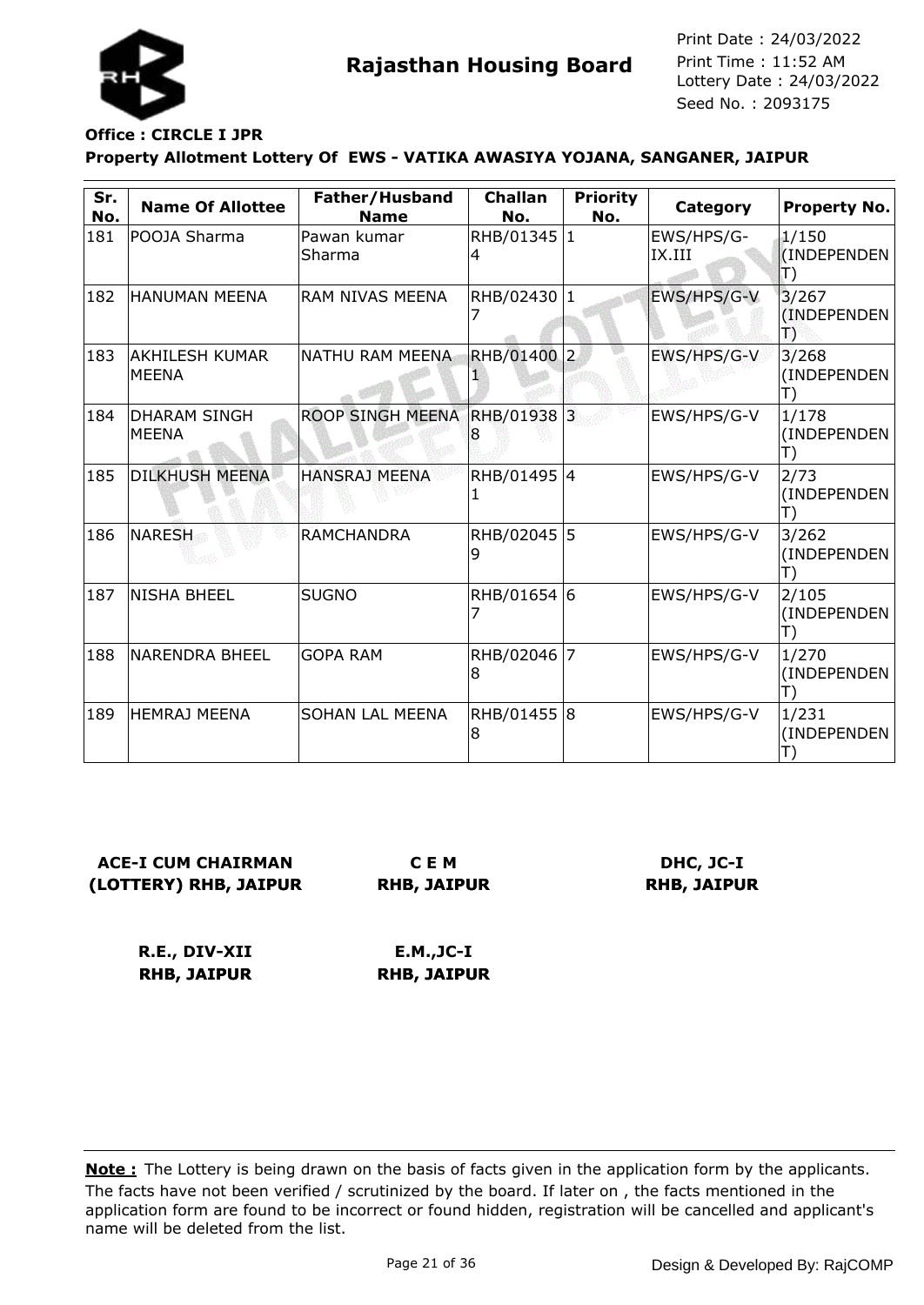

## **Office : CIRCLE I JPR**

### **Property Allotment Lottery Of EWS - VATIKA AWASIYA YOJANA, SANGANER, JAIPUR**

| Sr.<br>No. | <b>Name Of Allottee</b>            | Father/Husband<br><b>Name</b> | <b>Challan</b><br>No. | <b>Priority</b><br>No. | Category    | <b>Property No.</b>                  |
|------------|------------------------------------|-------------------------------|-----------------------|------------------------|-------------|--------------------------------------|
| 190        | MUKESH MEENA                       | <b>HARISHCHAN DRA</b>         | RHB/02424 9<br>8      |                        | EWS/HPS/G-V | 1/161<br>(INDEPENDEN<br>$\ket{\top}$ |
| 191        | <b>SHIV CHARAN</b><br><b>MEENA</b> | RAMJI LAL MEENA               | RHB/01605             | 10                     | EWS/HPS/G-V | 2/119<br>(INDEPENDEN)<br>Ð           |
| 192        | <b>RAM HARI MEENA</b>              | <b>RATAN LAL MEENA</b>        | RHB/02261 11          |                        | EWS/HPS/G-V | 1/296<br>(INDEPENDEN<br>T)           |
| 193        | <b>NAND KISHOR</b>                 | <b>BIRDHI LAL</b>             | RHB/01507 12          |                        | EWS/HPS/G-V | 3/197<br>(INDEPENDEN<br>T)           |
| 194        | GUDDI.                             | <b>BALAM KUMAR</b>            | RHB/01650 13<br>8     |                        | EWS/HPS/G-V | 1/100<br>(INDEPENDEN<br>T)           |
| 195        | MADAN .                            | PRABHU MAL                    | RHB/01645 14<br>9     |                        | EWS/HPS/G-V | 3/248<br>(INDEPENDEN<br>T)           |
| 196        | <b>BHAGWATI PRASAD</b>             | <b>CHITAR LAL</b>             | RHB/01461<br>5        | 15                     | EWS/HPS/G-V | 3/196<br>(INDEPENDEN<br>T)           |
| 197        | <b>SANJAY MEENA</b>                | MOHAN LAL MEENA               | RHB/01743 16<br>8     |                        | EWS/HPS/G-V | 3/253<br>(INDEPENDEN<br>T)           |
| 198        | Dharmik Devi                       | Haniyo                        | RHB/01516 17<br>4     |                        | EWS/HPS/G-V | 3/227<br>(INDEPENDEN                 |

## **ACE-I CUM CHAIRMAN (LOTTERY) RHB, JAIPUR**

**C E M RHB, JAIPUR**

### **DHC, JC-I RHB, JAIPUR**

**R.E., DIV-XII RHB, JAIPUR**

**E.M.,JC-I RHB, JAIPUR**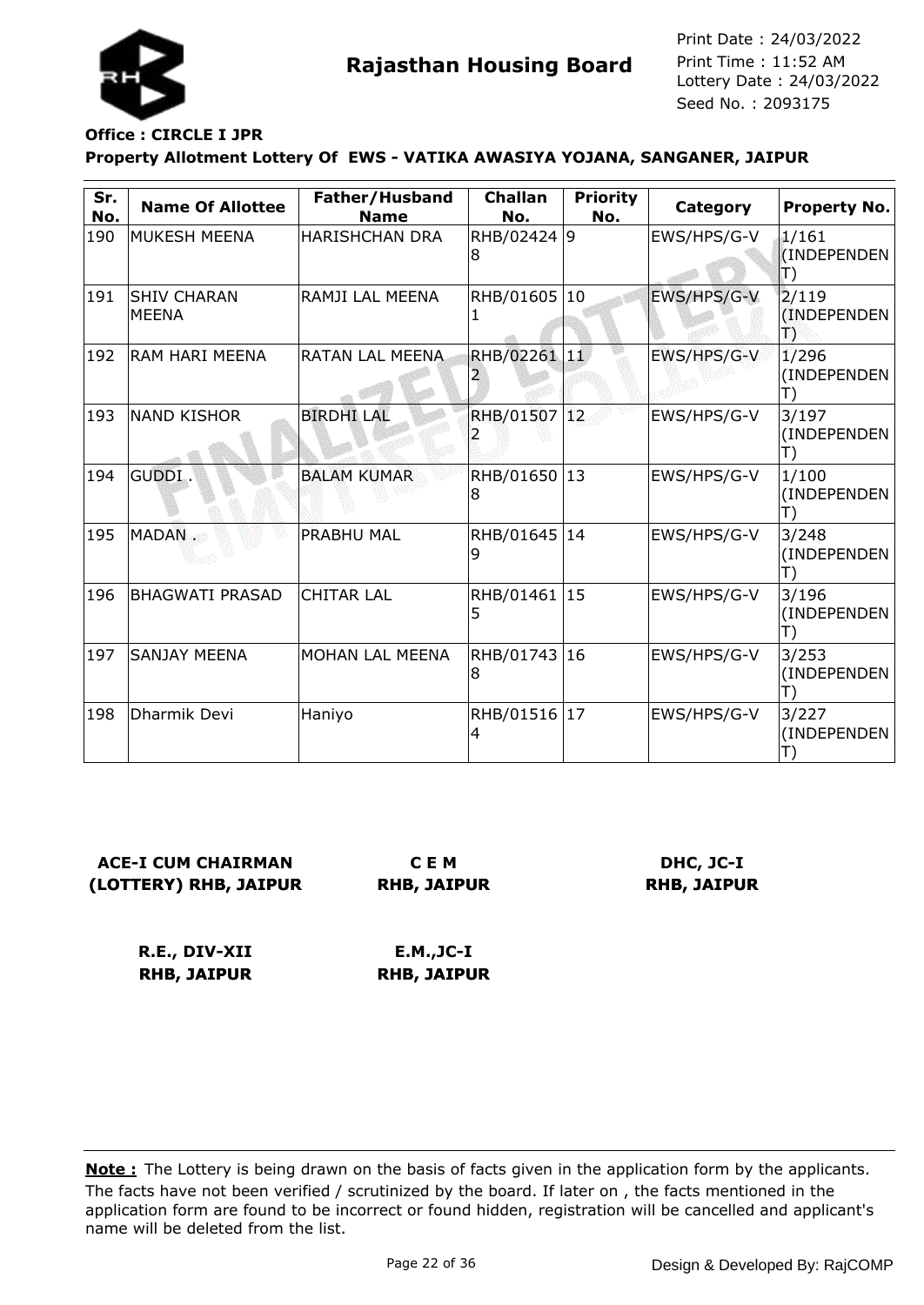

## **Office : CIRCLE I JPR**

### **Property Allotment Lottery Of EWS - VATIKA AWASIYA YOJANA, SANGANER, JAIPUR**

| Sr.<br>No. | <b>Name Of Allottee</b>             | Father/Husband<br><b>Name</b>          | <b>Challan</b><br>No. | <b>Priority</b><br>No. | Category    | <b>Property No.</b>        |
|------------|-------------------------------------|----------------------------------------|-----------------------|------------------------|-------------|----------------------------|
| 199        | <b>JAISHREE MEENA</b>               | LALA RAM MEENA                         | RHB/01253 18<br>6     |                        | EWS/HPS/G-V | 3/193<br>(INDEPENDEN<br>Π) |
| 200        | OM PRAKASH MEENA                    | <b>JAGDISH NARAYAN</b><br><b>MEENA</b> | RHB/02189<br>8        | $ 19\rangle$           | EWS/HPS/G-V | 3/231<br>(INDEPENDEN<br>B  |
| 201        | <b>DINESH KUMAR</b><br><b>MEENA</b> | DHANRAJ MEENA                          | <b>RHB/01426</b>      | 20 <sup>°</sup>        | EWS/HPS/G-V | 1/90<br>(INDEPENDEN        |
| 202        | Dileep Dileep                       | Haniyo                                 | RHB/01466 21          |                        | EWS/HPS/G-V | 1/309<br>(INDEPENDEN<br>T) |
| 203        | Pankaj Meena                        | <b>GOVIND HARI</b><br><b>MEENA</b>     | RHB/01474<br>1        | 22                     | EWS/HPS/G-V | 1/292<br>(INDEPENDEN<br>T) |
| 204        | KAILASHI MEENA                      | <b>BABU LAL MEENA</b>                  | RHB/01843 23<br>2     |                        | EWS/HPS/G-V | 3/229<br>(INDEPENDEN<br>T) |
| 205        | <b>SHREE GANESH</b><br><b>MEENA</b> | RAM GOPAL MEENA                        | RHB/01865<br>3        | 24                     | EWS/HPS/G-V | 3/188<br>(INDEPENDEN<br>T) |
| 206        | <b>LALI DEVI</b>                    | MEETHA LAL MEENA                       | RHB/02143 25<br>3     |                        | EWS/HPS/G-V | 2/61<br>(INDEPENDEN<br>T)  |
| 207        | PHORANTI DEVI                       | <b>SURESH MEENA</b>                    | RHB/02230 26<br>6     |                        | EWS/HPS/G-V | 3/232<br>(INDEPENDEN       |

**ACE-I CUM CHAIRMAN (LOTTERY) RHB, JAIPUR**

**C E M RHB, JAIPUR**

**DHC, JC-I RHB, JAIPUR**

**R.E., DIV-XII RHB, JAIPUR**

**E.M.,JC-I RHB, JAIPUR**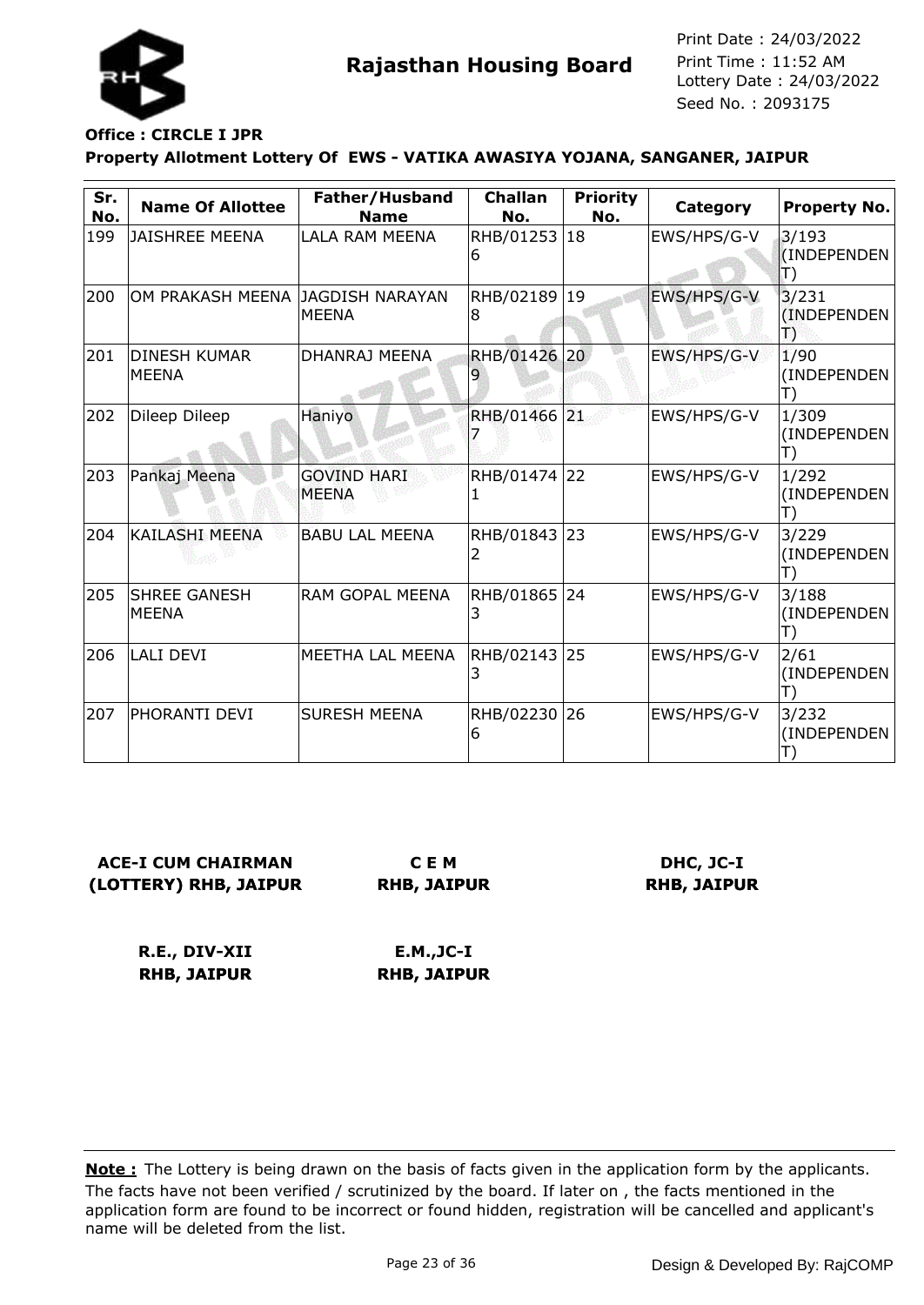

# **Office : CIRCLE I JPR**

### **Property Allotment Lottery Of EWS - VATIKA AWASIYA YOJANA, SANGANER, JAIPUR**

| Sr.<br>No. | <b>Name Of Allottee</b>             | Father/Husband<br><b>Name</b>           | <b>Challan</b><br>No. | <b>Priority</b><br>No. | Category           | <b>Property No.</b>                  |
|------------|-------------------------------------|-----------------------------------------|-----------------------|------------------------|--------------------|--------------------------------------|
| 208        | <b>SURGYAN MEENA</b>                | KORI LAL MEENA                          | RHB/01846 27<br>0     |                        | EWS/HPS/G-V        | 1/158<br>(INDEPENDEN<br>$\ket{\top}$ |
| 209        | usha devi meena                     | gopal lal meena                         | RHB/02172 28<br>3     |                        | EWS/HPS/G-V        | 3/234<br>(INDEPENDEN)<br>Ð           |
| 210        | bhagchand bheel                     | kutar mal bheel                         | RHB/01631 29          |                        | EWS/HPS/G-V        | 1/169<br>(INDEPENDEN<br>T)           |
| 211        | <b>KAPOORA RAM</b>                  | <b>HARI NARAYAN</b>                     | RHB/02251<br>6        | 30                     | EWS/HPS/G-V        | 1/89<br>(INDEPENDEN<br>T)            |
| 212        | <b>RAMKESH MEENA</b>                | <b>NANAG RAM MEENA</b>                  | RHB/02002 31<br>0     |                        | EWS/HPS/G-V        | 2/101<br>(INDEPENDEN<br>T)           |
| 213        | <b>RAKESH KUMAR</b><br><b>GOYAL</b> | <b>LAL CHAND</b>                        | RHB/02035 33<br>0     |                        | EWS/HPS/G-V        | 3/198<br>(INDEPENDEN<br>T)           |
| 214        | <b>ASHOK KUMAR</b><br><b>SHARMA</b> | <b>OM PRAKASH</b><br>SHARMA             | RHB/02202 1<br>3      |                        | EWS/HPS/G-VI       | 1/184<br>(INDEPENDEN<br>T)           |
| 215        | <b>SAYAR DEVI</b>                   | <b>BHARAT BHUSHAN</b><br><b>BENIWAL</b> | RHB/01877 1<br>2      |                        | EWS/HPS/G-<br>VIII | 2/98<br>(INDEPENDEN<br>T)            |
| 216        | <b>RUMA DEVI</b>                    | <b>HARI SINGH</b>                       | RHB/01420 2<br>4      |                        | EWS/HPS/G-<br>VIII | 1/139<br>(INDEPENDEN                 |

## **ACE-I CUM CHAIRMAN (LOTTERY) RHB, JAIPUR**

**C E M RHB, JAIPUR**

### **DHC, JC-I RHB, JAIPUR**

**R.E., DIV-XII RHB, JAIPUR E.M.,JC-I RHB, JAIPUR**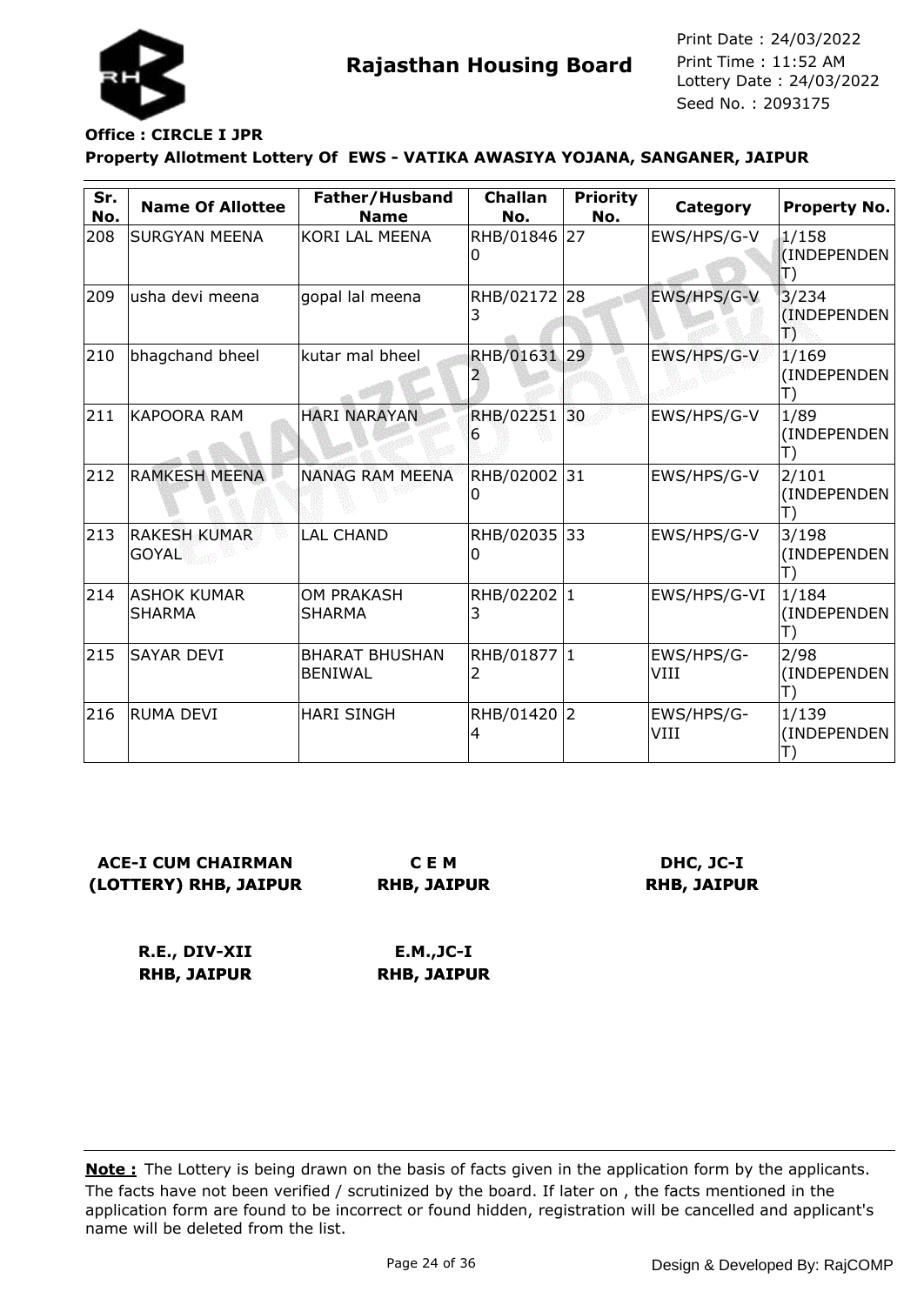

# **Office : CIRCLE I JPR**

### **Property Allotment Lottery Of EWS - VATIKA AWASIYA YOJANA, SANGANER, JAIPUR**

| Sr.<br>No. | <b>Name Of Allottee</b>           | Father/Husband<br><b>Name</b> | <b>Challan</b><br>No. | <b>Priority</b><br>No. | Category                  | Property No.                             |
|------------|-----------------------------------|-------------------------------|-----------------------|------------------------|---------------------------|------------------------------------------|
| 217        | Jugal Kishore                     | Mohan Lal                     | RHB/01673 3           |                        | EWS/HPS/G-<br>VIII        | 3/250<br>(INDEPENDEN<br>$\ket{\!\!\top}$ |
| 218        | Jantar Devi                       | Chandrabhan                   | RHB/01681 4           |                        | EWS/HPS/G-<br><b>VIII</b> | 3/245<br>(INDEPENDEN<br>B                |
| 219        | <b>ROHTAS KAWAR</b>               | <b>BANWARI LAL</b>            | RHB/01960<br>0        | 5 <sub>1</sub>         | EWS/HPS/G-<br>VIII        | 1/103<br>(INDEPENDEN<br>$\Box$           |
| 220        | Radhamohan Sharma Hari Lal Sharma |                               | RHB/01776 1           |                        | EWS/ORS/G-I.I             | 3/252<br>(INDEPENDEN                     |
| 221        | <b>MAYA KORANI</b>                | <b>MOHAN KORANI</b>           | RHB/02261 2<br>4      |                        | EWS/ORS/G-I.I             | 1/106<br>(INDEPENDEN                     |
| 222        | <b>BABITA SHARMA</b>              | MOHAN LAL SHARMA              | RHB/01756             | l3                     | EWS/ORS/G-I.I             | 1/241<br>(INDEPENDEN                     |
| 223        | <b>MUKESH KUMAR</b>               | <b>JAYDEV SINGH</b>           | RHB/01591 4<br>0      |                        | EWS/ORS/G-I.I             | 1/151<br>(INDEPENDEN                     |
| 224        | <b>KAMLA JAMTANI</b>              | <b>ASANDAS</b>                | RHB/01897 5<br>8      |                        | EWS/ORS/G-I.I             | 1/154<br>(INDEPENDEN<br>$\Box$           |
| 225        | <b>KAMAL KORANI</b>               | <b>MOHAN DAS</b>              | RHB/02262 6<br>3      |                        | EWS/ORS/G-I.I             | 1/243<br>(INDEPENDEN                     |

**ACE-I CUM CHAIRMAN (LOTTERY) RHB, JAIPUR**

**C E M RHB, JAIPUR**

**DHC, JC-I RHB, JAIPUR**

**R.E., DIV-XII RHB, JAIPUR**

**E.M.,JC-I RHB, JAIPUR**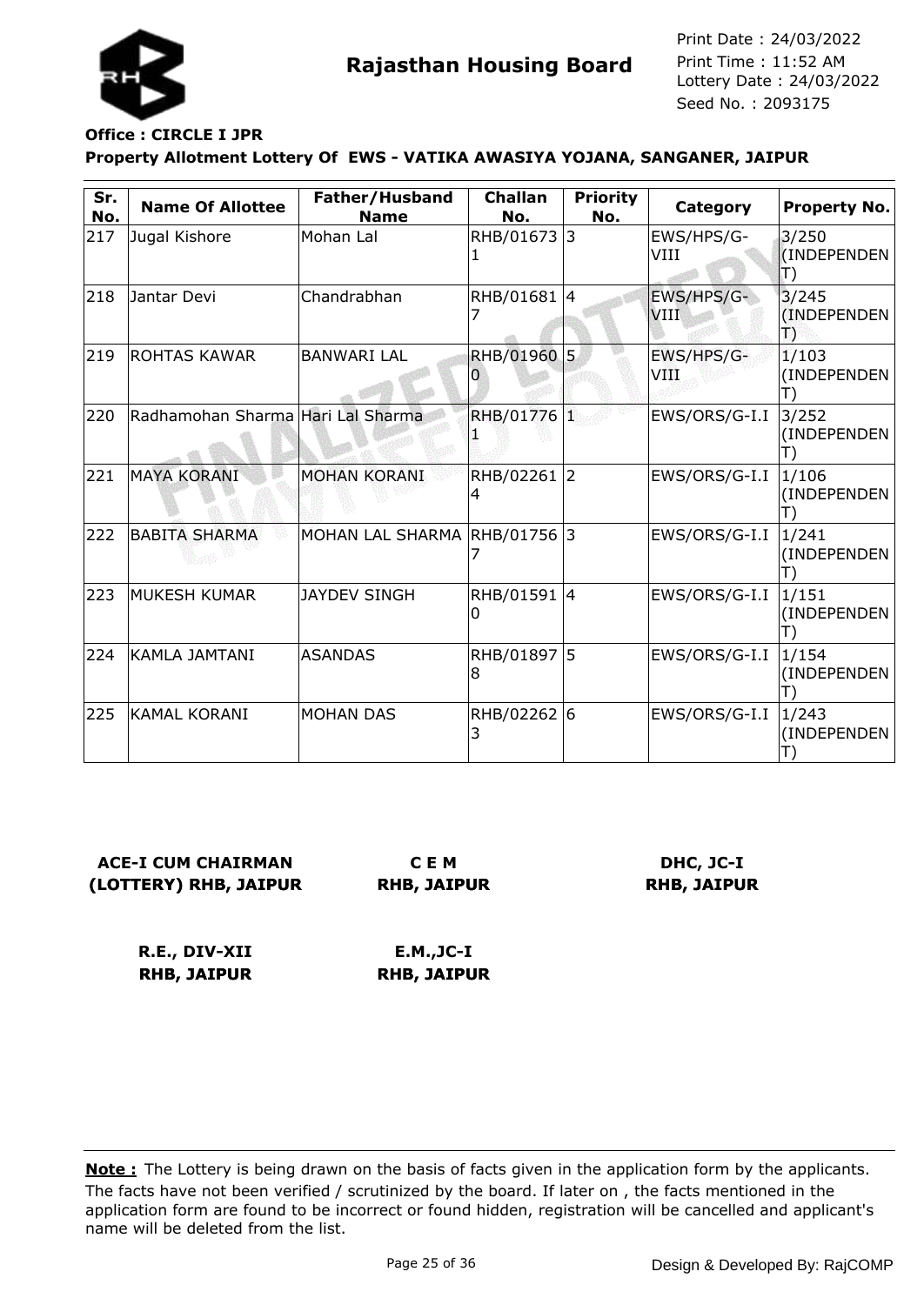

## **Office : CIRCLE I JPR**

### **Property Allotment Lottery Of EWS - VATIKA AWASIYA YOJANA, SANGANER, JAIPUR**

| Sr.<br>No. | <b>Name Of Allottee</b>               | Father/Husband<br><b>Name</b>       | <b>Challan</b><br>No. | <b>Priority</b><br>No. | Category      | <b>Property No.</b>        |
|------------|---------------------------------------|-------------------------------------|-----------------------|------------------------|---------------|----------------------------|
| 226        | <b>SURESH KUMAR</b><br><b>DEVNANI</b> | <b>BAGWAN DAS</b><br><b>DEVNANI</b> | RHB/01896             | $\overline{7}$         | EWS/ORS/G-I.I | 1/82<br>(INDEPENDEN        |
| 227        | KAPIL KUMAR                           | lashoke kumar                       | RHB/01563  8          |                        | EWS/ORS/G-I.I | 1/302<br>(INDEPENDEN)<br>报 |
| 228        | NAVEEN KUMAR SAIN SHIVCHARAN SAIN     |                                     | RHB/01237 9           |                        | EWS/ORS/G-I.I | 3/273<br>(INDEPENDEN       |
| 229        | İSHYAM SAIN                           | <b>ASHOK SAIN</b>                   | RHB/01680 10          |                        | EWS/ORS/G-I.I | 3/269<br>(INDEPENDEN       |
| 230        | ABHISHEK PADHIYAR OM PRAKASH SAIN     |                                     | RHB/01226 11<br>8     |                        | EWS/ORS/G-I.I | 1/133<br>(INDEPENDEN       |
| 231        | NANDKISHOR<br><b>PARETA</b>           | <b>MADHO LAL PARETA</b>             | RHB/02278  12         |                        | EWS/ORS/G-I.I | 2/72<br>(INDEPENDEN        |
| 232        | VISHNU PRASAD                         | <b>RAM NARAYAN</b>                  | RHB/01997 13<br>0     |                        | EWS/ORS/G-I.I | 1/173<br>(INDEPENDEN       |
| 233        | <b>MEERA PAL</b>                      | <b>RANVEER SINGH</b>                | RHB/01391 14<br>4     |                        | EWS/ORS/G-I.I | 1/134<br>(INDEPENDEN       |
| 234        | <b>NAVEEN KUMAR</b>                   | <b>RAJVEER SINGH</b>                | RHB/01588 15<br>6     |                        | EWS/ORS/G-I.I | 1/87<br>(INDEPENDEN        |

**ACE-I CUM CHAIRMAN (LOTTERY) RHB, JAIPUR**

**C E M RHB, JAIPUR**

**DHC, JC-I RHB, JAIPUR**

**R.E., DIV-XII RHB, JAIPUR**

**E.M.,JC-I RHB, JAIPUR**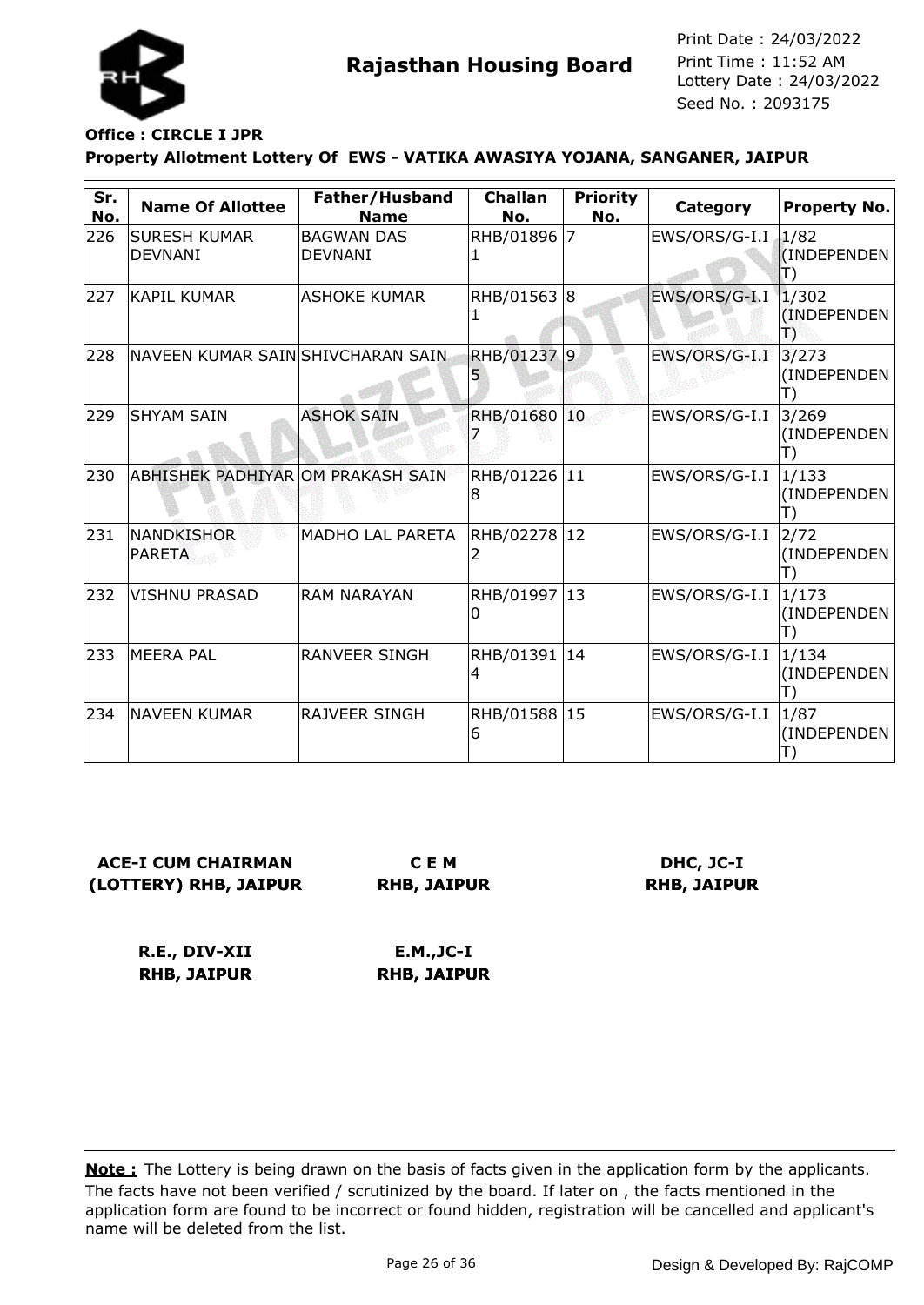

# **Office : CIRCLE I JPR**

### **Property Allotment Lottery Of EWS - VATIKA AWASIYA YOJANA, SANGANER, JAIPUR**

| Sr.<br>No. | <b>Name Of Allottee</b>             | Father/Husband<br><b>Name</b>       | <b>Challan</b><br>No. | <b>Priority</b><br>No. | Category                         | <b>Property No.</b>  |
|------------|-------------------------------------|-------------------------------------|-----------------------|------------------------|----------------------------------|----------------------|
| 235        | DEEPAK JOSHI                        | <b>BANWARI LAL</b>                  | RHB/01562 16          |                        | EWS/ORS/G-I.I                    | 3/254<br>(INDEPENDEN |
| 236        | <b>JAYDEV SINGH</b>                 | MAHADEVA RAM                        | RHB/01593 1           |                        | EWS/ORS/G-I.II 1/249             | (INDEPENDEN)<br>13   |
| 237        | Ashok Kumar<br>Agrawal              | Nathu Lal Agrawal                   | RHB/01269 1           |                        | $EWS/ORS/G-II.I$                 | 1/127<br>(INDEPENDEN |
| 238        | DROPATI BAI                         | <b>RELU MAL</b>                     | RHB/01170 2           |                        | EWS/ORS/G-II.I 3/261             | (INDEPENDEN          |
| 239        | <b>SUNIL KUMAR GARG</b>             | <b>RAMSAHAY LAL</b><br><b>GUPTA</b> | RHB/01774 3<br>8      |                        | $EWS/ORS/G-II.I 3/226$           | (INDEPENDEN          |
| 240        | PRINCE KUMAR JAIN  ABHEY KUMAR JAIN |                                     | RHB/02317 4<br>7      |                        | EWS/ORS/G-II.I 2/116             | (INDEPENDEN          |
| 241        | <b>NAV RATAN SAIN</b>               | <b>NATHU LAL SAIN</b>               | RHB/01658<br>0        | 5                      | $EWS/ORS/G-II.I 1/274$           | (INDEPENDEN          |
| 242        | mukut biharu gupta                  | <b>SURESH CHAND</b><br><b>GUPTA</b> | RHB/02074 6<br>0      |                        | $EWS/ORS/G-II.I 1/164$           | (INDEPENDEN          |
| 243        | <b>SATISH CHAND</b><br><b>GUPTA</b> | CHIRANJI LAL GUPTA RHB/01537 7      |                       |                        | $EWS/ORS/G-II.I$ <sup>2/62</sup> | (INDEPENDEN          |

## **ACE-I CUM CHAIRMAN (LOTTERY) RHB, JAIPUR**

**C E M RHB, JAIPUR**

## **DHC, JC-I RHB, JAIPUR**

**R.E., DIV-XII RHB, JAIPUR E.M.,JC-I RHB, JAIPUR**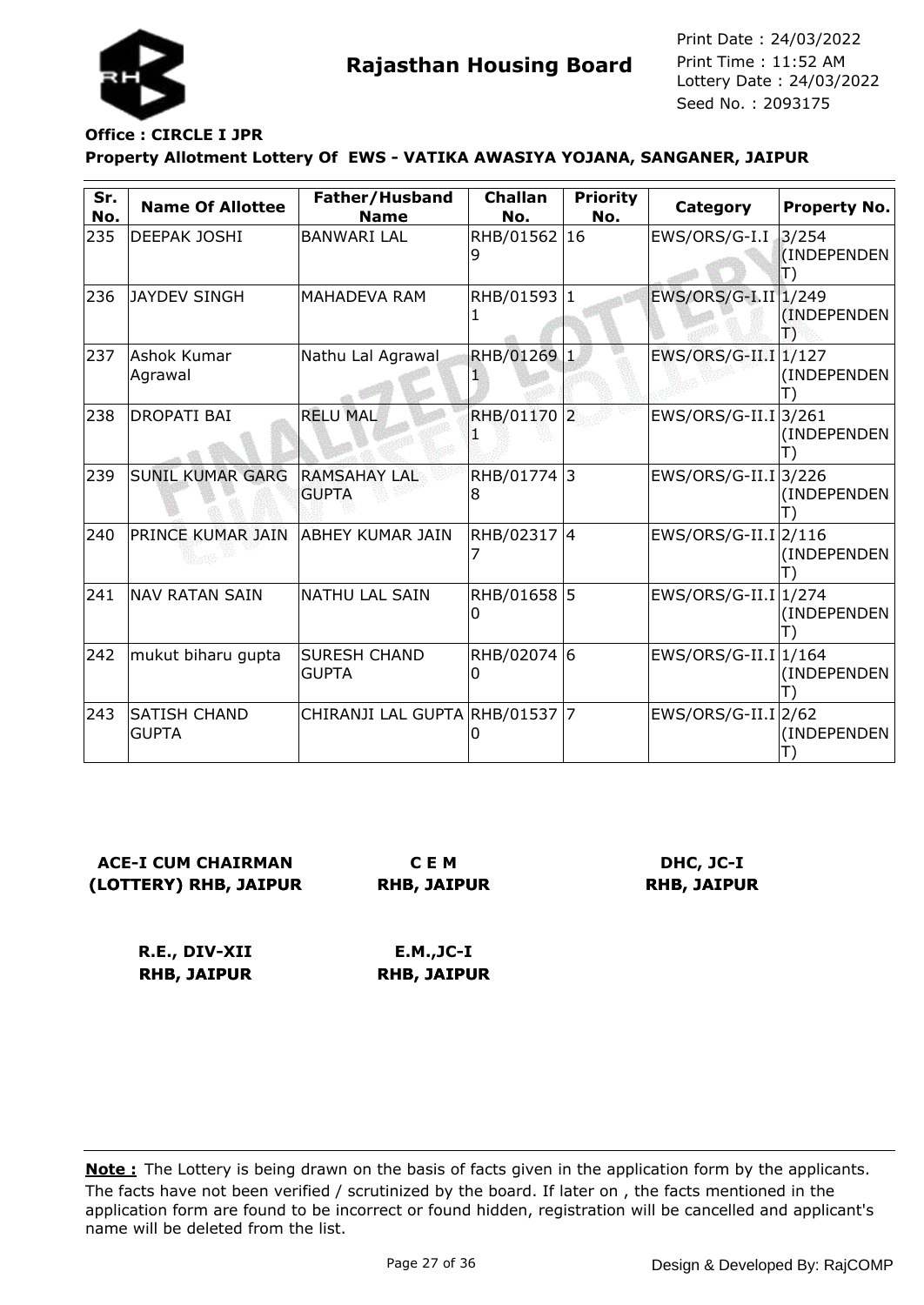

## **Office : CIRCLE I JPR**

### **Property Allotment Lottery Of EWS - VATIKA AWASIYA YOJANA, SANGANER, JAIPUR**

| Sr.<br>No. | <b>Name Of Allottee</b>             | Father/Husband<br><b>Name</b>           | <b>Challan</b><br>No. | <b>Priority</b><br>No. | Category                          | Property No. |
|------------|-------------------------------------|-----------------------------------------|-----------------------|------------------------|-----------------------------------|--------------|
| 244        | <b>PRASHANT GARG</b>                | <b>BHUSHAN GARG</b>                     | RHB/01425<br>6        | 8                      | EWS/ORS/G-II.I 3/257              | (INDEPENDEN  |
| 245        | <b>PAVAN SINGH</b><br><b>RAJPUT</b> | <b>BALMUKAND SINGH</b><br><b>RAJPUT</b> | RHB/02335 9<br>5      |                        | EWS/ORS/G-II.I 1/272              | (INDEPENDEN) |
| 246        | <b>ASHA GUPTA</b>                   | <b>KAILASH CHANDER</b><br><b>GUPTA</b>  | RHB/01832<br>8        | $ 10\rangle$           | $EWS/ORS/G-II.I$ <sub>2</sub> /76 | (INDEPENDEN  |
| 247        | <b>NEELAM DEVI</b>                  | <b>DHARAM VEER</b>                      | RHB/01315 11          |                        | $EWS/ORS/G-II.I 1/142$            | (INDEPENDEN  |
| 248        | <b>KHEMRAJ SAHU</b>                 | SATYANARAYA N<br><b>SAHU</b>            | RHB/01142 12<br>3     |                        | EWS/ORS/G-II.I 2/74               | (INDEPENDEN  |
| 249        | <b>RAVI KUMAR GOYAL</b>             | <b>GIRDHARI LAL</b><br><b>GOYAL</b>     | RHB/02274 13<br>3     |                        | $EWS/ORS/G-II.I$ <sup>2/99</sup>  | (INDEPENDEN  |
| 250        | mohammed kashif ali abdul matin     |                                         | RHB/01559             | 14                     | $EWS/ORS/G-II.I 1/172$            | (INDEPENDEN  |
| 251        | <b>Abhishek Pareek</b>              | Mr. Ramesh Pareek                       | RHB/02008 15<br>6     |                        | $EWS/ORS/G-II.I 1/278$            | (INDEPENDEN  |
| 252        | <b>RAM PRASAD</b><br><b>PANDEY</b>  | <b>BHIM LAL PANDEY</b>                  | RHB/02032 16          |                        | EWS/ORS/G-II.I 1/123              | (INDEPENDEN  |

## **ACE-I CUM CHAIRMAN (LOTTERY) RHB, JAIPUR**

**C E M RHB, JAIPUR**

### **DHC, JC-I RHB, JAIPUR**

**R.E., DIV-XII RHB, JAIPUR E.M.,JC-I RHB, JAIPUR**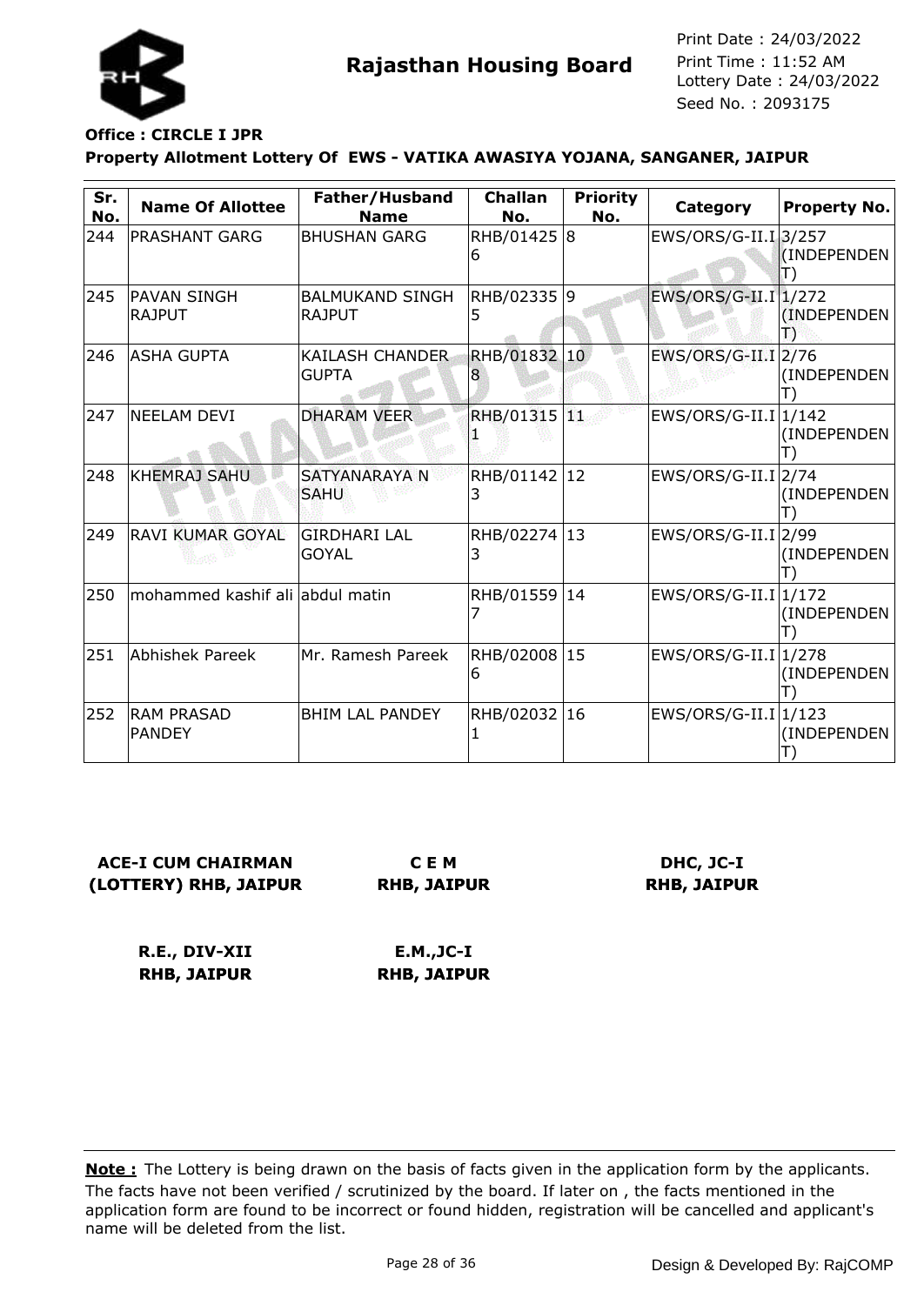

## **Office : CIRCLE I JPR**

#### **Property Allotment Lottery Of EWS - VATIKA AWASIYA YOJANA, SANGANER, JAIPUR**

| Sr.<br>No. | <b>Name Of Allottee</b>              | Father/Husband<br><b>Name</b>      | <b>Challan</b><br>No. | <b>Priority</b><br>No. | Category                          | <b>Property No.</b>  |
|------------|--------------------------------------|------------------------------------|-----------------------|------------------------|-----------------------------------|----------------------|
| 253        | Madhu Agarwal                        | RAGHUNANDAN<br><b>AGRAWAL</b>      | RHB/01651             | 17                     | EWS/ORS/G-II.I 2/63               | (INDEPENDEN          |
| 254        | Ashok Kumawat                        | Kishan Lal Kumawat                 | RHB/02062 18          |                        | EWS/ORS/G-II.I 2/100              | (INDEPENDEN<br>æ     |
| 255        | MAHAVEER PRASAD<br><b>SAIN</b>       | KISHAN LAL SAIN                    | RHB/01652             | 19                     | $EWS/ORS/G-II.I$                  | 1/287<br>(INDEPENDEN |
| 256        | <b>NEELAM SAIN</b>                   | <b>KRISHAN MURARI</b>              | RHB/02142 20          |                        | $EWS/ORS/G-II.I$ <sup>2/89</sup>  | (INDEPENDEN          |
| 257        | <b>VIDHYA SHARMA</b>                 | <b>BRIJ MOHAN</b><br><b>SHARMA</b> | RHB/02139<br>9        | 21                     | $EWS/ORS/G-II.I 1/144$            | (INDEPENDEN          |
| 258        | <b>UMESH KUMAR</b><br><b>SWAMI</b>   | MALIRAM SWAMI                      | RHB/01123 22<br>6     |                        | $EWS/ORS/G-II.I$ <sup>2/117</sup> | (INDEPENDEN          |
| 259        | <b>GOPAL SAIN</b>                    | <b>GULJI SAIN</b>                  | RHB/02032<br>5        | 23                     | $EWS/ORS/G-II.I 1/242$            | (INDEPENDEN          |
| 260        | <b>SHARWAN KUMAR</b><br><b>SWAMI</b> | CHHOTU RAM SWAMI RHB/01122 24      |                       |                        | EWS/ORS/G-II.I 2/110              | (INDEPENDEN          |
| 261        | KUNJ BIHARI GUPTA                    | lgovind prasad<br><b>GUPTA</b>     | RHB/01810 25<br>9     |                        | $EWS/ORS/G-II.I$ <sup>2/69</sup>  | (INDEPENDEN          |

**ACE-I CUM CHAIRMAN (LOTTERY) RHB, JAIPUR**

**C E M RHB, JAIPUR**

**DHC, JC-I RHB, JAIPUR**

**R.E., DIV-XII RHB, JAIPUR E.M.,JC-I RHB, JAIPUR**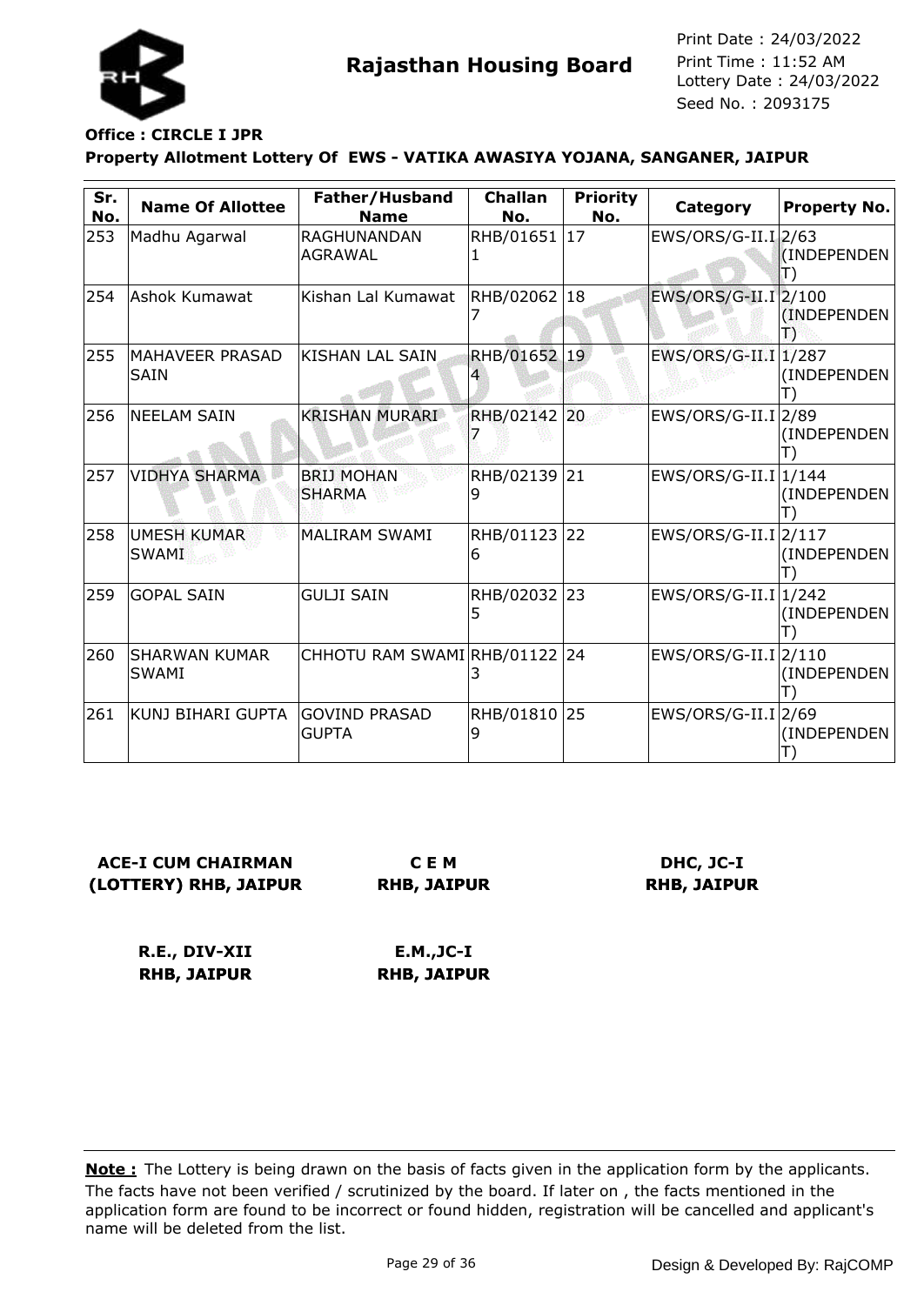

## **Office : CIRCLE I JPR**

### **Property Allotment Lottery Of EWS - VATIKA AWASIYA YOJANA, SANGANER, JAIPUR**

| Sr.<br>No. | <b>Name Of Allottee</b> | Father/Husband<br><b>Name</b>         | <b>Challan</b><br>No. | <b>Priority</b><br>No. | Category               | <b>Property No.</b>  |
|------------|-------------------------|---------------------------------------|-----------------------|------------------------|------------------------|----------------------|
| 262        | <b>MONTY GOYAL</b>      | <b>RAJESH AGRAWAL</b>                 | RHB/01657 26<br>4     |                        | EWS/ORS/G-II.I 1/136   | (INDEPENDEN          |
| 263        | Geeta Devi              | Kedar Nath Sharma                     | RHB/01479             | 28                     | EWS/ORS/G-II.I 3/185   | (INDEPENDEN          |
| 264        | Harish Kumar            | Lt. Gopal Das                         | RHB/01631             | 29                     | $EWS/ORS/G-II.I$       | 1/179<br>(INDEPENDEN |
| 265        | RAJAT JHALANI           | <b>RADHEY SHYAM</b><br><b>JHALANI</b> | RHB/01628 30          |                        | EWS/ORS/G-II.I 1/117   | (INDEPENDEN          |
| 266        | Kavita Kumawat          | <b>Babu Lal Kumawat</b>               | RHB/01784<br>2        | 31                     | $EWS/ORS/G-II.I 3/291$ | (INDEPENDEN          |
| 267        | Madhu Kashyap           | Mahesh Kashyap                        | RHB/01408 32<br>0     |                        | EWS/ORS/G-II.I 2/102   | (INDEPENDEN          |
| 268        | YOGRAJ VAISHNAV         | <b>GOPAL VAISHNAV</b>                 | RHB/02129<br>5        | 33                     | $EWS/ORS/G-II.I 1/83$  | (INDEPENDEN          |
| 269        | Guddi Devi              | Balmukund singh                       | RHB/02325 34<br>5     |                        | $EWS/ORS/G-II.I 1/153$ | (INDEPENDEN          |
| 270        | PRIYANKA DEVI           | <b>HARISHYAM GOYAL</b>                | RHB/01338 35          |                        | EWS/ORS/G-II.I 1/124   | (INDEPENDEN          |

**ACE-I CUM CHAIRMAN (LOTTERY) RHB, JAIPUR**

**C E M RHB, JAIPUR**

**DHC, JC-I RHB, JAIPUR**

**R.E., DIV-XII RHB, JAIPUR E.M.,JC-I RHB, JAIPUR**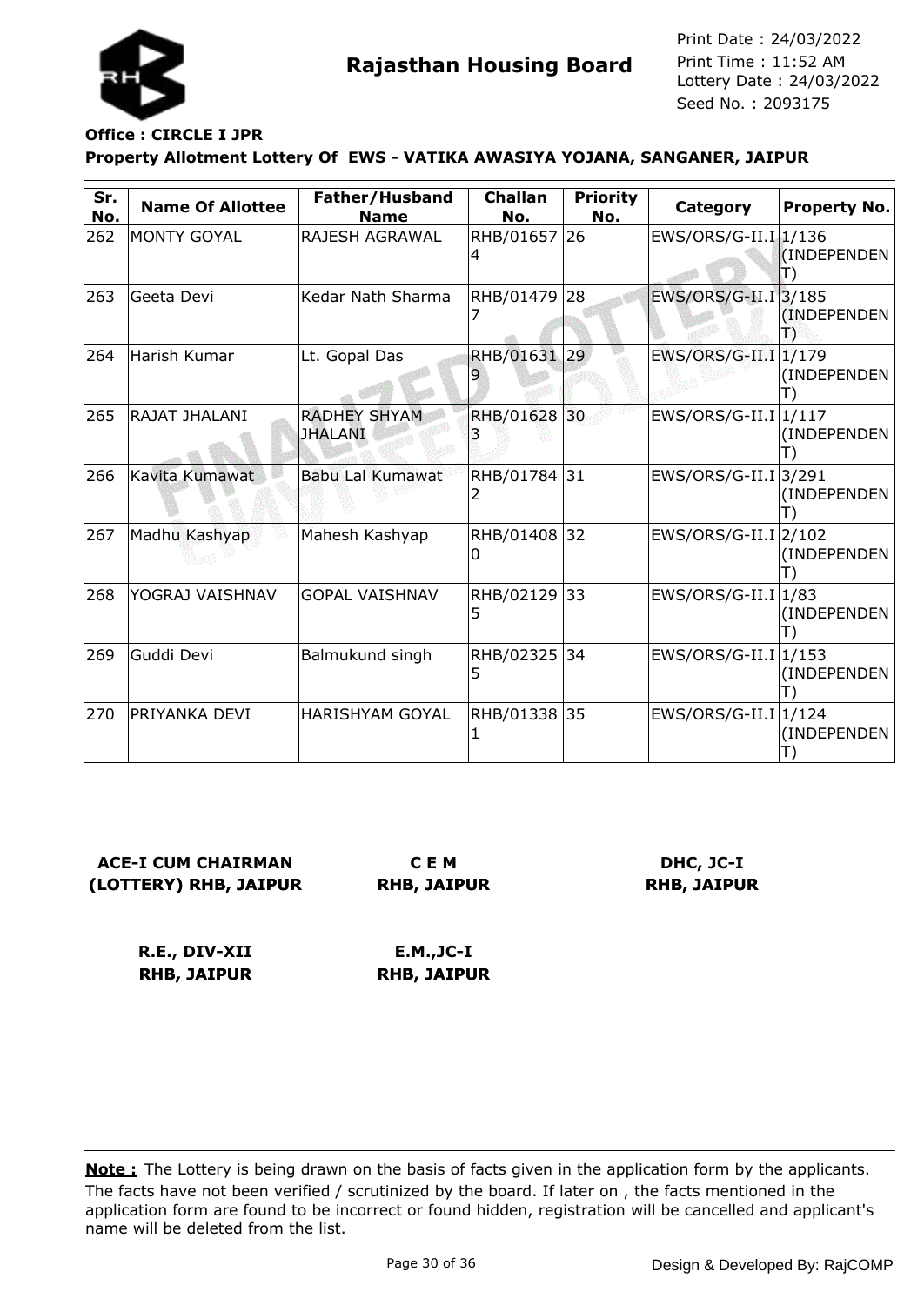

## **Office : CIRCLE I JPR**

### **Property Allotment Lottery Of EWS - VATIKA AWASIYA YOJANA, SANGANER, JAIPUR**

| Sr.<br>No. | <b>Name Of Allottee</b>             | Father/Husband<br><b>Name</b>        | <b>Challan</b><br>No. | <b>Priority</b><br>No. | Category                         | <b>Property No.</b> |
|------------|-------------------------------------|--------------------------------------|-----------------------|------------------------|----------------------------------|---------------------|
| 271        | <b>BHAGIRATH GUPTA</b>              | <b>DEENDAYAL GUPTA</b>               | RHB/01797             | 36                     | $EWS/ORS/G-II.I$ <sub>2/88</sub> | (INDEPENDEN         |
| 272        | Gopal Singh                         | Shaitan singh                        | RHB/02330<br>9        | 37                     | EWS/ORS/G-II.I 2/111             | (INDEPENDEN         |
| 273        | MAMTA.                              | <b>GOVIND PRASAD</b><br><b>GOYAL</b> | RHB/01536<br>6        | 38                     | $EWS/ORS/G-II.I 1/152$           | (INDEPENDEN         |
| 274        | <b>KANTA DEVI</b>                   | <b>SOHAN LAL GARG</b>                | RHB/01424 39<br>ь     |                        | EWS/ORS/G-II.I 3/179             | (INDEPENDEN         |
| 275        | <b>MUKESH KUMAR</b><br><b>SWAMI</b> | <b>MALIRAM SWAMI</b>                 | RHB/01123<br>5        | 40                     | $EWS/ORS/G-II.I 1/297$           | (INDEPENDEN         |
| 276        | <b>MANISH SINGH</b>                 | <b>SOUDAN SINGH</b>                  | RHB/02016<br>2        | 41                     | $EWS/ORS/G-II.I$ ]3/276          | (INDEPENDEN         |
| 277        | Bhagya Shree<br>Sharma              | Rishikesh Sharma                     | RHB/01781<br>1        | 42                     | $EWS/ORS/G-II.I 1/101$           | (INDEPENDEN         |
| 278        | Manoj Manoj                         | Surendra                             | RHB/01396 43<br>0     |                        | EWS/ORS/G-II.I 3/190             | (INDEPENDEN         |
| 279        | NAND KISHOR SAIN                    | <b>RAM KISHOR SAIN</b>               | RHB/01674 44          |                        | $EWS/ORS/G-II.I 3/240$           | (INDEPENDEN         |

**ACE-I CUM CHAIRMAN (LOTTERY) RHB, JAIPUR**

**C E M RHB, JAIPUR**

**DHC, JC-I RHB, JAIPUR**

**R.E., DIV-XII RHB, JAIPUR E.M.,JC-I RHB, JAIPUR**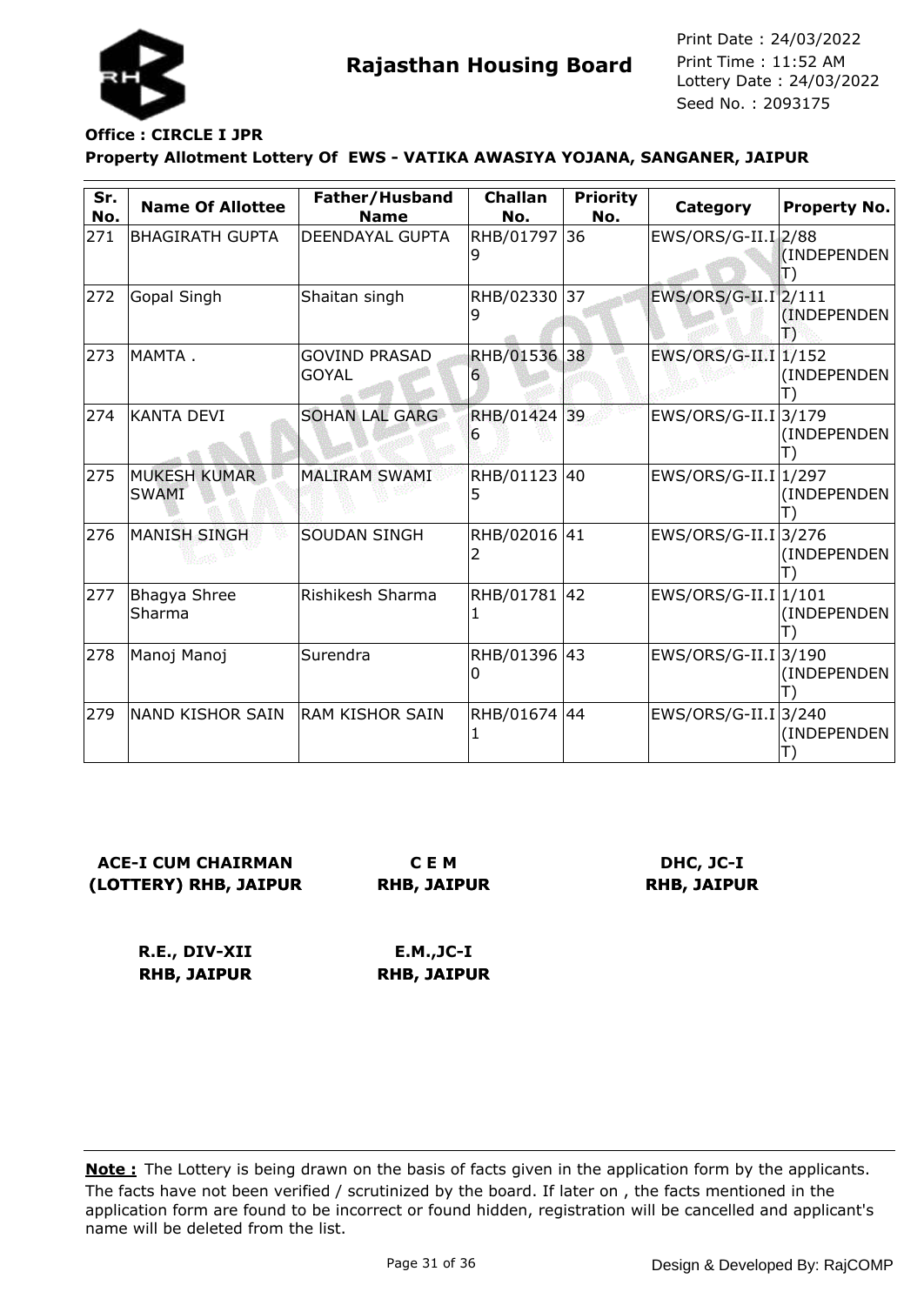

## **Office : CIRCLE I JPR**

### **Property Allotment Lottery Of EWS - VATIKA AWASIYA YOJANA, SANGANER, JAIPUR**

| Sr.<br>No. | <b>Name Of Allottee</b>                | Father/Husband<br><b>Name</b> | <b>Challan</b><br>No. | <b>Priority</b><br>No. | Category                | <b>Property No.</b>  |
|------------|----------------------------------------|-------------------------------|-----------------------|------------------------|-------------------------|----------------------|
| 280        | <b>ARATI PANDEY</b>                    | RAMPRASAD PANDEY RHB/02031    |                       | 45                     | EWS/ORS/G-II.I 2/68     | (INDEPENDEN          |
| 281        | <b>URMILA DEVI</b>                     | <b>LADDU LAL GUPTA</b>        | RHB/01776             | 46                     | EWS/ORS/G-II.I 1/240    | (INDEPENDEN)         |
| 282        | <b>SURESH CHAND</b><br><b>BANJARA</b>  | <b>RAMSWROOP</b>              | <b>RHB/01207</b><br>8 | 47                     | $EWS/ORS/G-II.I$ ]3/244 | (INDEPENDEN          |
| 283        | <b>RAMAVETAR GUPTA</b>                 | <b>RAMGOPAL</b>               | RHB/01336 48          |                        | EWS/ORS/G-II.I 2/66     | (INDEPENDEN          |
| 284        | <b>HARISHANKAR SAIN</b>                | <b>KISHAN LAL SAIN</b>        | RHB/01648 49<br>6     |                        | $EWS/ORS/G-II.I 1/160$  | (INDEPENDEN          |
| 285        | <b>KUSHAYALA DEVI</b><br><b>CHARAN</b> | <b>ASHOK KUMAR</b>            | RHB/01557<br>0        | 50                     | $EWS/ORS/G-II.I 1/265$  | (INDEPENDEN          |
| 286        | YOGESH PURI                            | <b>BHAGWAN PURI</b>           | RHB/01176<br>6        | 51                     | EWS/ORS/G-II.I 3/225    | (INDEPENDEN          |
| 287        | HARISHYAM GOYAL                        | RAMAVTAR GUPTA                | RHB/01334<br>6        | 52                     | EWS/ORS/G-II.I          | 1/284<br>(INDEPENDEN |
| 288        | <b>GOVERDHAN</b><br><b>JAYSWAL</b>     | <b>GOPAL SINGH</b>            | RHB/01109 53<br>9     |                        | EWS/ORS/G-II.I 1/115    | (INDEPENDEN          |

**ACE-I CUM CHAIRMAN (LOTTERY) RHB, JAIPUR**

**C E M RHB, JAIPUR**

**DHC, JC-I RHB, JAIPUR**

**R.E., DIV-XII RHB, JAIPUR E.M.,JC-I RHB, JAIPUR**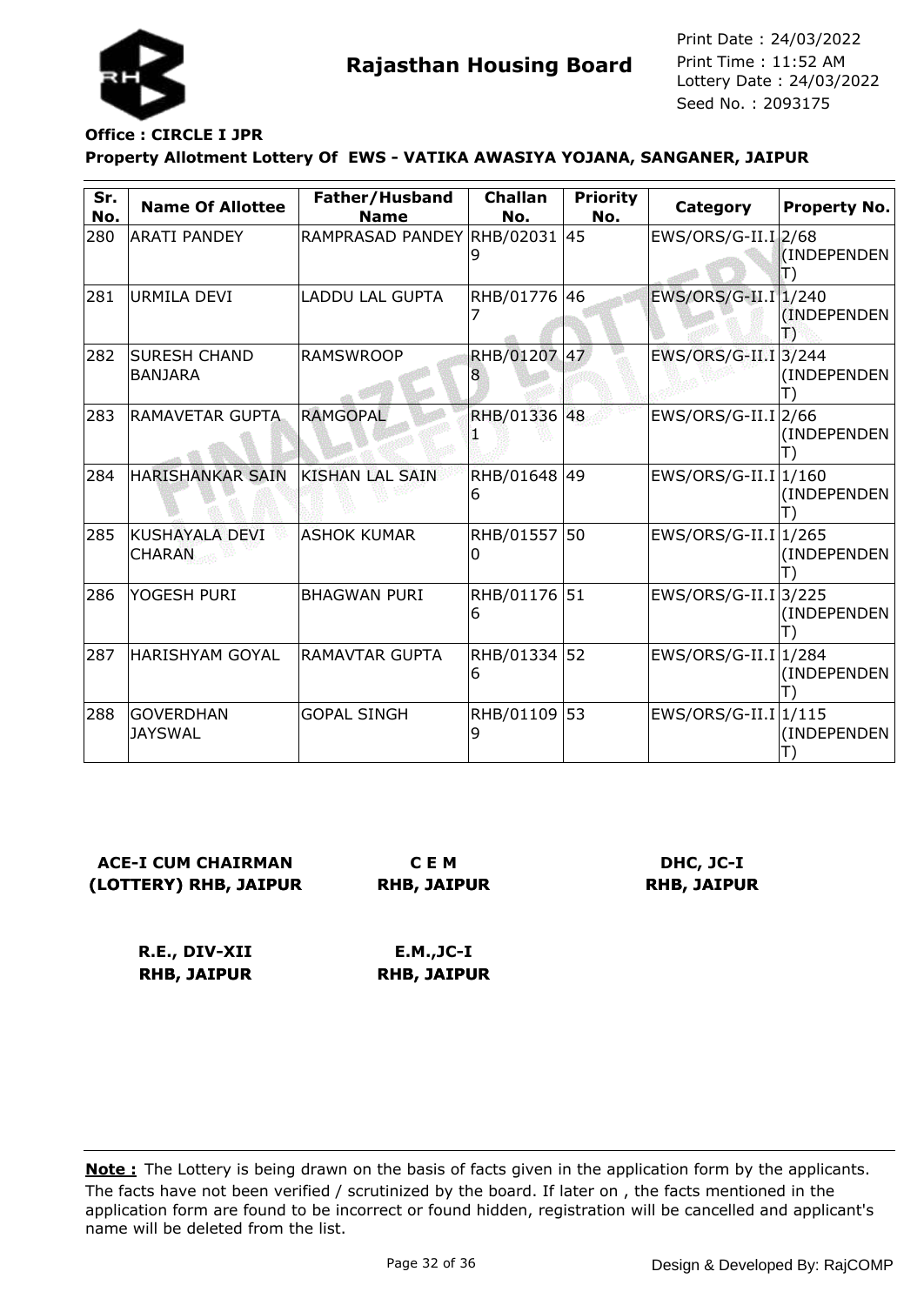

#### **Property Allotment Lottery Of EWS - VATIKA AWASIYA YOJANA, SANGANER, JAIPUR Office : CIRCLE I JPR**

| Sr.<br>No. | <b>Name Of Allottee</b>            | Father/Husband<br><b>Name</b>   | <b>Challan</b><br>No. | <b>Priority</b><br>No. | Category             | <b>Property No.</b>        |
|------------|------------------------------------|---------------------------------|-----------------------|------------------------|----------------------|----------------------------|
| 289        | LACHITA DEVI                       | SUNIL KUMAR SINGH RHB/01592     |                       | 54                     | EWS/ORS/G-II.I 1/254 | (INDEPENDEN                |
| 290        | <b>RAJ KUMAR SAIN</b>              | HARI SHANKAR SAIN RHB/01644 55  |                       |                        | EWS/ORS/G-II.I 3/181 | (INDEPENDEN<br>Ъ           |
| 291        | Raj Kumar                          | Raghunandan<br>Agrawal          | RHB/01665 2           |                        | EWS/ORS/G-<br>ПŒ     | 1/131<br>(INDEPENDEN<br>T) |
| 292        | Kamlashanker Regar                 | Sohan Lal Regar                 | RHB/01694 1           |                        | EWS/ORS/G-IV         | 1/121<br>(INDEPENDEN       |
| 293        | <b>PRADEEP PRADEEP</b>             | <b>LAKSHMI NARAYAN</b>          | RHB/01260 2<br>5      |                        | EWS/ORS/G-IV         | 2/112<br>(INDEPENDEN       |
| 294        | kanta devi                         | shyam sunder bairwa RHB/01480 4 |                       |                        | EWS/ORS/G-IV         | 3/249<br>(INDEPENDEN       |
| 295        | SHAKUNTALA DEVI                    | Nathu Singh Verma               | RHB/02139 5<br>2      |                        | EWS/ORS/G-IV         | 1/108<br>(INDEPENDEN       |
| 296        | DEEPAK KUMAR                       | <b>JAIDEV SINGH</b>             | RHB/01642 6<br>6      |                        | EWS/ORS/G-IV         | 2/57<br>(INDEPENDEN        |
| 297        | <b>JITENDRA KUMAR</b><br>PEEPLIWAL | <b>RAM KISHOR</b><br>PEEPLIWAL  | RHB/01909 7           |                        | EWS/ORS/G-IV         | 3/258<br>(INDEPENDEN       |

**ACE-I CUM CHAIRMAN (LOTTERY) RHB, JAIPUR**

**C E M RHB, JAIPUR**

**DHC, JC-I RHB, JAIPUR**

**R.E., DIV-XII RHB, JAIPUR**

**E.M.,JC-I RHB, JAIPUR**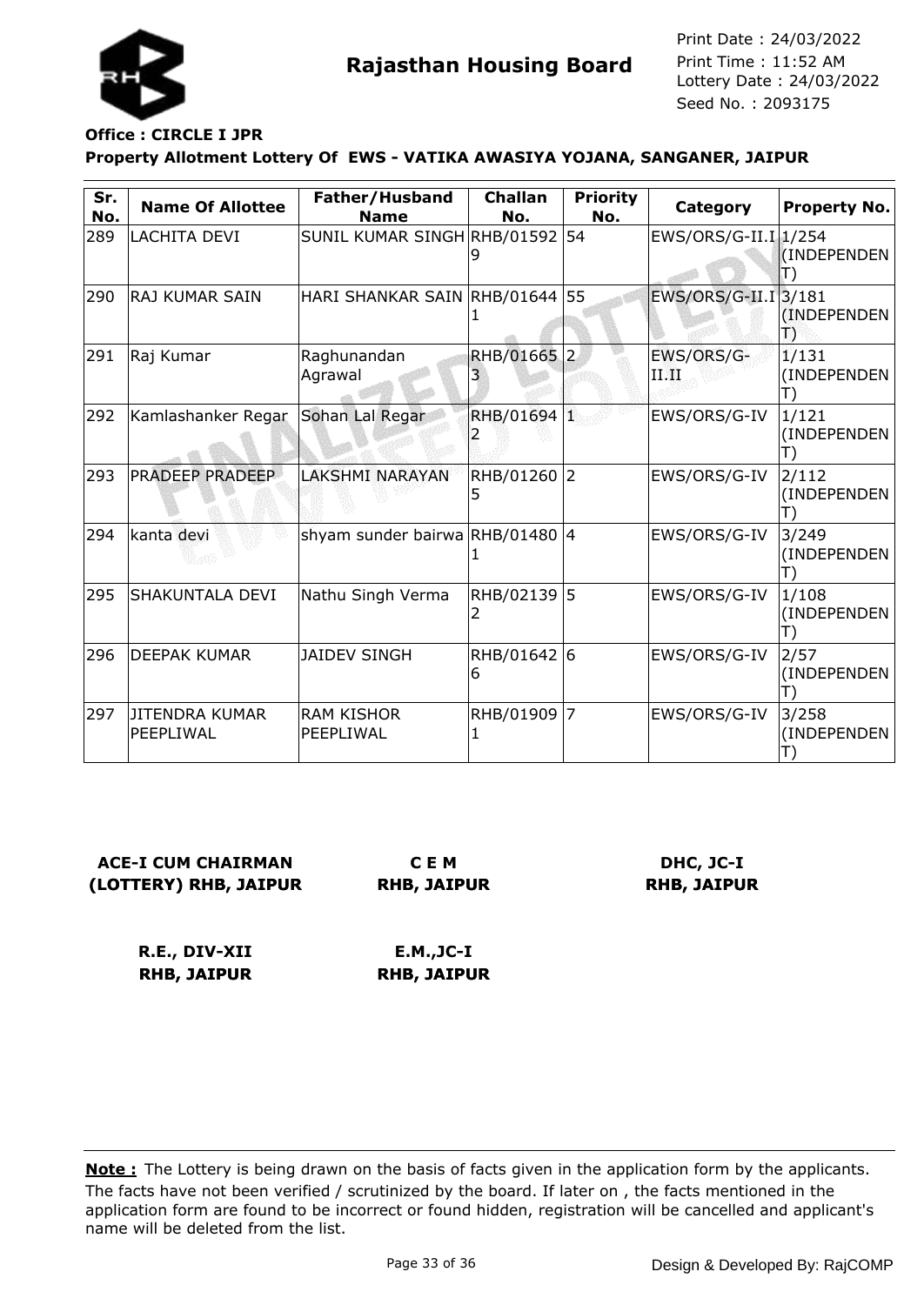

## **Office : CIRCLE I JPR**

### **Property Allotment Lottery Of EWS - VATIKA AWASIYA YOJANA, SANGANER, JAIPUR**

| Sr.<br>No. | <b>Name Of Allottee</b> | Father/Husband<br><b>Name</b>        | <b>Challan</b><br>No.        | <b>Priority</b><br>No. | Category     | <b>Property No.</b>                  |
|------------|-------------------------|--------------------------------------|------------------------------|------------------------|--------------|--------------------------------------|
| 298        | RAJENDRA DHOBI          | KAILASH DHOBI                        | RHB/01739 8<br>$\mathcal{L}$ |                        | EWS/ORS/G-IV | 3/283<br>(INDEPENDEN<br>$\ket{\top}$ |
| 299        | <b>GUDDI DEVI</b>       | <b>MUKESH KUMAR</b>                  | RHB/02221 10<br>8            |                        | EWS/ORS/G-IV | 2/92<br>(INDEPENDEN)<br>鳵            |
| 300        | <b>SHYAM LAL</b>        | <b>MANGURAM</b>                      | RHB/01855 11                 |                        | EWS/ORS/G-IV | 1/122<br>(INDEPENDEN<br>Ш            |
| 301        | RAMAWATAR VERMA         | <b>PURAN MAL VERMA</b>               | RHB/02003 14                 |                        | EWS/ORS/G-IV | 2/106<br>(INDEPENDEN<br>$\Box$       |
| 302        | <b>SURESH KUMAR</b>     | <b>PANCHU RAM</b>                    | RHB/01526 15<br>8            |                        | EWS/ORS/G-IV | 1/111<br>(INDEPENDEN<br>T)           |
| 303        | Kishan Dhobi            | Ramdev Dhobi                         | RHB/01185 16<br>0            |                        | EWS/ORS/G-IV | 1/120<br>(INDEPENDEN<br>Ш            |
| 304        | YOGESH KUMAR<br>SONWAL  | <b>HARISH KUMAR</b><br>SONWAL        | RHB/01569<br>8               | 17                     | EWS/ORS/G-IV | 3/230<br>(INDEPENDEN                 |
| 305        | <b>RAHUL VARMA</b>      | <b>OMPRAKASH</b>                     | RHB/01291 19<br>0            |                        | EWS/ORS/G-IV | 3/184<br>(INDEPENDEN<br>T)           |
| 306        | NISHIKANT RAJAT         | <b>LOKESH KUMAR</b><br><b>KAMBAL</b> | RHB/01172 22                 |                        | EWS/ORS/G-IV | 1/273<br>(INDEPENDEN                 |

**ACE-I CUM CHAIRMAN (LOTTERY) RHB, JAIPUR**

**C E M RHB, JAIPUR**

**DHC, JC-I RHB, JAIPUR**

**R.E., DIV-XII RHB, JAIPUR**

**E.M.,JC-I RHB, JAIPUR**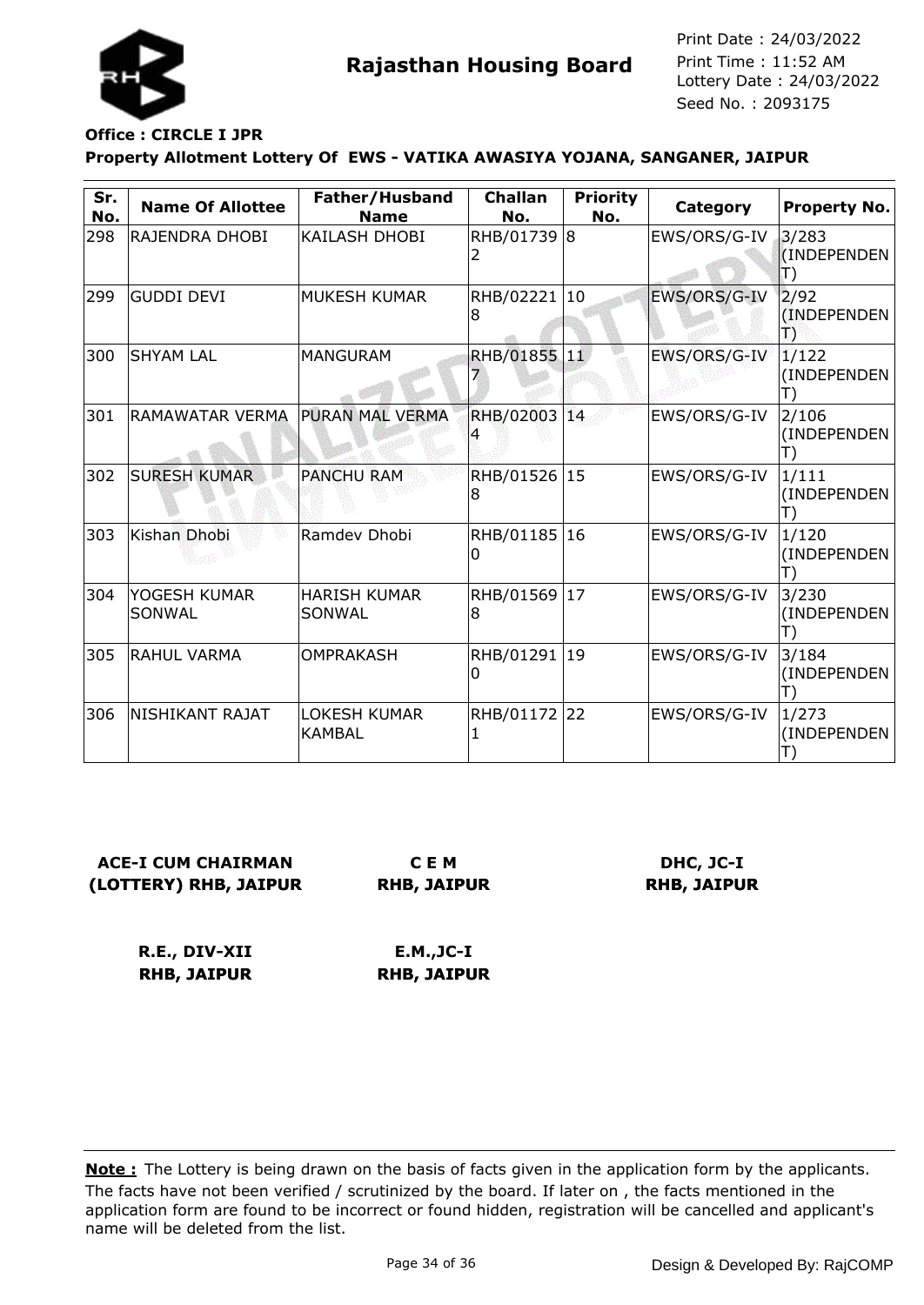

## **Office : CIRCLE I JPR**

### **Property Allotment Lottery Of EWS - VATIKA AWASIYA YOJANA, SANGANER, JAIPUR**

| Sr.<br>No. | <b>Name Of Allottee</b>              | Father/Husband<br><b>Name</b>     | <b>Challan</b><br>No. | <b>Priority</b><br>No. | Category             | <b>Property No.</b>            |
|------------|--------------------------------------|-----------------------------------|-----------------------|------------------------|----------------------|--------------------------------|
| 307        | SHIVRAJ BAIRWA                       | late Madhu Lal<br>Bairwa          | RHB/01975 23<br>8     |                        | EWS/ORS/G-IV         | 2/95<br>(INDEPENDEN<br>T)      |
| 308        | <b>NARESH NAYAK</b>                  | <b>BIHARI LAL NAYAK</b>           | RHB/01481 24<br>2     |                        | EWS/ORS/G-IV         | 1/143<br>(INDEPENDEN<br>Ð      |
| 309        | <b>REENU MISHRA</b>                  | Ramesh Chand<br>Mishra            | RHB/01495 1<br>3      |                        | EWS/ORS/G-<br>IX.I   | 2/96<br>(INDEPENDEN<br>T)      |
| 310        | <b>RAVI SHANKAR</b><br>TAILOR        | <b>CHANDR PRAKASH</b><br>TAILOR   | RHB/01374 2           |                        | EWS/ORS/G-<br>IX.I   | 2/56<br>(INDEPENDEN<br>T)      |
| 311        | <b>VINOD GUPTA</b>                   | HARI PRASAD GUPTA RHB/01286 1     | 8                     |                        | EWS/ORS/G-<br>IX.III | 3/239<br>(INDEPENDEN<br>T)     |
| 312        | <b>RUKMANI DEVI</b>                  | RAM KALYAN MEENA                  | RHB/02220  1          |                        | EWS/ORS/G-V          | 3/255<br>(INDEPENDEN<br>T)     |
| 313        | neelam meena                         | <b>SHYAM BABU</b>                 | RHB/01592 2<br>7      |                        | EWS/ORS/G-V          | 1/293<br>(INDEPENDEN<br>$\Box$ |
| 314        | <b>SHARWAN KUMAR</b><br><b>MEENA</b> | <b>RAMCHANDRA</b><br><b>MEENA</b> | RHB/01813 3<br>5      |                        | EWS/ORS/G-V          | 2/115<br>(INDEPENDEN<br>T)     |
| 315        | <b>ANIL MEENA</b>                    | RAMPRASAD MEENA                   | RHB/01703 4           |                        | EWS/ORS/G-V          | 3/264<br>(INDEPENDEN           |

**ACE-I CUM CHAIRMAN (LOTTERY) RHB, JAIPUR**

**C E M RHB, JAIPUR**

**DHC, JC-I RHB, JAIPUR**

**R.E., DIV-XII RHB, JAIPUR E.M.,JC-I RHB, JAIPUR**